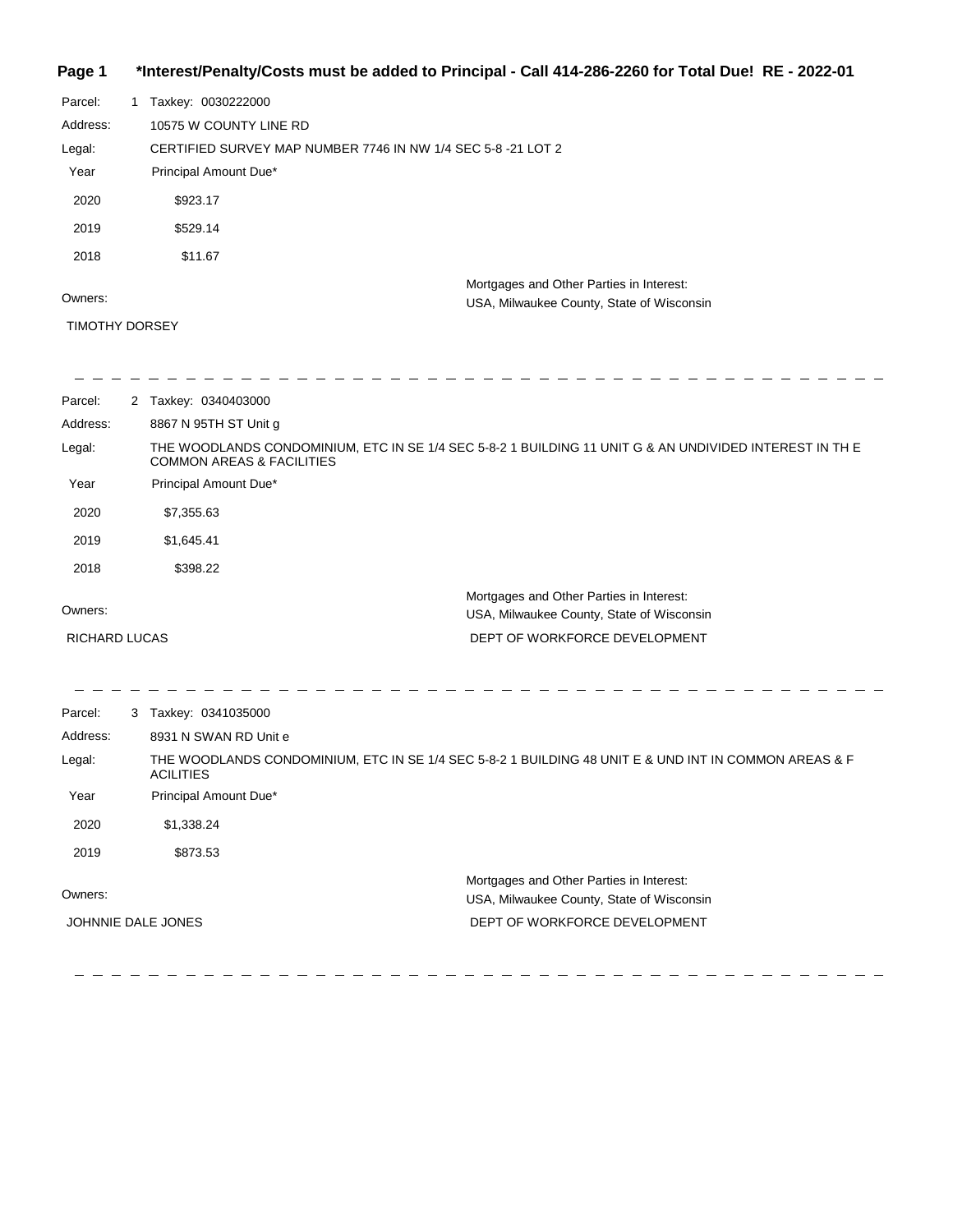#### **Page 2 \*Interest/Penalty/Costs must be added to Principal - Call 414-286-2260 for Total Due! RE - 2022-01**

| Parcel:  | 4 Taxkey: 0430517000                                                                                                                             |
|----------|--------------------------------------------------------------------------------------------------------------------------------------------------|
| Address: | 7736 W HEATHER AV                                                                                                                                |
| Legal:   | SERVITE WOODS CONDOMINIUM HOMES STAGE 2 IN C S MAP NO 2812 IN NE 1/4 SEC 9-8-21 BUILDING 29 UNIT 773 6 &<br>UND INT IN COMMON AREAS & FACILITIES |
| Year     | Principal Amount Due*                                                                                                                            |
| 2020     | \$1.261.85                                                                                                                                       |
| 2019     | \$1.166.49                                                                                                                                       |
| 2018     | \$1,322.49                                                                                                                                       |
|          | Mortgages and Other Parties in Interest:                                                                                                         |
| Owners:  | USA, Milwaukee County, State of Wisconsin                                                                                                        |

MICHAEL T. STABLER

---------------------------------- - - - - - -Parcel: 5 Taxkey: 0740284000 Address: 11001 W ARCH CT Legal: FAIRWAY PLACE ADDN NO 1 PT OF NE 1/4 OF SE 1/4 SEC 7-8-21 BLOCK 5 LOT 4 Year Principal Amount Due\* 2020 \$8,625.58 2019 \$9,677.51 Mortgages and Other Parties in Interest: Owners: USA, Milwaukee County, State of Wisconsin FELECIA SMITH PATRICK SMITH

| Parcel:          | 6 | Taxkey: 0830499000                                                                                                      |
|------------------|---|-------------------------------------------------------------------------------------------------------------------------|
| Address:         |   | 7841 N 60TH ST Unit B                                                                                                   |
| Legal:           |   | JADE GARDENS CONDOMINIUM IN NE 1/4 SEC 15-8-21 BLD G 7841 UNIT 49 & UND INT IN THE COMMON AREAS & FAC<br><b>ILITIES</b> |
| Year             |   | Principal Amount Due*                                                                                                   |
| 2020             |   | \$1,199.44                                                                                                              |
| 2019             |   | \$1,269.24                                                                                                              |
|                  |   | Mortgages and Other Parties in Interest:                                                                                |
| Owners:          |   | USA, Milwaukee County, State of Wisconsin                                                                               |
| <b>JON LEIDY</b> |   |                                                                                                                         |
|                  |   |                                                                                                                         |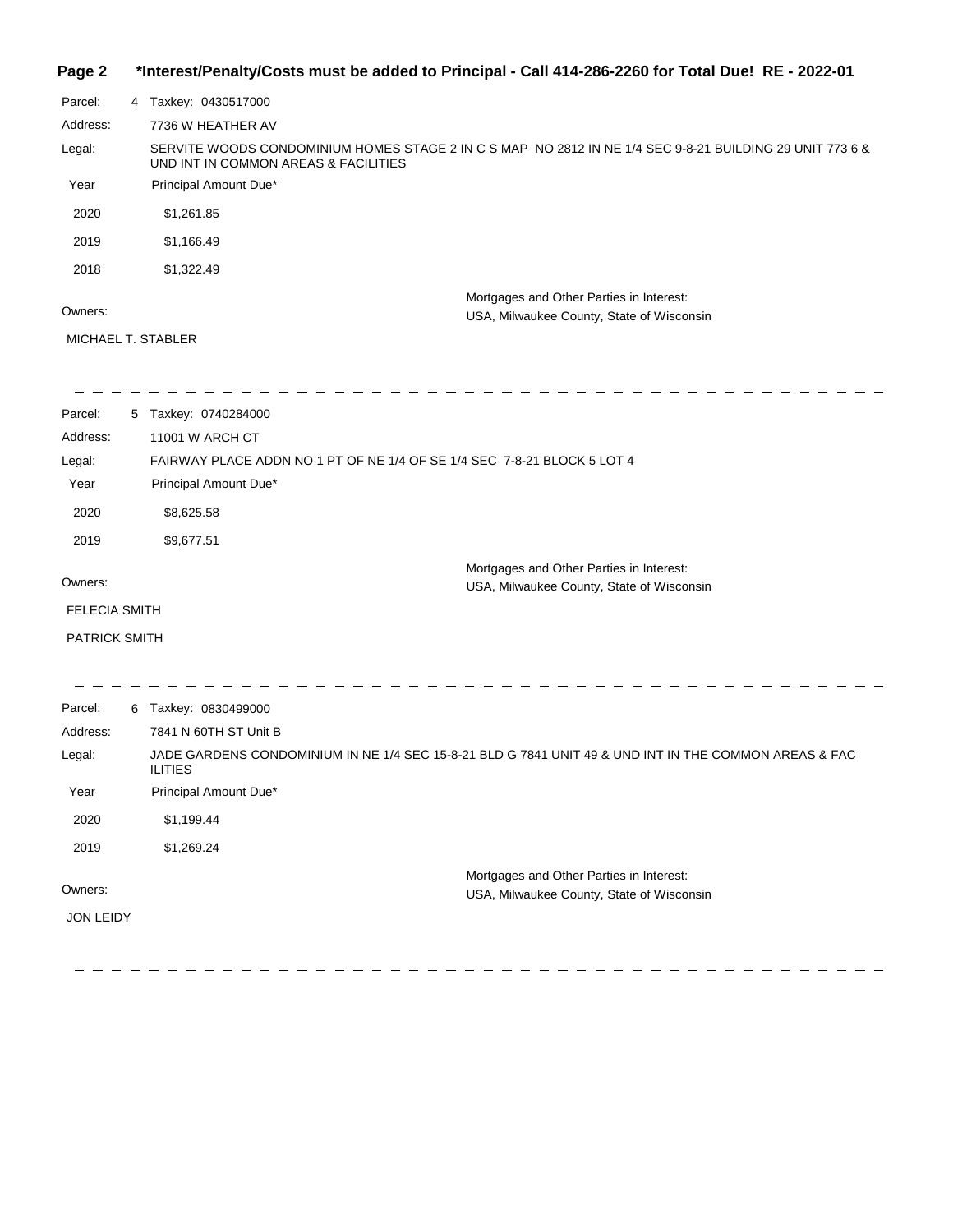# **Page 3 \*Interest/Penalty/Costs must be added to Principal - Call 414-286-2260 for Total Due! RE - 2022-01**

| Parcel:<br>Address:<br>Legal:<br>Year<br>2020<br>2019<br>2018<br>2017 | 7 Taxkey: 1170107000<br>8719 W SPOKANE ST<br>MENOMONEE RIVER HILLS NORTH ETC IN NW 1/4 & S 1/2 21-8-21 BLOCK 49 LOT 9<br>Principal Amount Due*<br>\$4,543.22<br>\$7,707.20<br>\$2,137.88<br>\$4,858.54 |                                                                                                                                                                       |
|-----------------------------------------------------------------------|--------------------------------------------------------------------------------------------------------------------------------------------------------------------------------------------------------|-----------------------------------------------------------------------------------------------------------------------------------------------------------------------|
| 2015                                                                  | \$933.16                                                                                                                                                                                               |                                                                                                                                                                       |
| Owners:                                                               | <b>DERECK MCCLENDON</b>                                                                                                                                                                                | Mortgages and Other Parties in Interest:<br>USA, Milwaukee County, State of Wisconsin<br>DEPT OF WORKFORCE DEVELOPMENT<br>LINCOLN STATE BANK<br><b>WALTER FANNING</b> |
| Parcel:<br>Address:<br>Legal:<br>Year<br>2019                         | 8 Taxkey: 1180133000<br>8028 W GREEN TREE RD<br>SUBURBAN ACRES ETC IN SEC 21-8-21 BLOCK 6 LOT 14<br>Principal Amount Due*<br>\$370.26                                                                  |                                                                                                                                                                       |
| Owners:<br><b>ANTHONY L. BILLS</b>                                    |                                                                                                                                                                                                        | Mortgages and Other Parties in Interest:<br>USA, Milwaukee County, State of Wisconsin<br>PRIME FINANCIAL CREDIT UNION                                                 |

 $\overline{\phantom{0}}$ 

 $\sim$ 

| Parcel:<br>Address: | 9 | Taxkey: 1220245000<br>4715 W ROCHELLE AV                                              |
|---------------------|---|---------------------------------------------------------------------------------------|
| Legal:              |   | WAXMAN'S CLOVERLAND A SUBD OF LANDS IN NE 1/4 SEC 23-8-21 BLOCK 4 LOT 1               |
| Year                |   | Principal Amount Due*                                                                 |
| 2020                |   | \$4,131.50                                                                            |
| 2019                |   | \$4,094.94                                                                            |
| Owners:             |   | Mortgages and Other Parties in Interest:<br>USA, Milwaukee County, State of Wisconsin |
| JOSEPH C. HOOPER    |   |                                                                                       |
| OLA L. HOOPER       |   |                                                                                       |
|                     |   |                                                                                       |

 $\overline{\phantom{a}}$ 

ست ست

 $=$   $=$ 

 $\sim$  $\equiv$   $\equiv$  $\sim$  $\sim$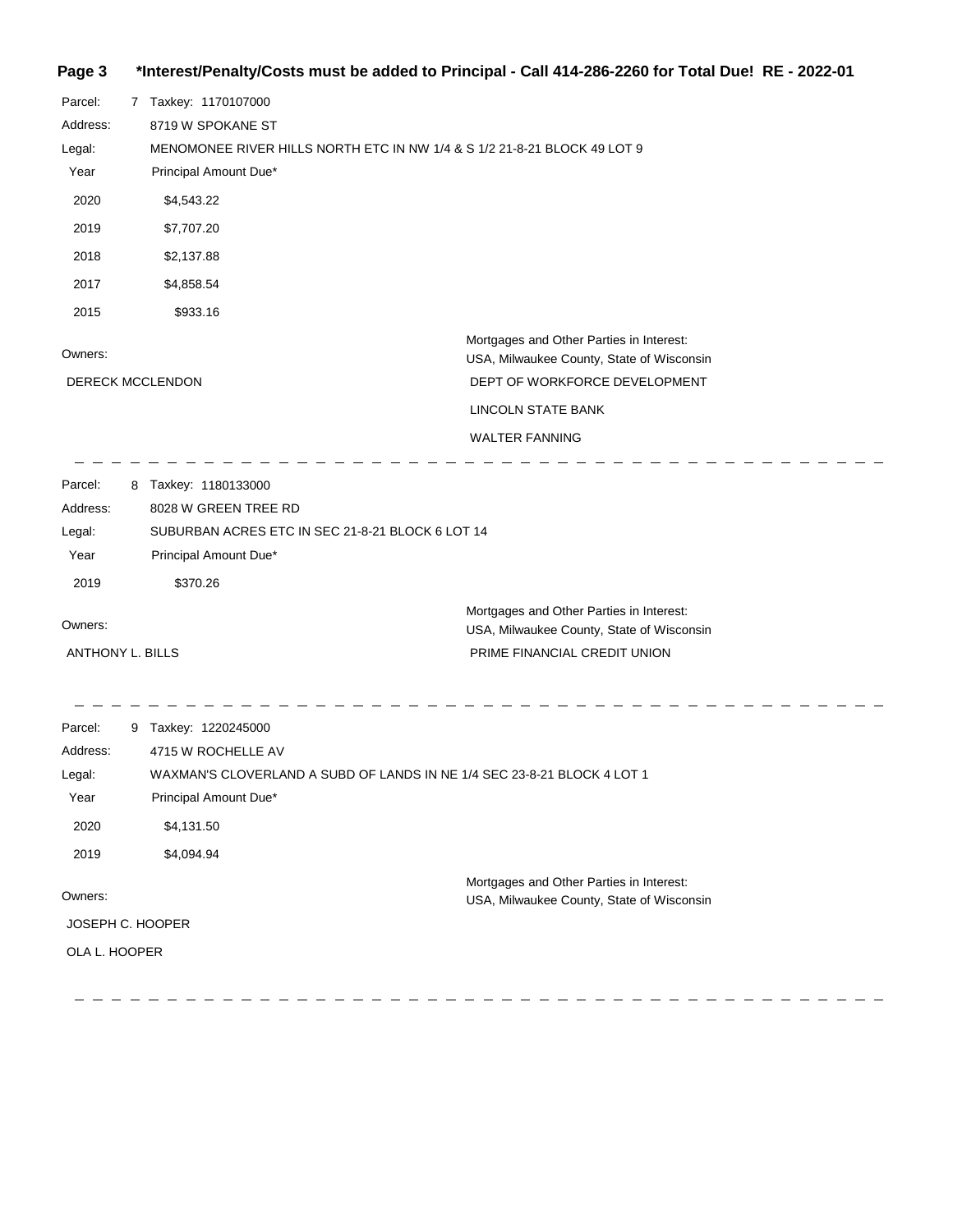**Page 4 \*Interest/Penalty/Costs must be added to Principal - Call 414-286-2260 for Total Due! RE - 2022-01**

| Parcel:  | 10 Taxkey: 1370122000                                       |
|----------|-------------------------------------------------------------|
| Address: | 4100 W KIEHNAU AV                                           |
| Legal:   | CERTIFIED SURVEY MAP NO 1419 IN SW 1/4 SEC 24-8-21 PARCEL 2 |
| Year     | Principal Amount Due*                                       |
| 2020     | \$2,471.29                                                  |
|          | Mortgages and Other Parties in Interest:                    |
| Owners:  | USA, Milwaukee County, State of Wisconsin.                  |

USA, Milwaukee County, State of Wisconsin

ANTONIO SPENCER

| Parcel:           | 11 Taxkey: 1379912110                                       |                                                                                                               |
|-------------------|-------------------------------------------------------------|---------------------------------------------------------------------------------------------------------------|
| Address:          | 6479 N 42ND ST                                              |                                                                                                               |
| Legal:            | 44.48'-TH W 17'-TH S 3.48' TO BEG                           | LANDS IN SW 1/4 SEC 24-8-21 COM 518.44' N & 167' E OF SW COR SD 1/4 SEC-TH E 137'-TH N 47.96'-TH W 1 20'-TH S |
| Year              | Principal Amount Due*                                       |                                                                                                               |
| 2020              | \$4,091.92                                                  |                                                                                                               |
| 2019              | \$3,921.34                                                  |                                                                                                               |
| 2018              | \$2,736.40                                                  |                                                                                                               |
| 2017              | \$3,292.94                                                  |                                                                                                               |
| 2016              | \$2,961.16                                                  |                                                                                                               |
| Owners:           |                                                             | Mortgages and Other Parties in Interest:<br>USA, Milwaukee County, State of Wisconsin                         |
| LAQUINDA LEVY     |                                                             | CSMC INC.                                                                                                     |
|                   |                                                             | US BANK NATIONAL ASSOCIATION, AS TRUSTEE FOR<br>SASCO MORTGAGE LOAN TRUST 2006-WF3                            |
| Parcel:           | 12 Taxkey: 1480621000                                       |                                                                                                               |
| Address:          | 6027 N 118TH ST                                             |                                                                                                               |
| Legal:            | CERTIFIED SURVEY MAP NO 2234 IN NW 1/4 SEC 30-8-21 PARCEL 1 |                                                                                                               |
| Year              | Principal Amount Due*                                       |                                                                                                               |
| 2020              | \$3,632.05                                                  |                                                                                                               |
| 2018              | \$19,151.79                                                 |                                                                                                               |
| Owners:           |                                                             | Mortgages and Other Parties in Interest:<br>USA, Milwaukee County, State of Wisconsin                         |
| PHILIP A. THALMAN |                                                             | ST FRANCIS BANK, F.S.B.                                                                                       |

 $\equiv$  $\hspace{0.1cm} \rule{0.7cm}{0.1cm} \hspace{0.1cm} \ldots$ 

 $\frac{1}{2}$  $\overline{\phantom{a}}$  $\frac{1}{2}$ 

 $\overline{\phantom{0}}$ 

 $\frac{1}{2} \frac{1}{2} \frac{1}{2} \frac{1}{2} \frac{1}{2} \frac{1}{2} \frac{1}{2} \frac{1}{2} \frac{1}{2} \frac{1}{2} \frac{1}{2} \frac{1}{2} \frac{1}{2} \frac{1}{2} \frac{1}{2} \frac{1}{2} \frac{1}{2} \frac{1}{2} \frac{1}{2} \frac{1}{2} \frac{1}{2} \frac{1}{2} \frac{1}{2} \frac{1}{2} \frac{1}{2} \frac{1}{2} \frac{1}{2} \frac{1}{2} \frac{1}{2} \frac{1}{2} \frac{1}{2} \frac{$ 

 $\equiv$  $\equiv$  $\equiv$  $\equiv$ 

 $\overline{\phantom{a}}$ 

 $\overline{\phantom{a}}$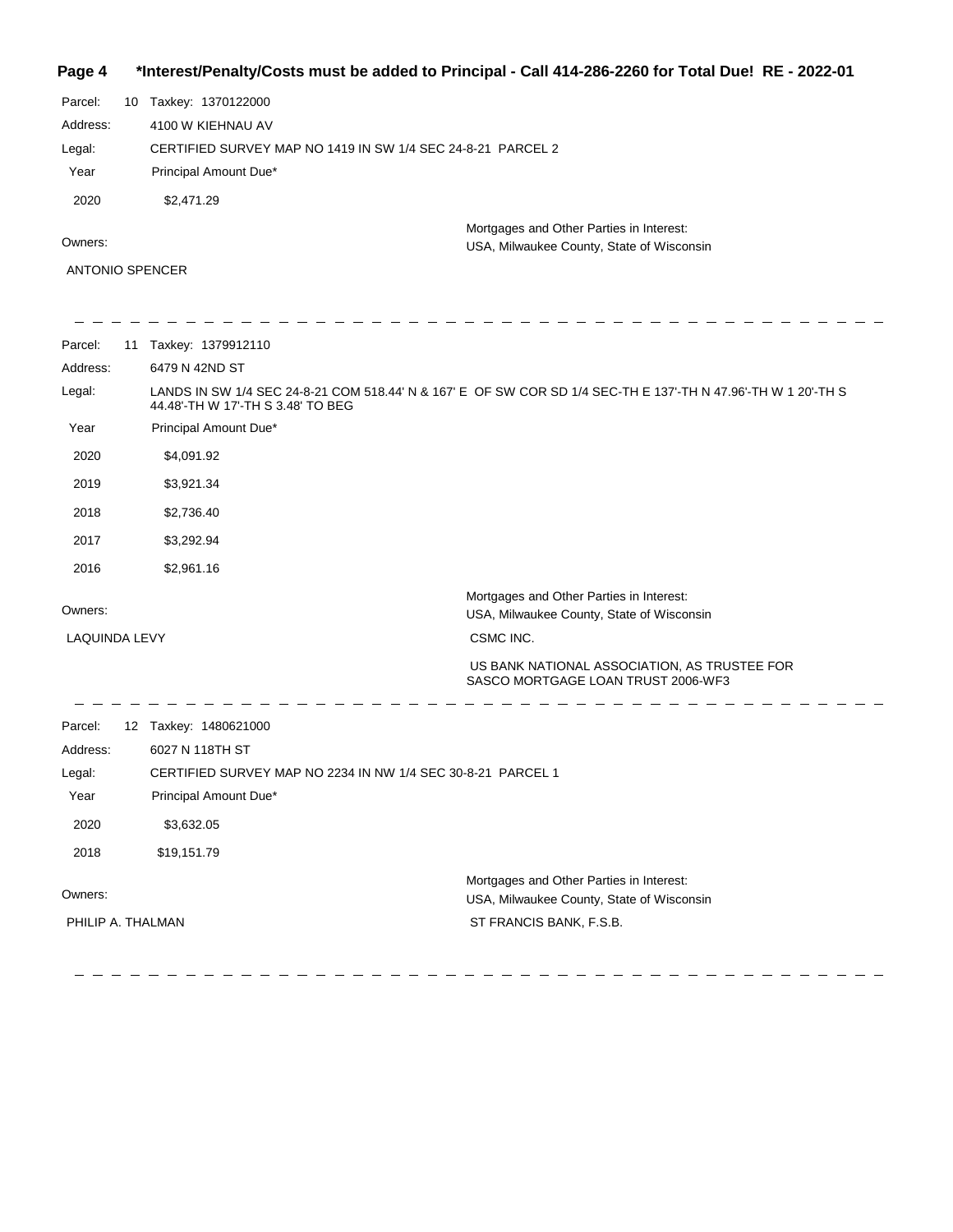**Page 5 \*Interest/Penalty/Costs must be added to Principal - Call 414-286-2260 for Total Due! RE - 2022-01**

Parcel: 13 Taxkey: 1580345000 6054 N 39TH ST Address: ZINGEN & BRAUN'S FAIRFIELD ETC IN NW 1/4 SEC 25-8- 21 BLOCK 4 LOT 9 Legal: Year Principal Amount Due\* 2020 \$2,581.21 Mortgages and Other Parties in Interest: Owners: USA, Milwaukee County, State of Wisconsin AFRICAN AMERICAN WOMEN'S CENTER FORTUNATE FUTURES DEMARYL HOWARD - - - - -Parcel: 14 Taxkey: 1589971100 6128 N 40TH ST Address: LANDS IN NW 1/4 SEC 25-8-21 COM ON E LI OF W 70 AC S & 188' N OF N LI W KAUL AVE TH W 165.95'-TH N 47 '-TH E Legal: 202.78'-TH S 47'-TH W 36.77' TO BEG Year Principal Amount Due\* 2020 \$2,077.80 2019 \$3,465.42 Mortgages and Other Parties in Interest: Owners: USA, Milwaukee County, State of Wisconsin HOME CITY 3944, LLC  $\frac{1}{2}$  = = = = = = = = = = = = Parcel: 15 Taxkey: 1770021000 Address: 5830 N 91ST ST SWAN BOULEVARD HEIGHTS IN SW 1/4 SEC 28-8-21 BLOCK 1 LOT 21 Legal: Year Principal Amount Due\* 2020 \$2,512.45 Mortgages and Other Parties in Interest: Owners: USA, Milwaukee County, State of Wisconsin MIRO HOLDINGS LLC  $=$   $=$   $=$ - - - - -Parcel: 16 Taxkey: 1780337100 Address: 5840 N 92ND ST Legal: PROSPECT HEIGHTS ADDN IN E 1/2 OF SE 1/4 SEC 29-8- 21 BLOCK 22 S 40.44' LOT 1 Year Principal Amount Due\* 2020 \$326.34 2019 \$1,750.14 Mortgages and Other Parties in Interest: Owners: USA, Milwaukee County, State of Wisconsin THE BANK OF NEW YORK MELLON FKA THE BANK OF NEW YORK, AS TRUSTEE FOR THE CERTIFICATEHOLDERS OF THE CWMBS INC.,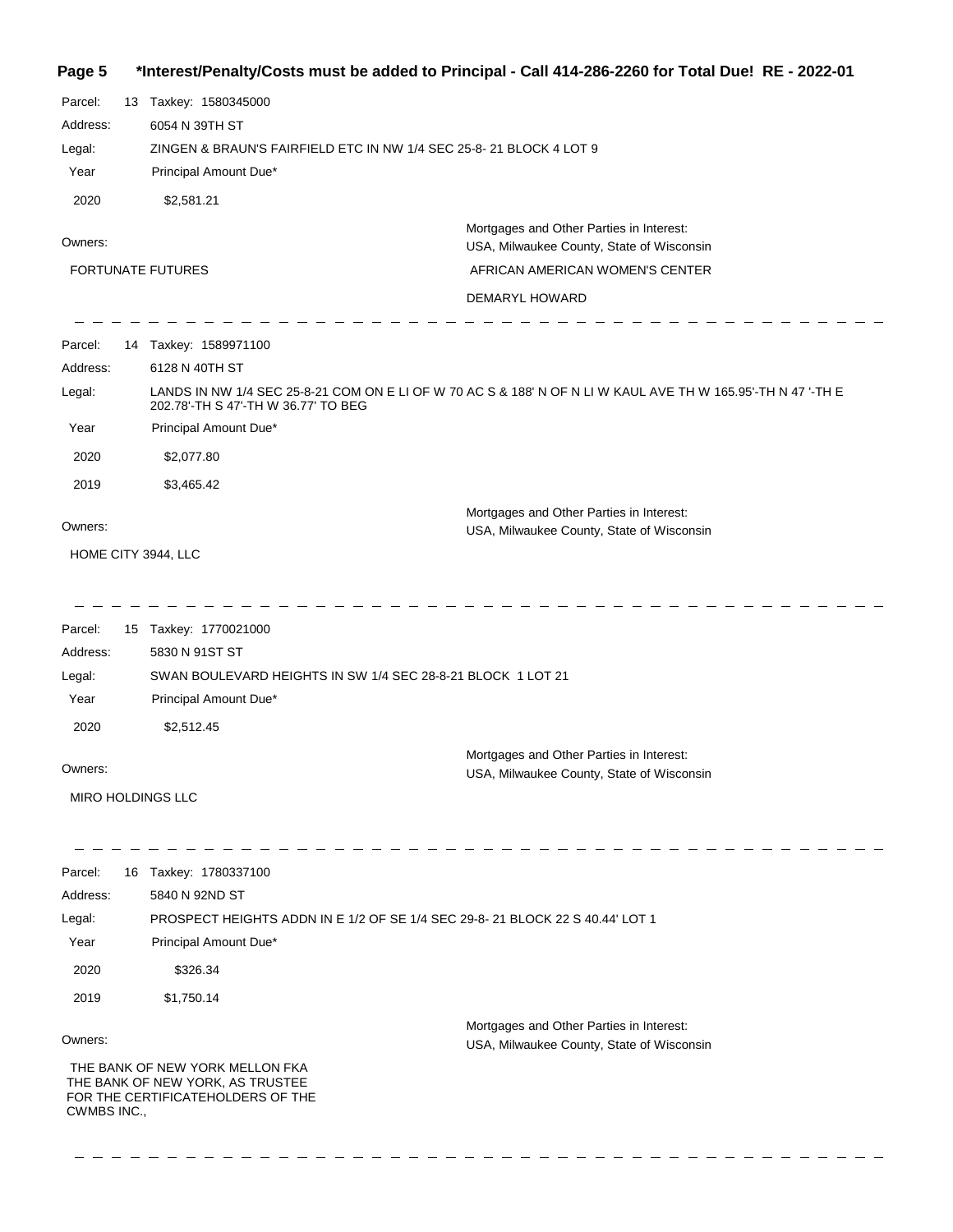# **Page 6 \*Interest/Penalty/Costs must be added to Principal - Call 414-286-2260 for Total Due! RE - 2022-01**

| Parcel:          | 17 Taxkey: 1870334000                                        |                                                                                                      |
|------------------|--------------------------------------------------------------|------------------------------------------------------------------------------------------------------|
| Address:         | 5417 N 82ND CT                                               |                                                                                                      |
| Legal:           | SAMPSONS ADDN NO 1 ETC IN NE 1/4 SEC 33-8-21 BLOCK 13 LOT 26 |                                                                                                      |
| Year             | Principal Amount Due*                                        |                                                                                                      |
| 2020             | \$2,374.07                                                   |                                                                                                      |
| 2019             | \$2,508.96                                                   |                                                                                                      |
| 2018             | \$2,851.57                                                   |                                                                                                      |
| 2017             | \$3,207.41                                                   |                                                                                                      |
| 2016             | \$3,082.42                                                   |                                                                                                      |
| Owners:          |                                                              | Mortgages and Other Parties in Interest:<br>USA, Milwaukee County, State of Wisconsin                |
|                  | DAVID B. LACROIX, JR.                                        | NORTH MILWAUKEE STATE BANK                                                                           |
|                  |                                                              | SMS FINANCIAL JDC, L.P.                                                                              |
| Parcel:          | 18 Taxkey: 1871102000                                        |                                                                                                      |
| Address:         | 7630 W LEON TRCE                                             |                                                                                                      |
| Legal:           | INTEREST IN THE COMMON AREAS & FACILITIES                    | SPRING TERRACE, A CONDOMINIUM, ETC IN NE 1/4 SEC 3 3-8-21 BUILDING 7630 UNIT B & AN UNDIVIDED 1/88TH |
| Year             | Principal Amount Due*                                        |                                                                                                      |
| 2020             | \$1,842.42                                                   |                                                                                                      |
| 2019             | \$2,354.93                                                   |                                                                                                      |
| Owners:          |                                                              | Mortgages and Other Parties in Interest:<br>USA, Milwaukee County, State of Wisconsin                |
| LOUISE ROBERTSON |                                                              | ATTORNEY JENNIFER R. IMEDIEGWU                                                                       |
|                  |                                                              | <b>JUANITA ROBERTSON</b>                                                                             |
|                  |                                                              | <b>KENNETH ROBERTSON</b>                                                                             |
|                  |                                                              | <b>SYLVESTER ROBERTSON</b>                                                                           |
|                  |                                                              |                                                                                                      |
|                  |                                                              | <b>TANZ ROBERTSON</b>                                                                                |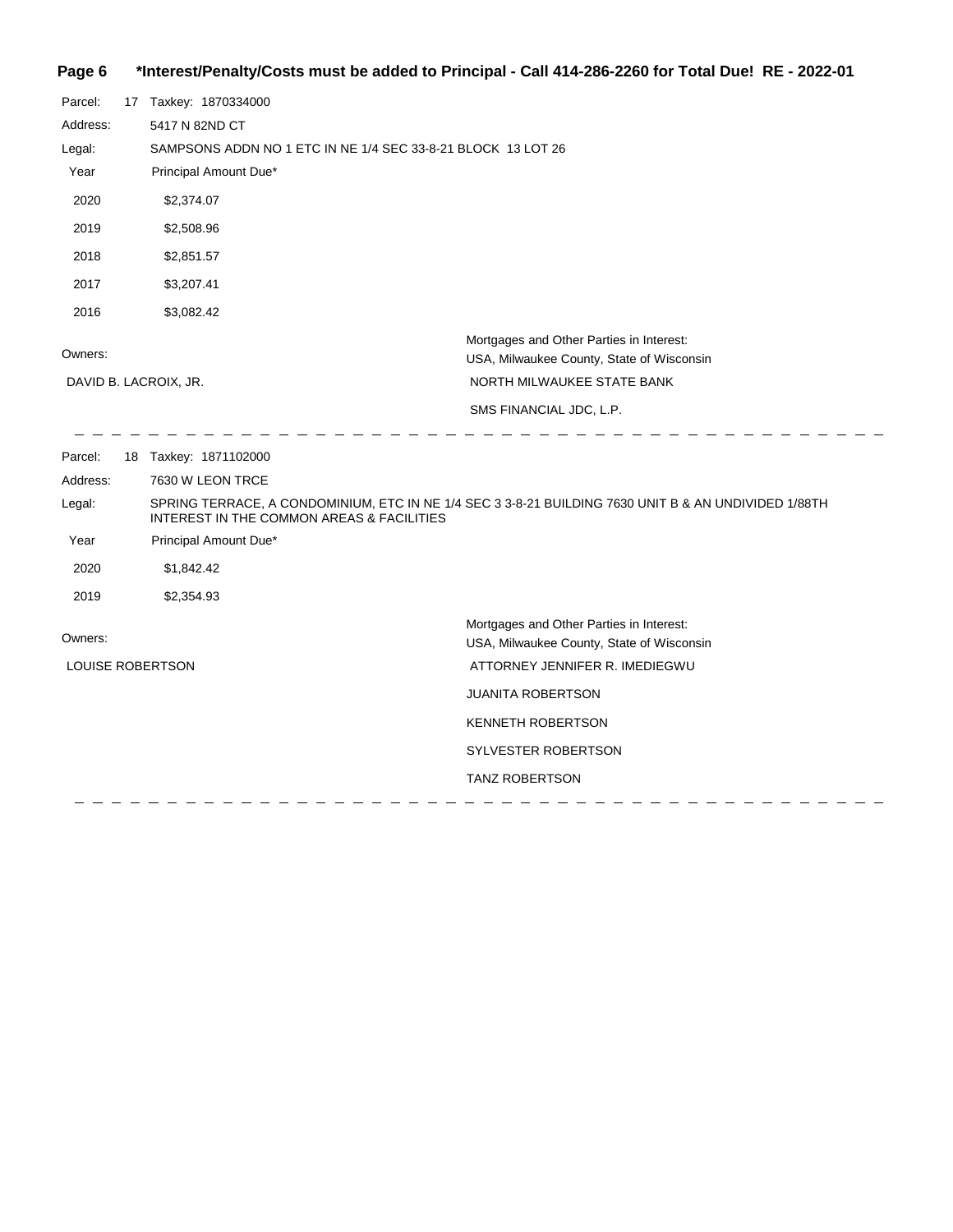### **Page 7 \*Interest/Penalty/Costs must be added to Principal - Call 414-286-2260 for Total Due! RE - 2022-01**

| Parcel:               | 19 | Taxkey: 1880085000                                                                    |
|-----------------------|----|---------------------------------------------------------------------------------------|
| Address:              |    | 5471 N 74TH ST                                                                        |
| Legal:                |    | CHEVI-PARK SUBD IN NW 1/4 SEC 34-8-21 BLOCK 5 LOT 13                                  |
| Year                  |    | Principal Amount Due*                                                                 |
| 2020                  |    | \$605.34                                                                              |
| 2019                  |    | \$2,113.33                                                                            |
| 2018                  |    | \$1,883.87                                                                            |
| 2017                  |    | \$1,919.03                                                                            |
| 2016                  |    | \$668.07                                                                              |
| 2015                  |    | \$1,932.80                                                                            |
| 2014                  |    | \$1,706.33                                                                            |
| Owners:               |    | Mortgages and Other Parties in Interest:<br>USA, Milwaukee County, State of Wisconsin |
| <b>CHAD R JOHNSON</b> |    |                                                                                       |

ELBERT E. POPE

| Parcel:  | 20 | Taxkey: 1900802000                                             |
|----------|----|----------------------------------------------------------------|
| Address: |    | 5411 N 53RD ST                                                 |
| Legal:   |    | HACKBARTH SUBD. (JOHN H.) IN NW 1/4 SEC 35-8-21 BL OCK 1 LOT 2 |
| Year     |    | Principal Amount Due*                                          |
| 2020     |    | \$568.40                                                       |
| 2019     |    | \$434.48                                                       |
|          |    | Mortgages and Other Parties in Interest:                       |
| Owners:  |    | USA, Milwaukee County, State of Wisconsin                      |

SUSAN M. BENFER

| Parcel:            | 21 Taxkey: 1901015000                                     |                                                                                       |
|--------------------|-----------------------------------------------------------|---------------------------------------------------------------------------------------|
| Address:           | 5437 N 51ST BL                                            |                                                                                       |
| Legal:             | HACKBARTH'S SUBD NO 2 IN NW 1/4 SEC 35-8-21 BLOCK 6 LOT 7 |                                                                                       |
| Year               | Principal Amount Due*                                     |                                                                                       |
| 2020               | \$868.85                                                  |                                                                                       |
| 2019               | \$1,486.67                                                |                                                                                       |
| Owners:            |                                                           | Mortgages and Other Parties in Interest:<br>USA, Milwaukee County, State of Wisconsin |
|                    | KHAMPHET NANTHASANE                                       |                                                                                       |
| PRASITH NANTHASANE |                                                           |                                                                                       |
|                    |                                                           |                                                                                       |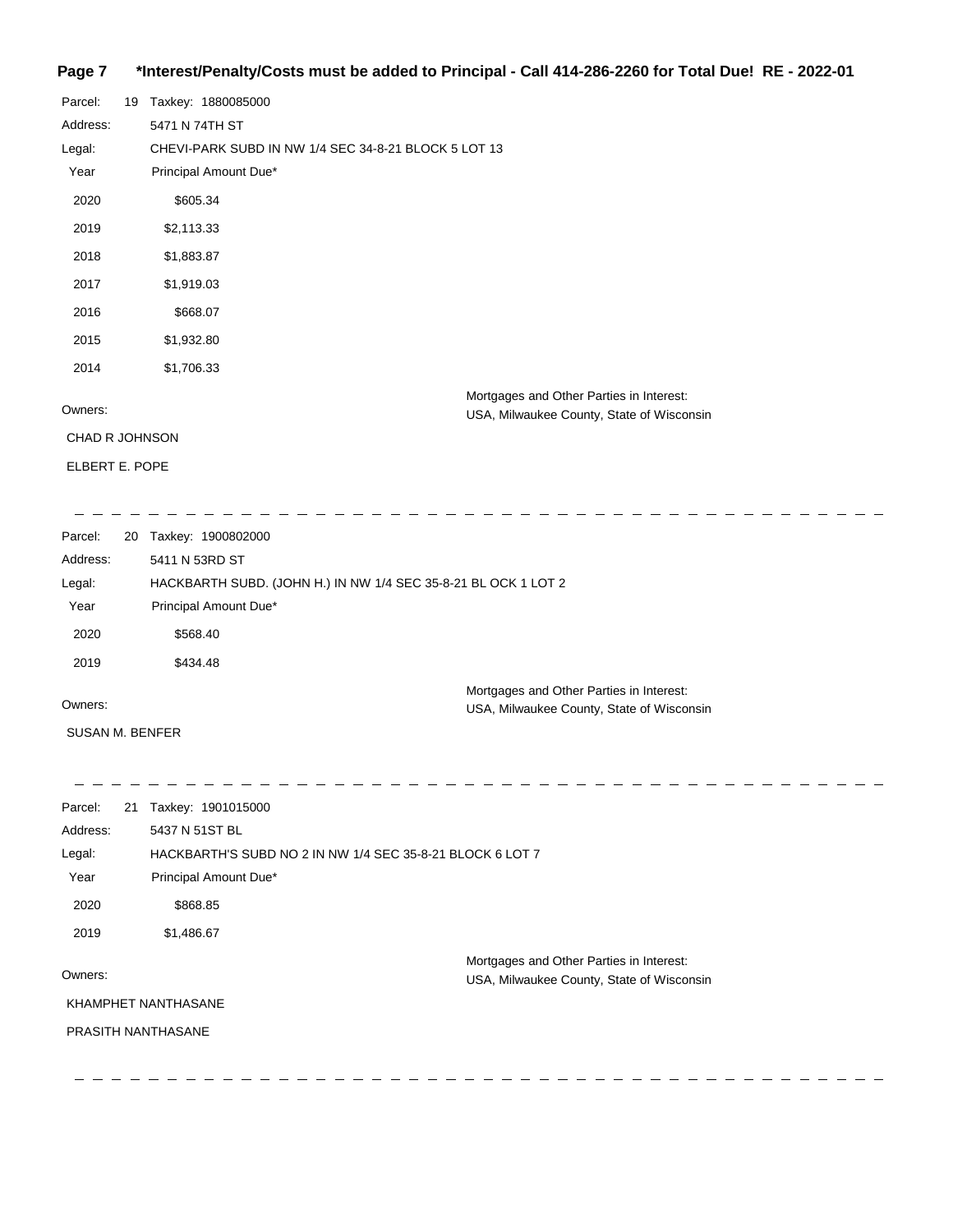# **Page 8 \*Interest/Penalty/Costs must be added to Principal - Call 414-286-2260 for Total Due! RE - 2022-01**

| Parcel:                  | 22 Taxkey: 1910311000    |                                                                                                                                            |
|--------------------------|--------------------------|--------------------------------------------------------------------------------------------------------------------------------------------|
| Address:                 | 5271 N 45TH ST           |                                                                                                                                            |
| Legal:                   |                          | LEONARD SUBD A PART OF S 1/2 OF SE 1/4 OF NE 1/4 S EC 35-8-21 BLOCK 2 S 45' LOT 5                                                          |
| Year                     | Principal Amount Due*    |                                                                                                                                            |
| 2020                     | \$2,101.67               |                                                                                                                                            |
| 2019                     | \$2,000.05               |                                                                                                                                            |
| 2018                     | \$2,156.30               |                                                                                                                                            |
| 2017                     | \$815.15                 |                                                                                                                                            |
| Owners:<br>PETER PLYBEAH |                          | Mortgages and Other Parties in Interest:<br>USA, Milwaukee County, State of Wisconsin<br>DEPT OF WORKFORCE DEVELOPMENT                     |
|                          |                          | HSBC BANK USA NATIONAL ASSOCIATION, AS TRUSTREE<br>FOR OWNIT MORTGAGE LOAN TRUST MORTGAGE LOAN<br>ASSET BACKED CERTIFICATES, SERIES 2005-4 |
|                          |                          | OWNIT MORTGAGE SOLUTIONS, INC.                                                                                                             |
| Parcel:                  | 23 Taxkey: 1920122000    |                                                                                                                                            |
| Address:                 | 5566 N 39TH ST           |                                                                                                                                            |
| Legal:                   |                          | PARKVIEW ADD'N TO NORTH MILW IN NW 1/4 SEC 36-8-21 BLOCK 20 LOT 37 & S 10' LOT 38                                                          |
| Year                     | Principal Amount Due*    |                                                                                                                                            |
| 2019                     | \$1,018.99               |                                                                                                                                            |
| Owners:                  |                          | Mortgages and Other Parties in Interest:<br>USA, Milwaukee County, State of Wisconsin                                                      |
|                          | <b>BULLDOG RIDGE LLC</b> |                                                                                                                                            |
|                          |                          |                                                                                                                                            |
| Parcel:                  | 24 Taxkey: 1920360000    |                                                                                                                                            |
| Address.                 | 5277 N 34TH ST           |                                                                                                                                            |

| Address: | 5277 N 34TH ST                                            |                                                                                       |
|----------|-----------------------------------------------------------|---------------------------------------------------------------------------------------|
| Legal:   | PAYNE'S ADDN ETC IN NE & NW 1/4 SEC 36-8-21 BLOCK 3 LOT 1 |                                                                                       |
| Year     | Principal Amount Due*                                     |                                                                                       |
| 2020     | \$4,191.71                                                |                                                                                       |
| 2019     | \$3,199.65                                                |                                                                                       |
| Owners:  |                                                           | Mortgages and Other Parties in Interest:<br>USA, Milwaukee County, State of Wisconsin |
|          | MILWAUKEE INCOME PROPERTY LLC                             | INSIDER CASH LLC                                                                      |

 $\equiv$  $\hspace{0.1cm} \rule{0.7cm}{0.1cm} \hspace{0.1cm} \rule{0.7cm}{0.1cm}$ 

 $\hspace{0.1cm} \rule{0.7cm}{0.1cm} \hspace{0.1cm} \hspace{0.1cm} \hspace{0.1cm} \hspace{0.1cm} \hspace{0.1cm} \hspace{0.1cm} \hspace{0.1cm} \hspace{0.1cm} \hspace{0.1cm}$ 

 $\frac{1}{2} \frac{1}{2} \frac{1}{2} \frac{1}{2} \frac{1}{2} \frac{1}{2} \frac{1}{2} \frac{1}{2} \frac{1}{2} \frac{1}{2} \frac{1}{2} \frac{1}{2} \frac{1}{2} \frac{1}{2} \frac{1}{2} \frac{1}{2} \frac{1}{2} \frac{1}{2} \frac{1}{2} \frac{1}{2} \frac{1}{2} \frac{1}{2} \frac{1}{2} \frac{1}{2} \frac{1}{2} \frac{1}{2} \frac{1}{2} \frac{1}{2} \frac{1}{2} \frac{1}{2} \frac{1}{2} \frac{$ 

 $\equiv$  $\equiv$  $\equiv$ 

 $\hspace{0.1cm} - \hspace{0.1cm} - \hspace{0.1cm}$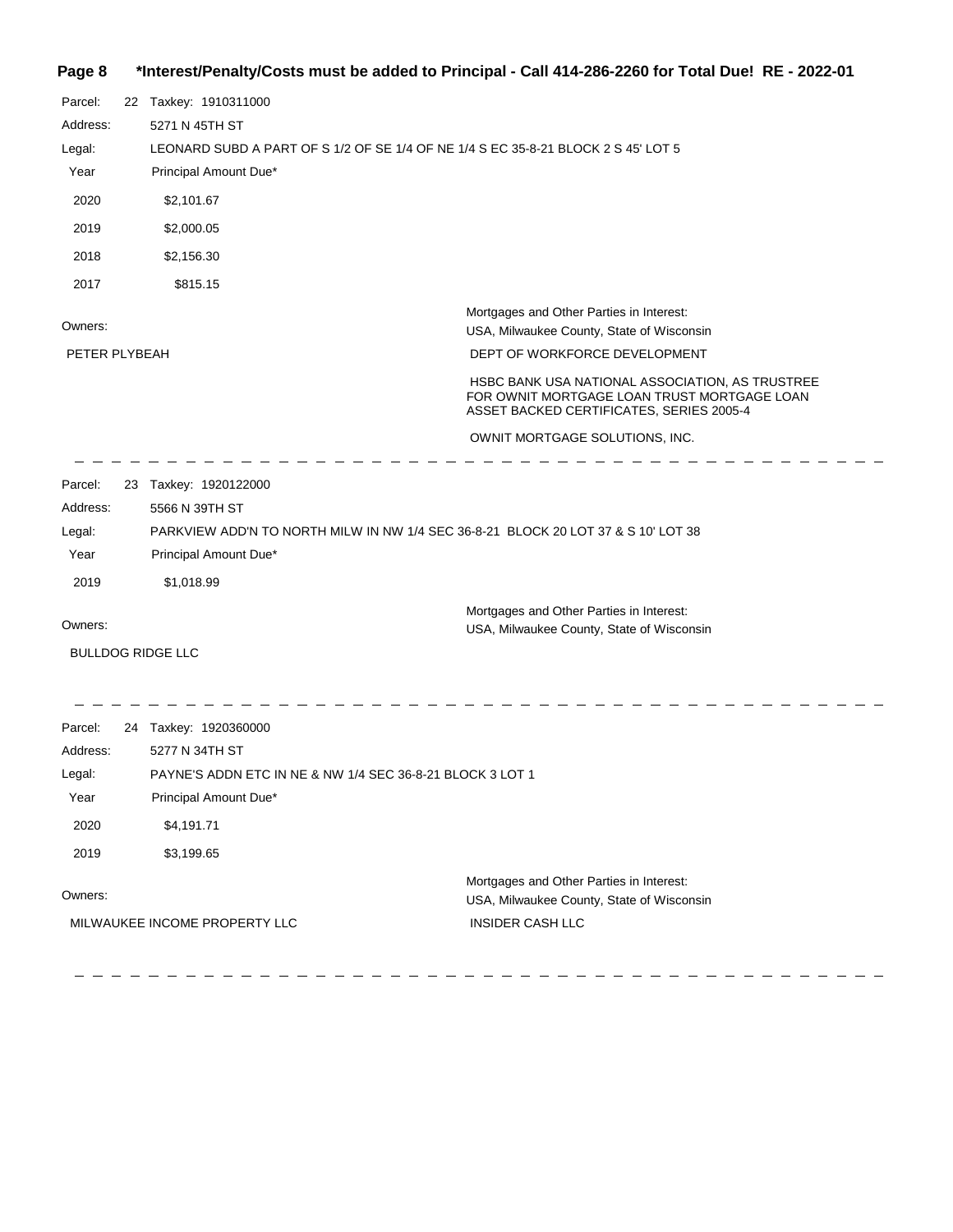# **Page 9 \*Interest/Penalty/Costs must be added to Principal - Call 414-286-2260 for Total Due! RE - 2022-01**

| Parcel:<br>Address:     | 25 Taxkey: 1920794000<br>5312 N 39TH ST        |                                                                                                                            |
|-------------------------|------------------------------------------------|----------------------------------------------------------------------------------------------------------------------------|
| Legal:                  |                                                | PAYNE'S 2ND ADDN ETC IN NW 1/4 & S 1/2 SEC 36-8-21 BLOCK 18 LOT 24                                                         |
| Year                    | Principal Amount Due*                          |                                                                                                                            |
| 2020                    | \$1,661.61                                     |                                                                                                                            |
| 2019                    | \$1,404.17                                     |                                                                                                                            |
|                         |                                                | Mortgages and Other Parties in Interest:                                                                                   |
| Owners:                 |                                                | USA, Milwaukee County, State of Wisconsin                                                                                  |
| MARGARET O. MACK        |                                                | INTERVALE MORTGAGE CORPORATION                                                                                             |
|                         |                                                | U.S. BANK NATIONAL ASSOCIATION, AS INDENTURE<br>TRUSTEE, FOR THE CIM TRUST 2016-3, MORTGAGE-BACKED<br>NOTES, SERIES 2016-3 |
| Parcel:                 | 26 Taxkey: 1930818000                          |                                                                                                                            |
| Address:                | 5242 N 29TH ST                                 |                                                                                                                            |
| Legal:                  | TOWNE SUBD IN NE 1/4 SEC 36-8-21 BLOCK 2 LOT 8 |                                                                                                                            |
| Year                    | Principal Amount Due*                          |                                                                                                                            |
| 2020                    | \$3,311.28                                     |                                                                                                                            |
| Owners:                 |                                                | Mortgages and Other Parties in Interest:<br>USA, Milwaukee County, State of Wisconsin                                      |
| KAJA HOLDINGS 2, LLC    |                                                | DLP LENDING FUND, LLC                                                                                                      |
|                         |                                                | THE WIRBICKI LAW GROUP LLC                                                                                                 |
| Parcel:                 | 27 Taxkey: 1939985000                          |                                                                                                                            |
| Address:                | 5335 N 27TH ST                                 |                                                                                                                            |
| Legal:                  | 40' TO BEG EXC ST                              | LANDS IN NE 1/4 SEC 36-8-21 COM ON E LI & 958.21' N OF SE COR OF SD 1/4 SEC- TH W 170'- TH N 40'- TH E 170'- TH S          |
| Year                    | Principal Amount Due*                          |                                                                                                                            |
| 2020                    | \$1,048.02                                     |                                                                                                                            |
| Owners:                 |                                                | Mortgages and Other Parties in Interest:                                                                                   |
|                         |                                                | USA, Milwaukee County, State of Wisconsin                                                                                  |
|                         | JACKSON CHANNING HOLDINGS, LLC                 |                                                                                                                            |
| Parcel:                 | 28 Taxkey: 2070200100                          |                                                                                                                            |
| Address:                | 5032 N 33RD ST                                 |                                                                                                                            |
| Legal:                  |                                                | NORTH MILWAUKEE TOWNSITE CO'S ADDN NO 1 SE 1/4 SEC 36-8-21 BLOCK 6 LOTS 24 & 25                                            |
| Year                    | Principal Amount Due*                          |                                                                                                                            |
| 2020                    | \$3,053.28                                     |                                                                                                                            |
|                         |                                                | Mortgages and Other Parties in Interest:                                                                                   |
| Owners:                 |                                                | USA, Milwaukee County, State of Wisconsin                                                                                  |
| <b>JAMON OMAR LEWIS</b> |                                                |                                                                                                                            |
|                         | LEWIS INVESTMENTS LLC                          |                                                                                                                            |
|                         |                                                |                                                                                                                            |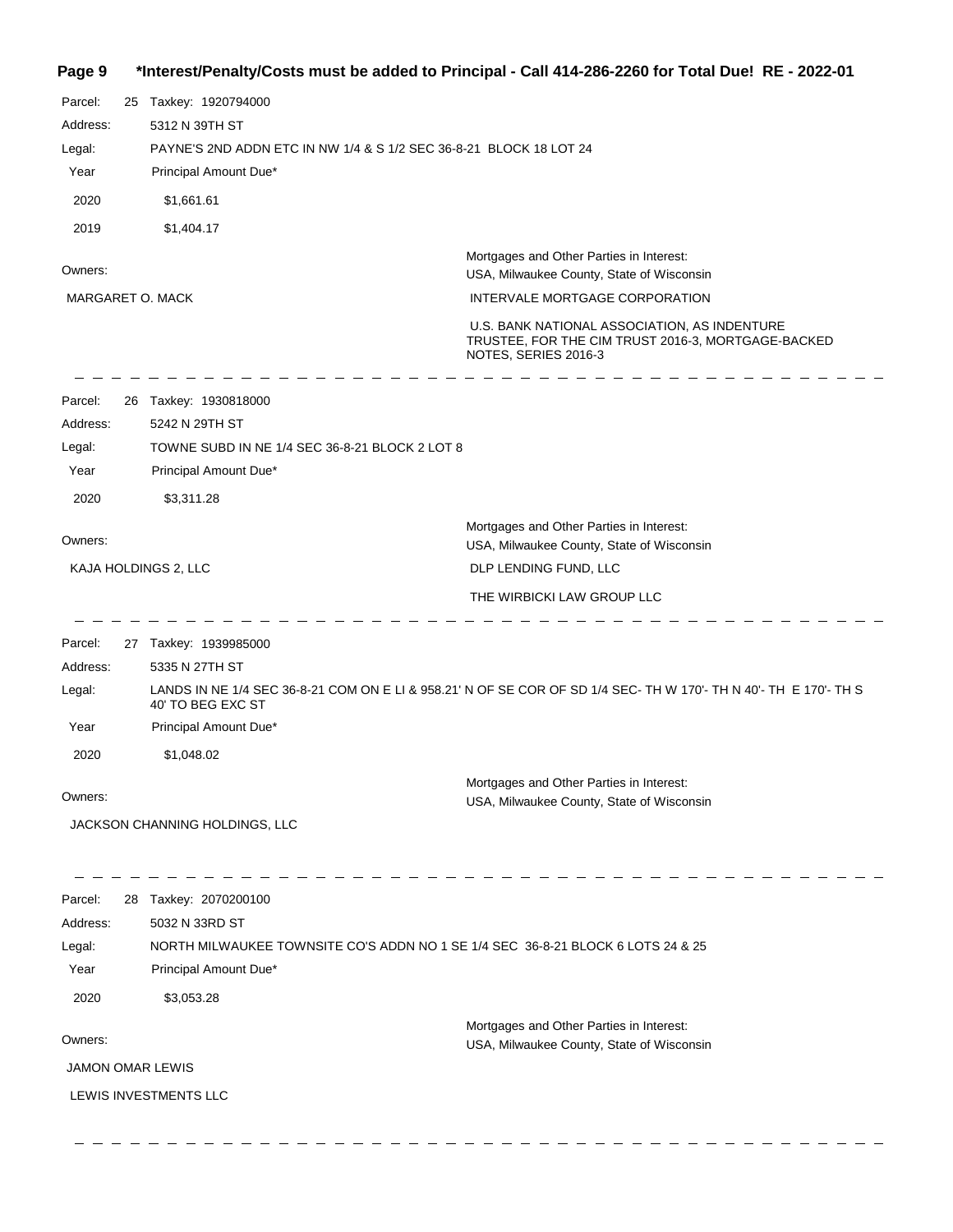**Page 10 \*Interest/Penalty/Costs must be added to Principal - Call 414-286-2260 for Total Due! RE - 2022-01**

| Parcel:<br>Address:<br>Legal:<br>Year<br>2020<br>2019<br>Owners: | 29 Taxkey: 2080600000<br>4825 4827 N HOPKINS ST<br>NORTH MILWAUKEE PLAT NO 1 IN SW 1/4 SEC 36-8-21 BL OCK 4 LOT 14 EXC ALLEY<br>Principal Amount Due*<br>\$5,900.29<br>\$7,315.55<br>DYKEMAN PROPERTY MANAGEMENT, LLC | Mortgages and Other Parties in Interest:<br>USA, Milwaukee County, State of Wisconsin |
|------------------------------------------------------------------|-----------------------------------------------------------------------------------------------------------------------------------------------------------------------------------------------------------------------|---------------------------------------------------------------------------------------|
| Parcel:                                                          | 30 Taxkey: 2080727000                                                                                                                                                                                                 |                                                                                       |
| Address:                                                         | 4924 N 36TH ST                                                                                                                                                                                                        |                                                                                       |
| Legal:                                                           | NORTH MILWAUKEE PLAT NO 1 IN SW 1/4 SEC 36-8-21 BL OCK 9 LOT 14                                                                                                                                                       |                                                                                       |
| Year                                                             | Principal Amount Due*                                                                                                                                                                                                 |                                                                                       |
| 2020                                                             | \$3,071.56                                                                                                                                                                                                            |                                                                                       |
| 2019                                                             | \$1,608.94                                                                                                                                                                                                            |                                                                                       |
|                                                                  |                                                                                                                                                                                                                       | Mortgages and Other Parties in Interest:                                              |
| Owners:                                                          |                                                                                                                                                                                                                       | USA, Milwaukee County, State of Wisconsin                                             |
|                                                                  | <b>GERRY D. CROSBY</b>                                                                                                                                                                                                |                                                                                       |
|                                                                  |                                                                                                                                                                                                                       |                                                                                       |
| Parcel:                                                          | 31 Taxkey: 2090116000                                                                                                                                                                                                 |                                                                                       |
| Address:                                                         | 4831 N 49TH ST                                                                                                                                                                                                        |                                                                                       |
| Legal:                                                           | ASSESSMENT SUBD NO 87 IN SE 1/4 SEC 35-8-21 BLOCK 1 S 60' LOT 40 EXC ST                                                                                                                                               |                                                                                       |
| Year                                                             | Principal Amount Due*                                                                                                                                                                                                 |                                                                                       |
| 2020                                                             | \$835.06                                                                                                                                                                                                              |                                                                                       |
| Owners:                                                          |                                                                                                                                                                                                                       | Mortgages and Other Parties in Interest:<br>USA, Milwaukee County, State of Wisconsin |
| <b>INCA</b>                                                      |                                                                                                                                                                                                                       |                                                                                       |
|                                                                  | <b>M&amp;I ARCHITECTS ASSOCIATED LLC</b>                                                                                                                                                                              |                                                                                       |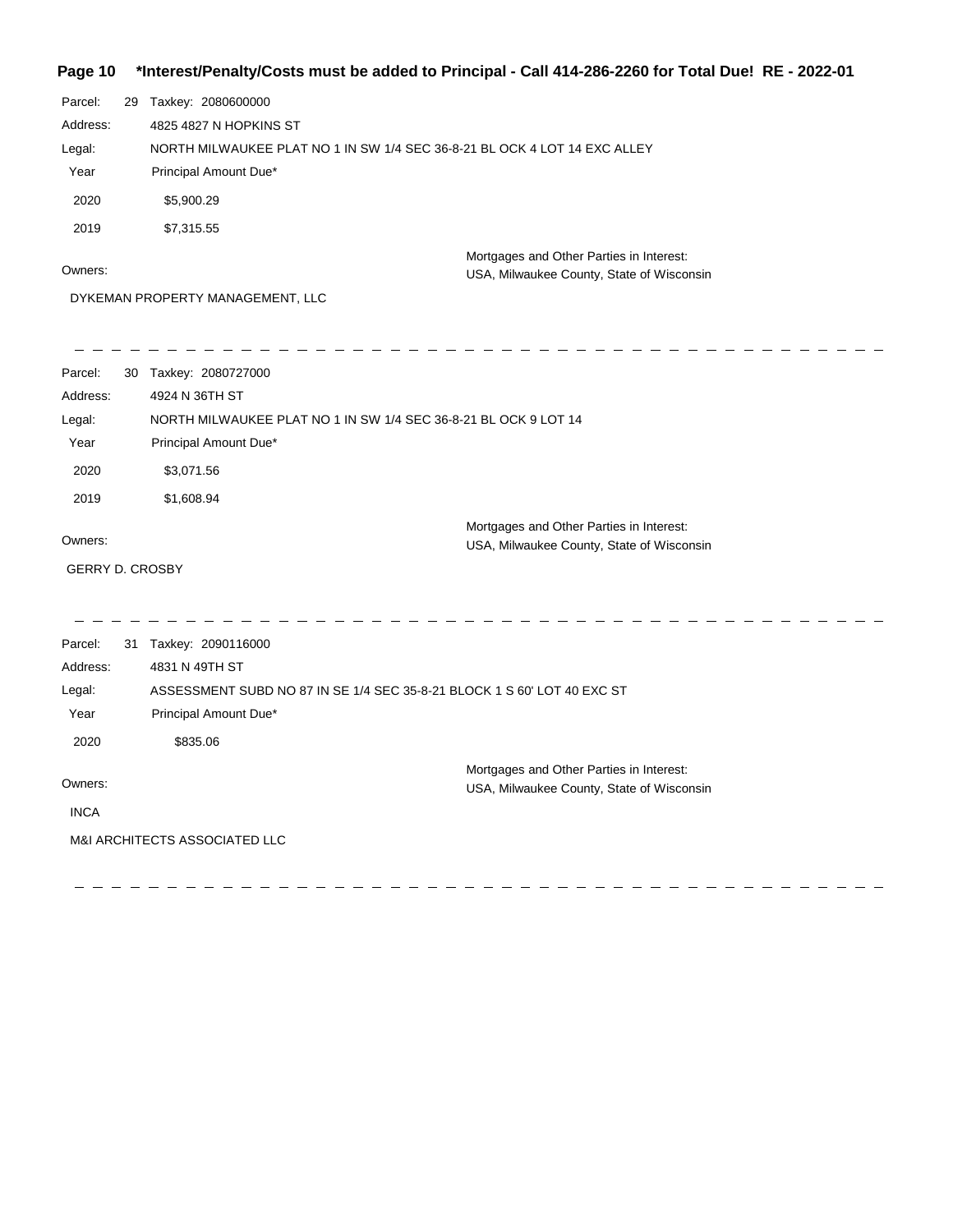#### **Page 11 \*Interest/Penalty/Costs must be added to Principal - Call 414-286-2260 for Total Due! RE - 2022-01**

| Parcel:         | 32 | Taxkey: 2100414000                                                                  |                                                                                       |
|-----------------|----|-------------------------------------------------------------------------------------|---------------------------------------------------------------------------------------|
| Address:        |    | 4969 N 54TH ST                                                                      |                                                                                       |
| Legal:          |    | ASSESSMENT SUBD NO 86 IN SW 1/4 SEC 35-8-21 BLOCK 5 S 44' OF E 165.10' LOT 6 EXC ST |                                                                                       |
| Year            |    | Principal Amount Due*                                                               |                                                                                       |
| 2020            |    | \$1,324.43                                                                          |                                                                                       |
| 2019            |    | \$2,398.04                                                                          |                                                                                       |
| 2018            |    | \$1,995.13                                                                          |                                                                                       |
| Owners:         |    |                                                                                     | Mortgages and Other Parties in Interest:<br>USA, Milwaukee County, State of Wisconsin |
| OC PARRILLI LLC |    |                                                                                     | CITY OF MILWAUKEE, DEPARTMENT OF NEIGHBORHOOD<br><b>SERVICES</b>                      |
| PAYMYRENT5      |    |                                                                                     |                                                                                       |
|                 |    |                                                                                     |                                                                                       |
| Parcel:         |    | 33 Taxkey: 2120622100                                                               |                                                                                       |
| Address:        |    | 6985 W FOND DU LAC AV                                                               |                                                                                       |
| l enal·         |    | WELLINGTON PARK IN SW 1/4 SEC 34-8-21 BLOCK 2 NWI Y 60'LOT 9                        |                                                                                       |

| Luyai. | <u>WELLINGTON LANN IN OWLIA OLO 04-0-21 DEOON 2 INVELIT OU LOTE:</u> |  |
|--------|----------------------------------------------------------------------|--|
| Year   | Principal Amount Due*                                                |  |
| 2020   | \$2,364.47                                                           |  |
| 2019   | \$1,721.73                                                           |  |
| 2018   | \$853.29                                                             |  |
|        | Mortgages and Other Parties in Interest:                             |  |

Owners:

BILLY CANNON

 $\frac{1}{2}$ 

USA, Milwaukee County, State of Wisconsin

2 2 2 2 2 2

-----------------------------------------Parcel: 34 Taxkey: 2230322000 4661 N 90TH ST Address: HAMPTON GARDENS IN NW 1/4 SEC 4-7-21 BLOCK 6 LOT 2 8 Legal: Year Principal Amount Due\* 2020 \$3,596.53 2019 \$1,526.97 Mortgages and Other Parties in Interest: Owners: USA, Milwaukee County, State of Wisconsin DANIEL P. BLAKE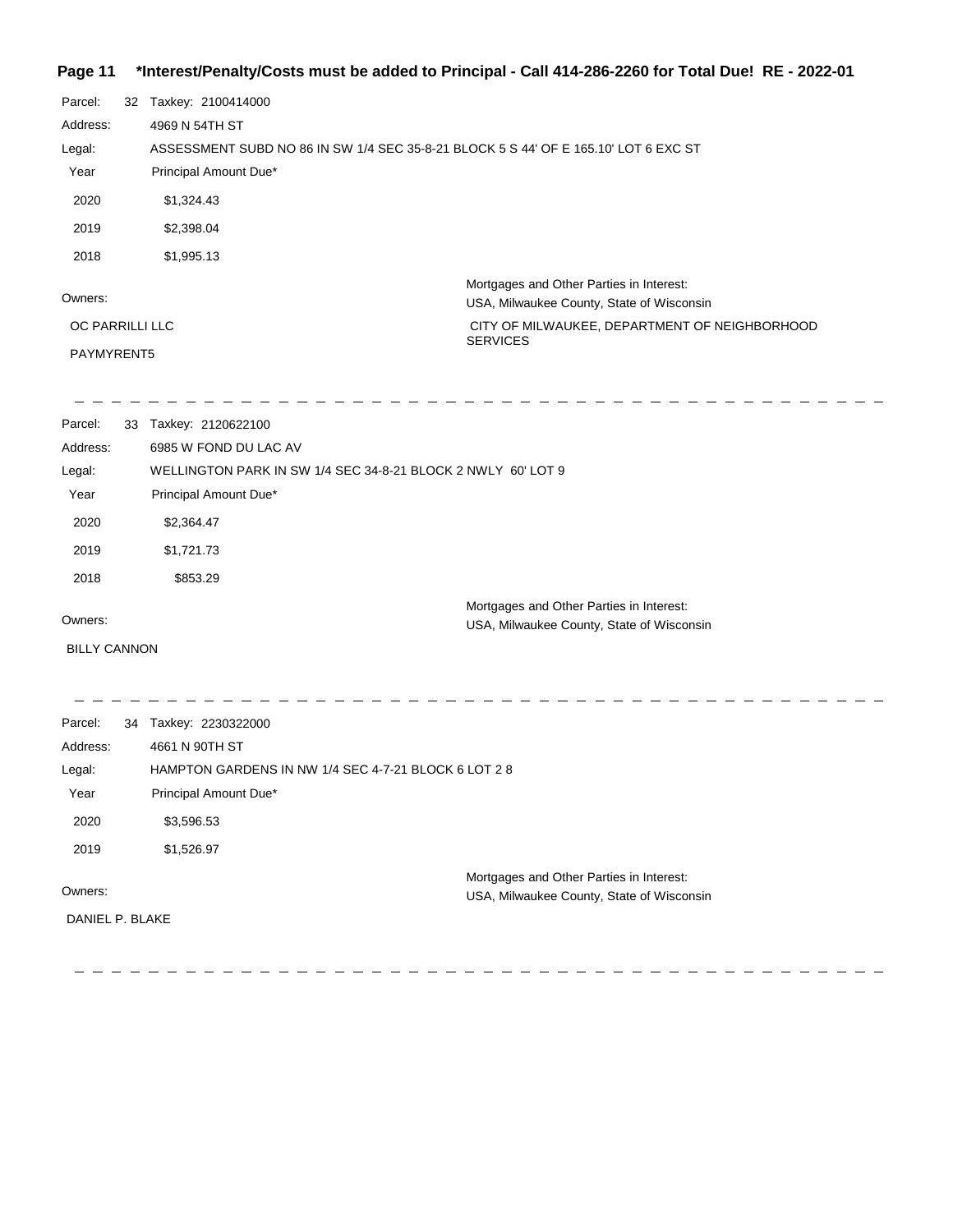#### **Page 12 \*Interest/Penalty/Costs must be added to Principal - Call 414-286-2260 for Total Due! RE - 2022-01**

| Parcel:               | 35 Taxkey: 2260284000                                |                                                                                       |
|-----------------------|------------------------------------------------------|---------------------------------------------------------------------------------------|
| Address:              | 6143 W SPENCER PL                                    |                                                                                       |
| Legal:                | FRANKLIN GARDENS IN NE 1/4 SEC 3-7-21 BLOCK 4 LOT 13 |                                                                                       |
| Year                  | Principal Amount Due*                                |                                                                                       |
| 2020                  | \$1,141.17                                           |                                                                                       |
| 2019                  | \$1,524.34                                           |                                                                                       |
| Owners:               |                                                      | Mortgages and Other Parties in Interest:<br>USA, Milwaukee County, State of Wisconsin |
|                       | 6143 W. SPENCER PLACE, LLC                           |                                                                                       |
| DALE J VERBANAC       |                                                      |                                                                                       |
| Parcel:               | 36 Taxkey: 2260844000                                |                                                                                       |
| Address:              | 4408 N 67TH ST                                       |                                                                                       |
| Legal:                |                                                      | ZINGEN & BRAUN'S RUBY PARK IN NE & SE 1/4 SEC 3-7- 21 BLOCK 2 LOT 17                  |
| Year                  | Principal Amount Due*                                |                                                                                       |
| 2020                  | \$1,756.82                                           |                                                                                       |
| 2019                  | \$2,718.60                                           |                                                                                       |
| Owners:               |                                                      | Mortgages and Other Parties in Interest:                                              |
| <b>BRIAN C. LACEY</b> |                                                      | USA, Milwaukee County, State of Wisconsin                                             |
|                       |                                                      |                                                                                       |
| Parcel:               | 37 Taxkey: 2261107000                                |                                                                                       |
| Address:              | 4302 N 65TH ST                                       |                                                                                       |
| Legal:<br>Year        | Principal Amount Due*                                | ZINGEN & BRAUN'S RUBY PARK IN NE & SE 1/4 SEC 3-7-21 BLOCK 13 LOT 15                  |
| 2020                  |                                                      |                                                                                       |
|                       | \$4,842.46                                           |                                                                                       |
| Owners:               |                                                      | Mortgages and Other Parties in Interest:<br>USA, Milwaukee County, State of Wisconsin |
| <b>XANG HANG</b>      |                                                      | CITY OF MILWAUKEE, DEPARTMENT OF NEIGHBORHOOD<br><b>SERVICES</b>                      |
| Parcel:               | 38 Taxkey: 2291008000                                |                                                                                       |
| Address:              | 4613 N HOPKINS ST                                    |                                                                                       |
| Legal:<br>Year        |                                                      | NORTH MILWAUKEE LAWNDALE NO 1 IN NW 1/4 SEC 1-7-21 BLOCK 15 LOT 9 TID #72             |
|                       | Principal Amount Due*                                |                                                                                       |
| 2020                  | \$1,322.68                                           |                                                                                       |
| 2019                  | \$1,283.65                                           |                                                                                       |
| Owners:               |                                                      | Mortgages and Other Parties in Interest:                                              |
| 13-15, LLC            |                                                      | USA, Milwaukee County, State of Wisconsin                                             |
|                       |                                                      |                                                                                       |
|                       |                                                      |                                                                                       |

 $\overline{\phantom{a}}$ 

 $-$  - - - - - -

 $\frac{1}{2} \frac{1}{2} \frac{1}{2} \frac{1}{2} \frac{1}{2} \frac{1}{2} \frac{1}{2} \frac{1}{2} \frac{1}{2} \frac{1}{2} \frac{1}{2} \frac{1}{2} \frac{1}{2} \frac{1}{2} \frac{1}{2} \frac{1}{2} \frac{1}{2} \frac{1}{2} \frac{1}{2} \frac{1}{2} \frac{1}{2} \frac{1}{2} \frac{1}{2} \frac{1}{2} \frac{1}{2} \frac{1}{2} \frac{1}{2} \frac{1}{2} \frac{1}{2} \frac{1}{2} \frac{1}{2} \frac{$ 

 $\frac{1}{2} \frac{1}{2} \frac{1}{2} \frac{1}{2} \frac{1}{2} \frac{1}{2} \frac{1}{2} \frac{1}{2} \frac{1}{2} \frac{1}{2} \frac{1}{2} \frac{1}{2} \frac{1}{2} \frac{1}{2} \frac{1}{2} \frac{1}{2} \frac{1}{2} \frac{1}{2} \frac{1}{2} \frac{1}{2} \frac{1}{2} \frac{1}{2} \frac{1}{2} \frac{1}{2} \frac{1}{2} \frac{1}{2} \frac{1}{2} \frac{1}{2} \frac{1}{2} \frac{1}{2} \frac{1}{2} \frac{$ 

 $-$  - - - - -

 $\longrightarrow$   $\longrightarrow$ 

 $\overline{\phantom{a}}$  $\overline{\phantom{a}}$  $\equiv$  $\equiv$  $\overline{\phantom{m}}$  $\overline{\phantom{a}}$  $\overline{\phantom{m}}$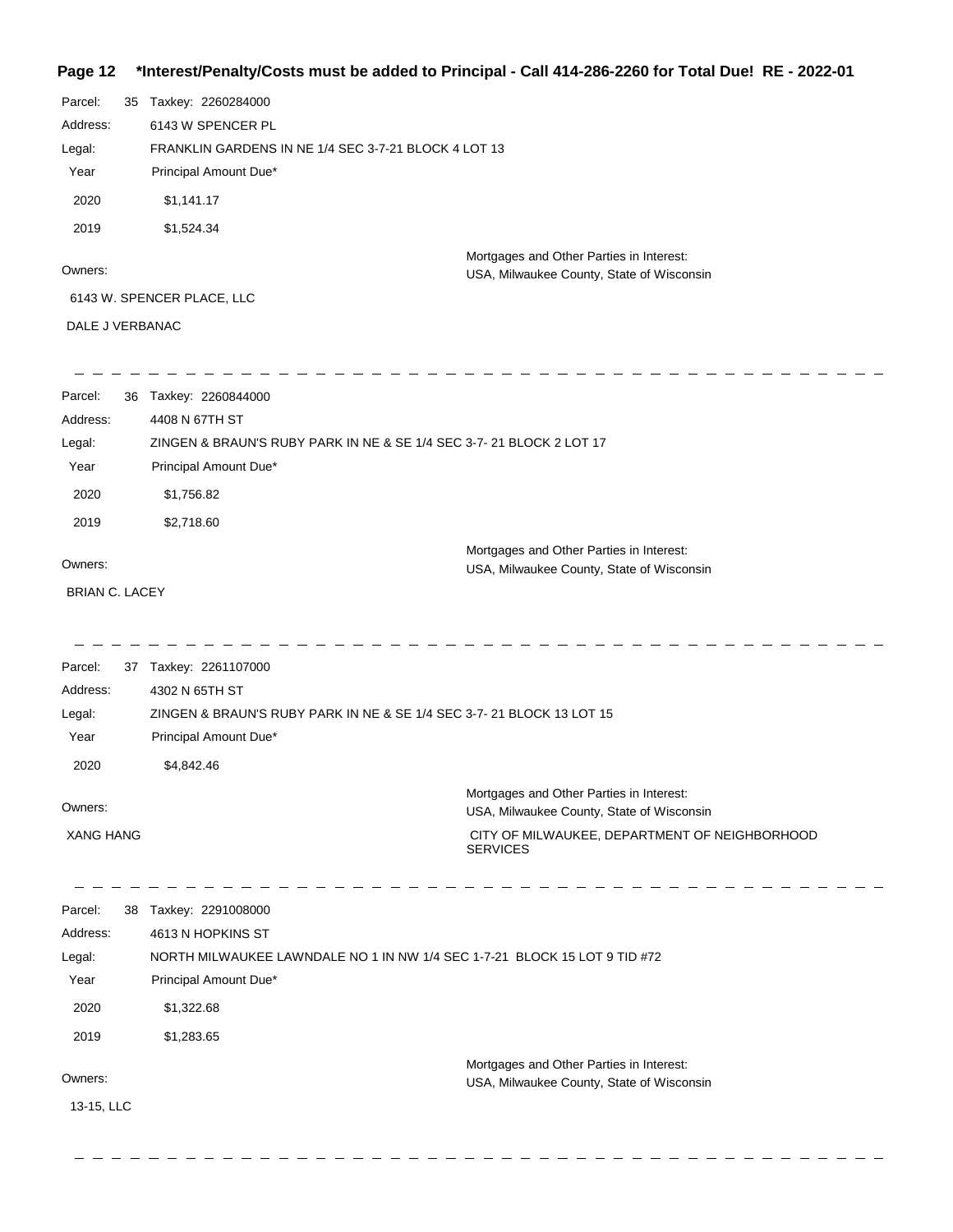#### **Page 13 \*Interest/Penalty/Costs must be added to Principal - Call 414-286-2260 for Total Due! RE - 2022-01**

| Parcel:  | 39 Taxkey: 2300102000                                                      |
|----------|----------------------------------------------------------------------------|
| Address: | 4573 N 29TH ST                                                             |
| Legal:   | KEMPF'S SUBD OF DOWNER & ROACH SUBD NO 2 IN NE 1/4 SEC1-7-21 BLOCK 1 LOT 2 |
| Year     | Principal Amount Due*                                                      |
| 2020     | \$3,838,37                                                                 |
|          | Mortgages and Other Parties in Interest:                                   |

Owners:

KENYA R ROBERTSON

\_\_\_\_\_\_\_\_\_\_\_\_\_\_\_\_\_\_\_\_  $\frac{1}{2} \frac{1}{2} \frac{1}{2} \frac{1}{2} \frac{1}{2} \frac{1}{2} \frac{1}{2} \frac{1}{2} \frac{1}{2} \frac{1}{2} \frac{1}{2} \frac{1}{2} \frac{1}{2} \frac{1}{2} \frac{1}{2} \frac{1}{2} \frac{1}{2} \frac{1}{2} \frac{1}{2} \frac{1}{2} \frac{1}{2} \frac{1}{2} \frac{1}{2} \frac{1}{2} \frac{1}{2} \frac{1}{2} \frac{1}{2} \frac{1}{2} \frac{1}{2} \frac{1}{2} \frac{1}{2} \frac{$ -------------Parcel: 40 Taxkey: 2300401000 Address: 4614 N 32ND ST NORTH MILW. TOWNSITE CO'S ADDN NO 2 IN NE 1/4 SEC 1-7-21 BLOCK 29 LOT 22 Legal: Year Principal Amount Due\* 2020 \$2,626.56 2019 \$1,060.70

Owners:

Mortgages and Other Parties in Interest: USA, Milwaukee County, State of Wisconsin

. . . . . . . . . . .

USA, Milwaukee County, State of Wisconsin

 HIGH QUALITY CONSTRUCTION SPECIALITIES, LLC

\_ \_ \_ \_ \_ \_ \_ \_ \_ \_ \_ \_ \_ \_ \_ \_ \_ \_

| Parcel:  | 41 | Taxkey: 2320559000                                                                    |  |
|----------|----|---------------------------------------------------------------------------------------|--|
| Address: |    | 4729 N 19TH PL                                                                        |  |
| Legal:   |    | LINCOLN PARK GATEWAY IN NE 1/4 SEC 6-7-22 BLOCK 5 LOT 4                               |  |
| Year     |    | Principal Amount Due*                                                                 |  |
| 2020     |    | \$2,877.16                                                                            |  |
| 2019     |    | \$3,899.65                                                                            |  |
| Owners:  |    | Mortgages and Other Parties in Interest:<br>USA, Milwaukee County, State of Wisconsin |  |

IVORY JEFFERSON

| Parcel:              | 42 | Taxkey: 2430063000                                        |
|----------------------|----|-----------------------------------------------------------|
| Address:             |    | 4039 4041 N 12TH ST                                       |
| Legal:               |    | ASSESSOR'S PLAT NO 107 IN SW 1/4 SEC 5-7-22 BLOCK 5 LOT 8 |
| Year                 |    | Principal Amount Due*                                     |
| 2020                 |    | \$3,917.50                                                |
| 2019                 |    | \$2,164.86                                                |
|                      |    | Mortgages and Other Parties in Interest:                  |
| Owners:              |    | USA, Milwaukee County, State of Wisconsin                 |
| <b>SALLIE TAYLOR</b> |    |                                                           |
|                      |    |                                                           |
|                      |    |                                                           |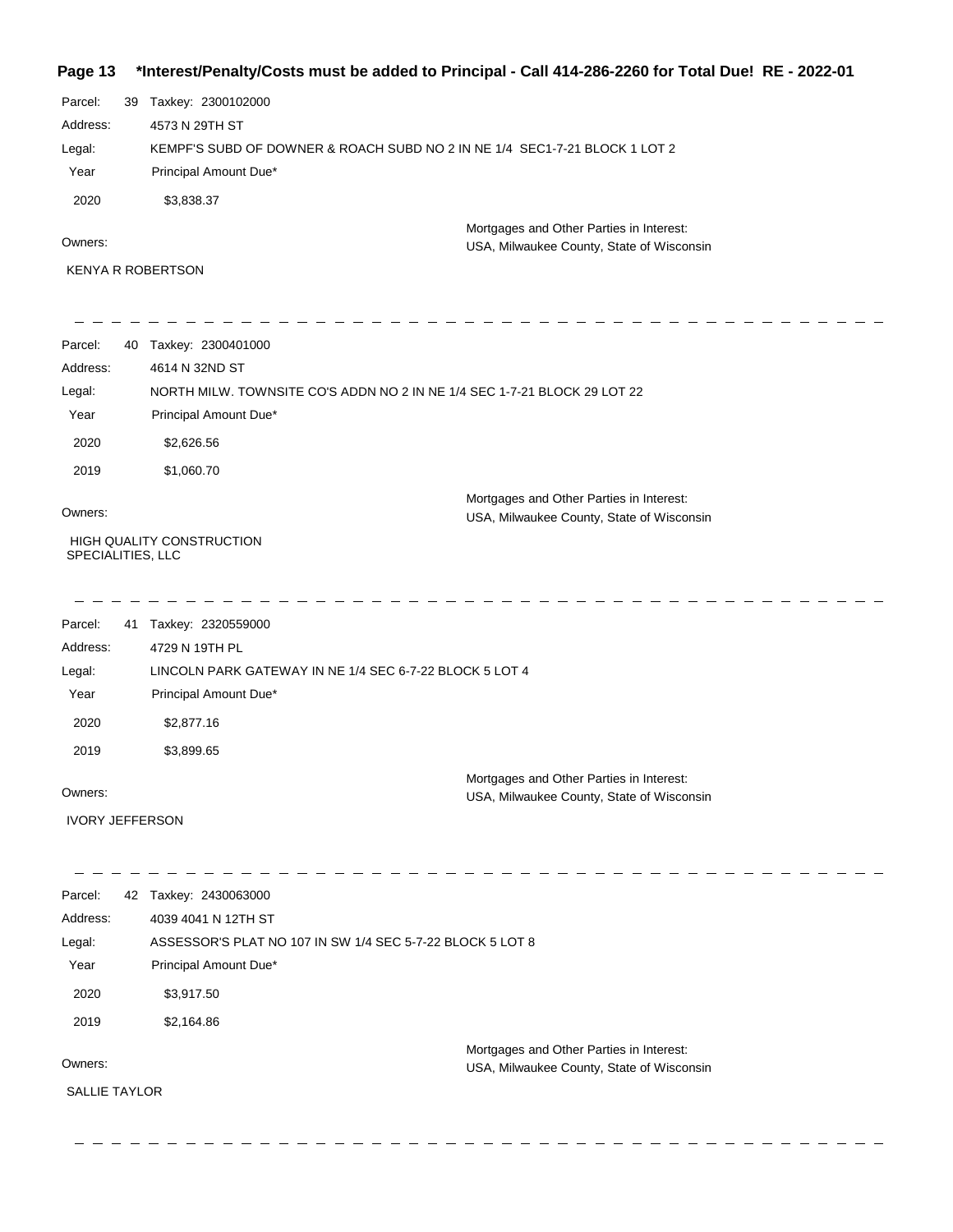# **Page 14 \*Interest/Penalty/Costs must be added to Principal - Call 414-286-2260 for Total Due! RE - 2022-01**

| Parcel:<br>Address:<br>Legal:<br>Year | 43 | Taxkey: 2430718000<br>4022 N 6TH ST<br>PEOPLES B & L ASSN SUBD NO 5 IN SW 1/4 SEC 5-7-22 BLOCK 1 LOT 23 & S 15' LOT 24<br>Principal Amount Due* |                                                                                                                                                           |
|---------------------------------------|----|-------------------------------------------------------------------------------------------------------------------------------------------------|-----------------------------------------------------------------------------------------------------------------------------------------------------------|
| 2020                                  |    | \$1,293.25                                                                                                                                      |                                                                                                                                                           |
| 2019                                  |    | \$1,026.58                                                                                                                                      |                                                                                                                                                           |
| Owners:<br>DANIEL B. KUESTER          |    |                                                                                                                                                 | Mortgages and Other Parties in Interest:<br>USA, Milwaukee County, State of Wisconsin<br>CITY OF MILWAUKEE, DEPARTMENT OF NEIGHBORHOOD<br><b>SERVICES</b> |
|                                       |    |                                                                                                                                                 |                                                                                                                                                           |
| Parcel:                               |    | 44 Taxkey: 2441169000                                                                                                                           |                                                                                                                                                           |
| Address:                              |    | 4159 N 14TH ST                                                                                                                                  |                                                                                                                                                           |
| Legal:                                |    | SAVINGS & INVEST ASSN OF MILW SUB NO 22 IN SE 1/4 SEC 6-7-22 BLOCK 3 LOT 9                                                                      |                                                                                                                                                           |
| Year                                  |    | Principal Amount Due*                                                                                                                           |                                                                                                                                                           |
| 2020                                  |    | \$4,709.43                                                                                                                                      |                                                                                                                                                           |
| 2019                                  |    | \$3,421.87                                                                                                                                      |                                                                                                                                                           |
| Owners:                               |    |                                                                                                                                                 | Mortgages and Other Parties in Interest:<br>USA, Milwaukee County, State of Wisconsin                                                                     |
| A.T. MOTORS INC                       |    |                                                                                                                                                 | CITY OF MILWAUKEE, DEPARTMENT OF NEIGHBORHOOD<br><b>SERVICES</b>                                                                                          |
|                                       |    |                                                                                                                                                 | SHANON AL WOOD                                                                                                                                            |
|                                       |    |                                                                                                                                                 |                                                                                                                                                           |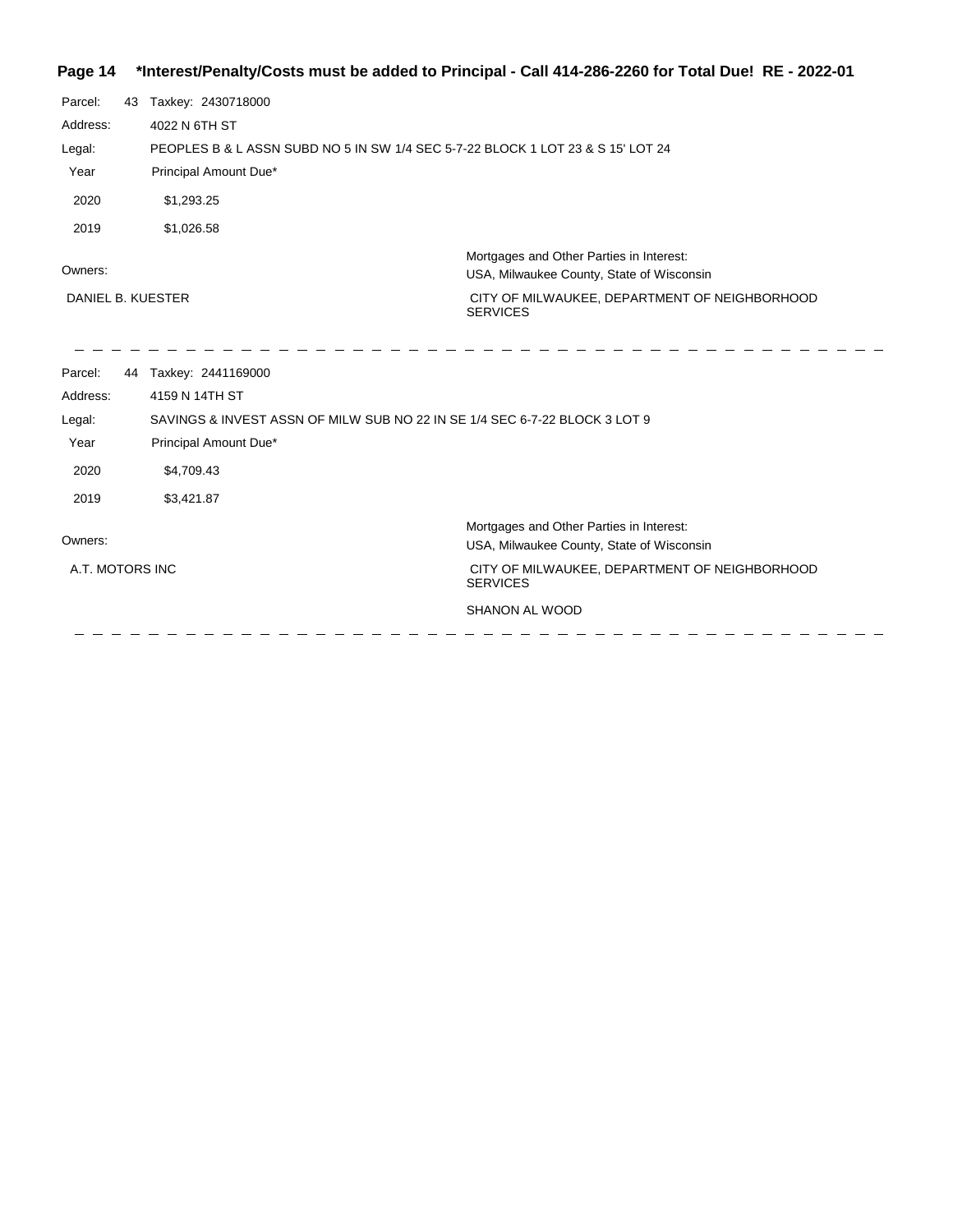## **Page 15 \*Interest/Penalty/Costs must be added to Principal - Call 414-286-2260 for Total Due! RE - 2022-01**

| Parcel:        | 45 Taxkey: 2441204000                                            |                                                                                                                |
|----------------|------------------------------------------------------------------|----------------------------------------------------------------------------------------------------------------|
| Address:       | 4135 4137 N 13TH ST                                              |                                                                                                                |
| Legal:         |                                                                  | SAVINGS & INVEST ASSN OF MILW SUB NO 22 IN SE 1/4 SEC 6-7-22 BLOCK 4 LOT 14                                    |
| Year           | Principal Amount Due*                                            |                                                                                                                |
| 2020           | \$5,247.82                                                       |                                                                                                                |
| 2019           | \$4,114.54                                                       |                                                                                                                |
| 2018           | \$5,773.12                                                       |                                                                                                                |
| 2017           | \$5,994.16                                                       |                                                                                                                |
| 2016           | \$7,974.04                                                       |                                                                                                                |
| 2015           | \$9,405.71                                                       |                                                                                                                |
| 2014           | \$7,143.91                                                       |                                                                                                                |
| 2013           | \$2,688.45                                                       |                                                                                                                |
| 2012           | \$5,130.04                                                       |                                                                                                                |
| 2011           | \$6,127.94                                                       |                                                                                                                |
| 2010           | \$5,050.14                                                       |                                                                                                                |
| Owners:        |                                                                  | Mortgages and Other Parties in Interest:<br>USA, Milwaukee County, State of Wisconsin                          |
|                | MOHAMMAD A CHOUDRY                                               |                                                                                                                |
| <b>CHOUDRY</b> | SETH E. DIZARD, RECEIVER OVER REAL<br>ESTATE OWNED BY MOHAMMAD A |                                                                                                                |
| Parcel:        | 46 Taxkey: 2479935000                                            |                                                                                                                |
| Address:       | 4336 N 39TH ST                                                   |                                                                                                                |
| Legal:         | 129'                                                             | LANDS IN SW 1/4 SEC 1-7-21 LANDS BETW N 1/4 SEC LI N 38TH - W MARION - & N 39TH ST S 46.14' OF N 368 .84' OF W |
| Year           | Principal Amount Due*                                            |                                                                                                                |
| 2020           | \$1,864.78                                                       |                                                                                                                |

 $\overline{\phantom{a}}$ 

| 2019         | \$1.317.75 |                                           |
|--------------|------------|-------------------------------------------|
|              |            | Mortgages and Other Parties in Interest:  |
| Owners:      |            | USA, Milwaukee County, State of Wisconsin |
| LOUISE JONES |            | DECISION ONE MORTGAGE COMPANY, LLC        |
|              |            | <b>M&amp;I NORTHERN BANK</b>              |
|              |            |                                           |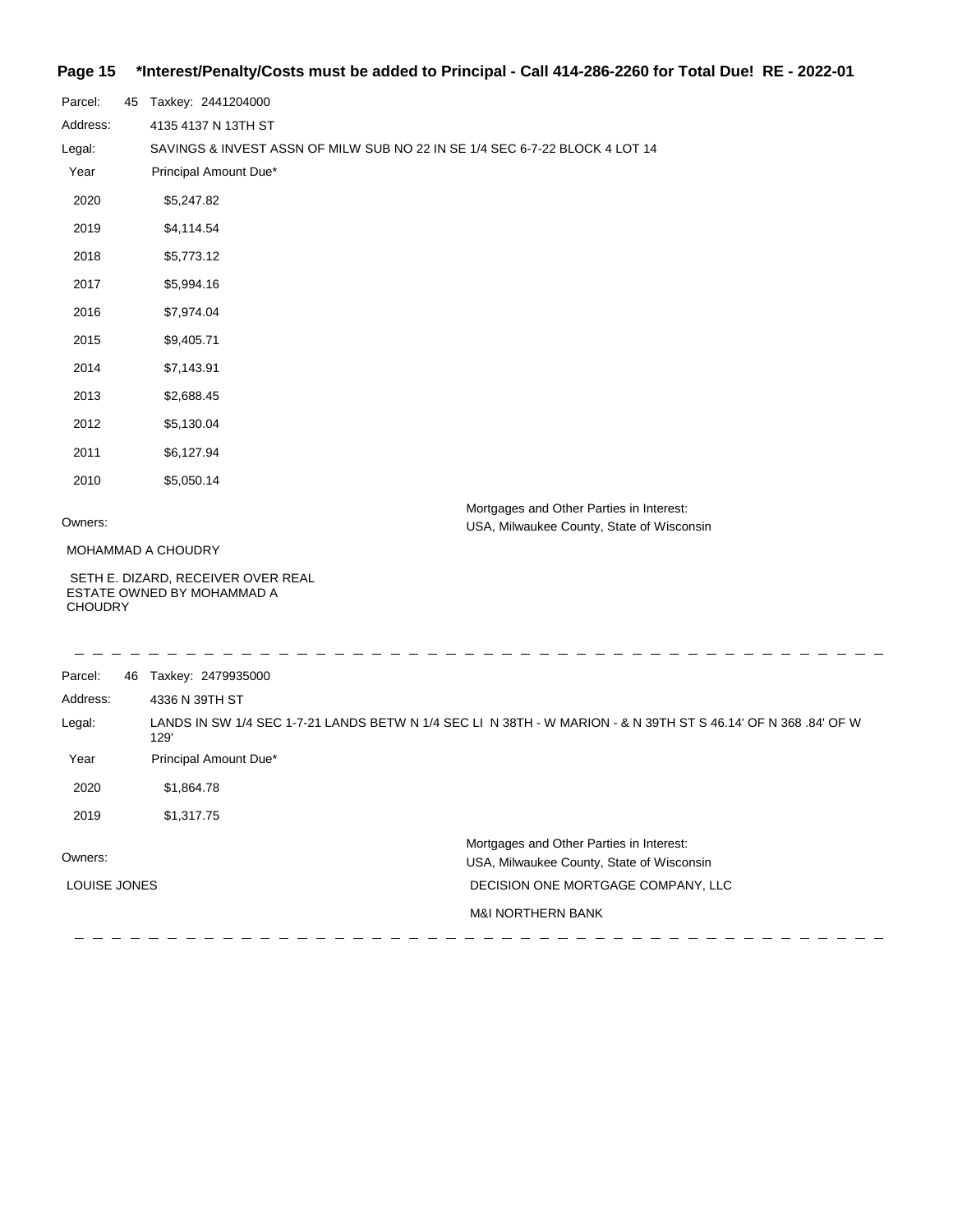### **Page 16 \*Interest/Penalty/Costs must be added to Principal - Call 414-286-2260 for Total Due! RE - 2022-01**

| Parcel:            | 47 | Taxkey: 2480340000                                   |
|--------------------|----|------------------------------------------------------|
| Address:           |    | 4172 N 49TH ST                                       |
| Legal:             |    | PLEASANT GARDENS IN SE 1/4 SEC 2-7-21 BLOCK 4 LOT 29 |
| Year               |    | Principal Amount Due*                                |
| 2020               |    | \$1,306.43                                           |
| 2019               |    | \$1,860.61                                           |
| 2018               |    | \$1,633.04                                           |
| 2017               |    | \$1,416.07                                           |
| 2016               |    | \$972.77                                             |
| 2015               |    | \$858.16                                             |
| Owners:            |    | Mortgages and Other Parties in Interest:             |
|                    |    | USA, Milwaukee County, State of Wisconsin            |
| ORIN A. KELLY, SR. |    |                                                      |

| Parcel:  | 48 Taxkey: 2490784000                         |                                           |
|----------|-----------------------------------------------|-------------------------------------------|
| Address: | 4355 N 51ST BL                                |                                           |
| Legal:   | LONG VIEW IN SW 1/4 SEC 2-7-21 BLOCK 7 LOT 12 |                                           |
| Year     | Principal Amount Due*                         |                                           |
| 2020     | \$3,768.97                                    |                                           |
| 2019     | \$3,269.08                                    |                                           |
|          |                                               | Mortgages and Other Parties in Interest:  |
| Owners:  |                                               | USA, Milwaukee County, State of Wisconsin |

JONATHAN THOMAS

USA, Milwaukee County, State of Wisconsi TCF NATIONAL BANK WISCONSIN

| Parcel:  | 49 | Taxkey: 2520319003                              |                                                                                       |
|----------|----|-------------------------------------------------|---------------------------------------------------------------------------------------|
| Address: |    | 4160 N 83RD ST                                  |                                                                                       |
| Legal:   |    | MELROSE PARK IN SE 1/4 SEC 4-7-21 BLOCK 2 LOT 3 |                                                                                       |
| Year     |    | Principal Amount Due*                           |                                                                                       |
| 2020     |    | \$3,694.26                                      |                                                                                       |
| 2019     |    | \$3,314.97                                      |                                                                                       |
| Owners:  |    | <b>ERNEST CARL DAUFENBACH</b>                   | Mortgages and Other Parties in Interest:<br>USA, Milwaukee County, State of Wisconsin |
|          |    |                                                 |                                                                                       |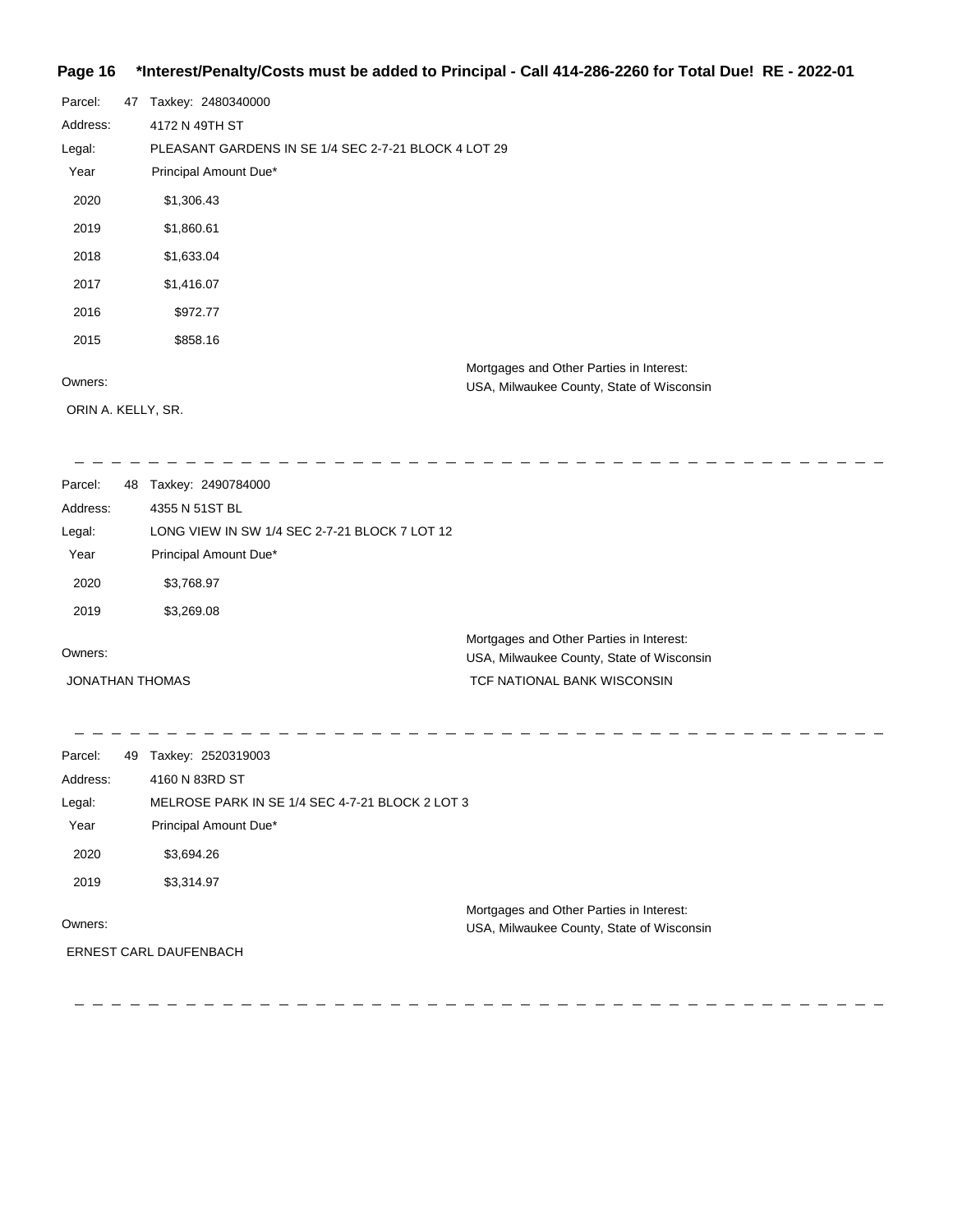#### **Page 17 \*Interest/Penalty/Costs must be added to Principal - Call 414-286-2260 for Total Due! RE - 2022-01**

| Parcel:               | 50 Taxkey: 2520338000                            |                                                                                                          |
|-----------------------|--------------------------------------------------|----------------------------------------------------------------------------------------------------------|
| Address:              | 4032 N 84TH ST                                   |                                                                                                          |
| Legal:                |                                                  | MELROSE PARK IN SE 1/4 SEC 4-7-21 BLOCK 6 S 25.57' OF LOT 8 & N 34.43' OF LOT 9 & W 1/2 OF VAC ALLEY ADJ |
| Year                  | Principal Amount Due*                            |                                                                                                          |
| 2020                  | \$734.92                                         |                                                                                                          |
| 2019                  | \$2,412.07                                       |                                                                                                          |
| Owners:               |                                                  | Mortgages and Other Parties in Interest:<br>USA, Milwaukee County, State of Wisconsin                    |
| JAMES NOBLIN JR       |                                                  | JUSTIN J BATES ESQ BATES LEGAL GROUP LLC                                                                 |
|                       |                                                  | <b>SUMMIT CREDIT UNION</b>                                                                               |
| Parcel:               | 51 Taxkey: 2620958000                            |                                                                                                          |
| Address:              | 3609 N TUCKER PL Unit 210                        |                                                                                                          |
| Legal:                | <b>AREAS &amp; FACILITIES</b>                    | VILLA DU COUR-STAGE 5 A CONDOMINIUM IN NW 1/4 SEC 9-7-21 BLDG 5 UNIT 3609-210 & UND INT IN THE COMMO N   |
| Year                  | Principal Amount Due*                            |                                                                                                          |
| 2020                  | \$1,434.55                                       |                                                                                                          |
| 2019                  | \$1,268.15                                       |                                                                                                          |
| Owners:               |                                                  | Mortgages and Other Parties in Interest:<br>USA, Milwaukee County, State of Wisconsin                    |
| INC                   | VILLA DU COUR OWNERS ASSOCIATION                 |                                                                                                          |
| Parcel:               | 52 Taxkey: 2630492000                            |                                                                                                          |
| Address:              | 3819 N 79TH ST                                   |                                                                                                          |
| Legal:                | CAPITOL PARK IN NE 1/4 SEC 9-7-21 BLOCK 5 LOT 12 |                                                                                                          |
| Year                  | Principal Amount Due*                            |                                                                                                          |
| 2019                  | \$1,718.92                                       |                                                                                                          |
| Owners:               |                                                  | Mortgages and Other Parties in Interest:<br>USA, Milwaukee County, State of Wisconsin                    |
| <b>WILLIE D ELLIS</b> |                                                  |                                                                                                          |

GENEVA ELLIS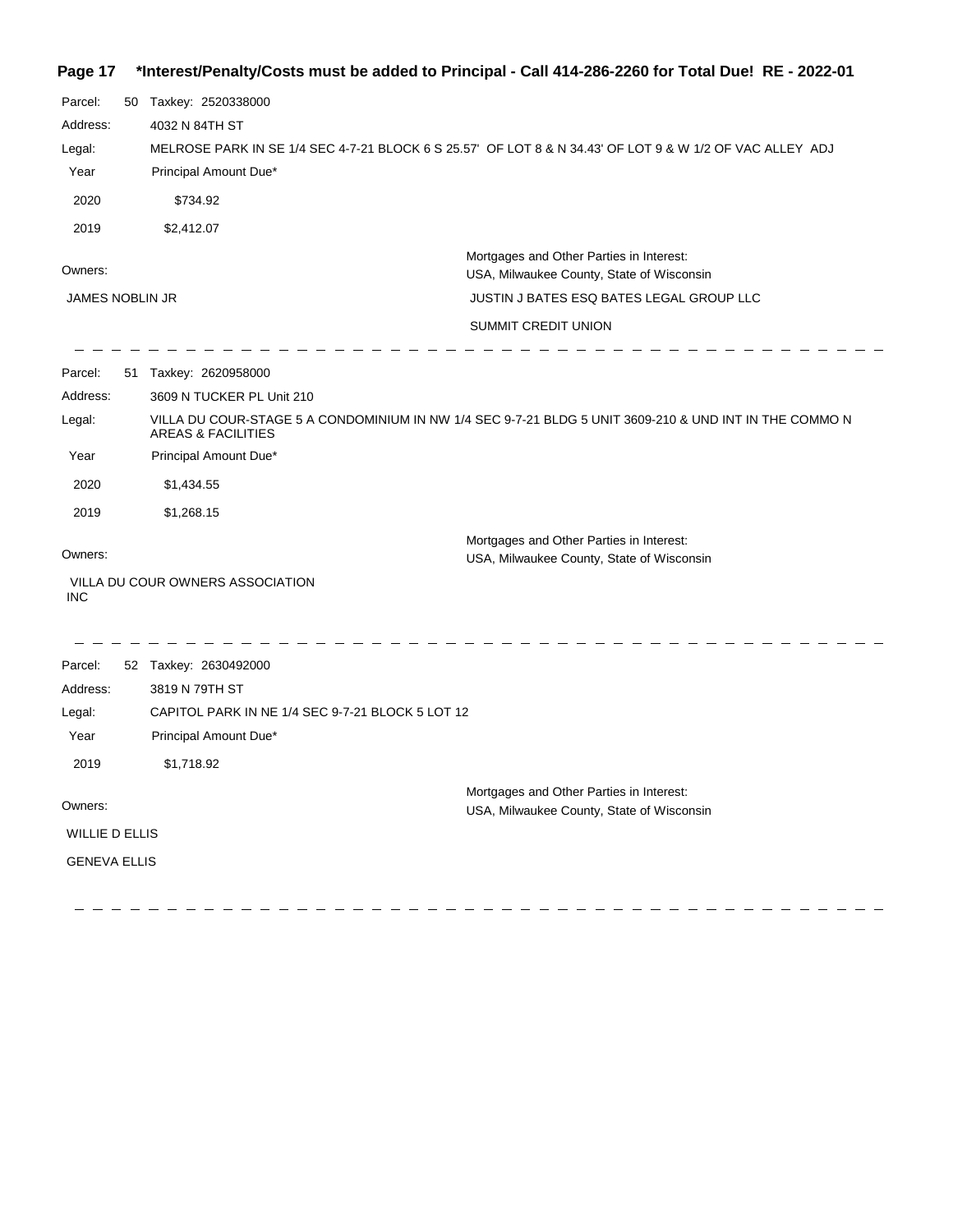## **Page 18 \*Interest/Penalty/Costs must be added to Principal - Call 414-286-2260 for Total Due! RE - 2022-01**

| Parcel:  | 53 | Taxkey: 2660029000                                               |
|----------|----|------------------------------------------------------------------|
| Address: |    | 5715 W CAPITOL DR                                                |
| Legal:   |    | GRASSLYN MANOR IN NW 1/4 SEC 11-7-21 BLOCK 2 LOT 4 & W 27' LOT 5 |
| Year     |    | Principal Amount Due*                                            |
| 2020     |    | \$4,538.39                                                       |
| 2019     |    | \$3,516.74                                                       |
|          |    | Mortgages and Other Parties in Interest:                         |
| Owners:  |    | USA, Milwaukee County, State of Wisconsin                        |

SAM WOODRUFF

| Parcel:                 | 54 Taxkey: 2660129000 |                                                                                       |
|-------------------------|-----------------------|---------------------------------------------------------------------------------------|
| Address:                | 3815 N 54TH BL        |                                                                                       |
| Legal:                  |                       | GRASSLYN MANOR IN NW 1/4 SEC 11-7-21 BLOCK 6 LOT 1 2                                  |
| Year                    | Principal Amount Due* |                                                                                       |
| 2020                    | \$4,432.74            |                                                                                       |
| 2019                    | \$2,936.79            |                                                                                       |
| 2018                    | \$3,505.61            |                                                                                       |
| Owners:                 |                       | Mortgages and Other Parties in Interest:<br>USA, Milwaukee County, State of Wisconsin |
| <b>JEFFREY ROBINSON</b> |                       | DEPARTMENT OF WORKFORCE DEVELOPMENT                                                   |
|                         |                       |                                                                                       |
| Parcel:                 | 55 Taxkey: 2681211000 |                                                                                       |
| Address:                | 3914 N 36TH ST        |                                                                                       |
| Legal:                  |                       | ROOSEVELT DRIVE SUBD IN NW 1/4 SEC 12-7-21 BLOCK 2 LOT 14 TID #74                     |
| Year                    | Principal Amount Due* |                                                                                       |
| 2020                    | \$2,581.61            |                                                                                       |
| 2019                    | \$2,474.61            |                                                                                       |
| Owners:                 |                       | Mortgages and Other Parties in Interest:<br>USA, Milwaukee County, State of Wisconsin |
| OC PARRILLI LLC         |                       | PAYMYRENT5 LLC                                                                        |
|                         |                       |                                                                                       |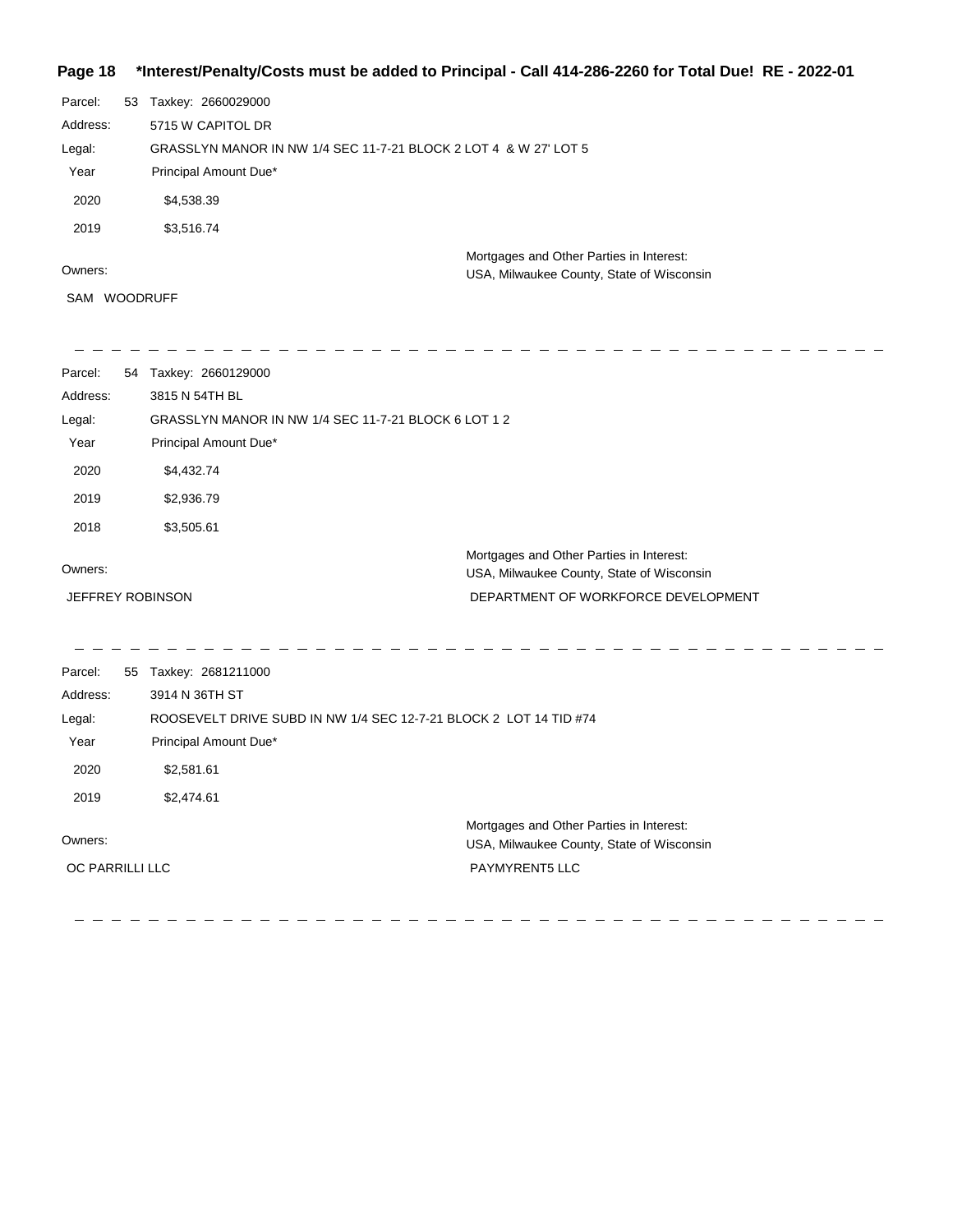## **Page 19 \*Interest/Penalty/Costs must be added to Principal - Call 414-286-2260 for Total Due! RE - 2022-01**

| Parcel:<br>Address:<br>Legal:<br>Year<br>2020<br>2018<br>2017<br>2016<br>2015 | 56 | Taxkey: 2701521000<br>3716 N 24TH PL<br>ZINGEN & BRAUN'S GARDEN SUBD ETC IN NW 1/4 SEC 7-7 -22 BLOCK 1 W 120' LOT 17<br>Principal Amount Due*<br>\$5,133.11<br>\$688.32<br>\$1,741.28<br>\$1,934.18<br>\$1,087.11 |                                                                                       |
|-------------------------------------------------------------------------------|----|-------------------------------------------------------------------------------------------------------------------------------------------------------------------------------------------------------------------|---------------------------------------------------------------------------------------|
| Owners:                                                                       |    |                                                                                                                                                                                                                   | Mortgages and Other Parties in Interest:                                              |
|                                                                               |    | <b>GWENEVERE MCALLA-MOORE</b>                                                                                                                                                                                     | USA, Milwaukee County, State of Wisconsin<br>LLEWELLYN LISCENE MCALLA                 |
| Parcel:                                                                       |    | 57 Taxkey: 2710657000                                                                                                                                                                                             |                                                                                       |
| Address:                                                                      |    | 3836 N 14TH ST                                                                                                                                                                                                    |                                                                                       |
| Legal:                                                                        |    | HACKETT & HOFF'S SUBD IN NE 1/4 SEC 7-7-22 BLOCK 2 LOT 29                                                                                                                                                         |                                                                                       |
| Year                                                                          |    | Principal Amount Due*                                                                                                                                                                                             |                                                                                       |
| 2020                                                                          |    | \$1,759.99                                                                                                                                                                                                        |                                                                                       |
|                                                                               |    |                                                                                                                                                                                                                   | Mortgages and Other Parties in Interest:                                              |
| Owners:                                                                       |    |                                                                                                                                                                                                                   | USA, Milwaukee County, State of Wisconsin                                             |
| <b>KEVIN GRIFFIN</b>                                                          |    |                                                                                                                                                                                                                   |                                                                                       |
| Parcel:                                                                       |    | 58 Taxkey: 2710751100                                                                                                                                                                                             |                                                                                       |
| Address:                                                                      |    | 3523 N 13TH ST                                                                                                                                                                                                    |                                                                                       |
| Legal:                                                                        |    | IRVING PARK IN SE 1/4 OF NE 1/4 SEC 7-7-22 BLOCK 3 LOT 14 & S 5' LOT 13 BLK 3 SD SUBD & LOT 1 BLK 1 TEUTONIA<br><b>HEIGHTS ADJ</b>                                                                                |                                                                                       |
| Year                                                                          |    | Principal Amount Due*                                                                                                                                                                                             |                                                                                       |
| 2020                                                                          |    | \$1,229.45                                                                                                                                                                                                        |                                                                                       |
| Owners:                                                                       |    |                                                                                                                                                                                                                   | Mortgages and Other Parties in Interest:<br>USA, Milwaukee County, State of Wisconsin |
|                                                                               |    | <b>R&amp;D MAIN ENTERPRISE LLC</b>                                                                                                                                                                                |                                                                                       |
|                                                                               |    |                                                                                                                                                                                                                   |                                                                                       |

 $\frac{1}{2} \frac{1}{2} \frac{1}{2} \frac{1}{2} \frac{1}{2} \frac{1}{2} \frac{1}{2} \frac{1}{2} \frac{1}{2} \frac{1}{2} \frac{1}{2} \frac{1}{2} \frac{1}{2} \frac{1}{2} \frac{1}{2} \frac{1}{2} \frac{1}{2} \frac{1}{2} \frac{1}{2} \frac{1}{2} \frac{1}{2} \frac{1}{2} \frac{1}{2} \frac{1}{2} \frac{1}{2} \frac{1}{2} \frac{1}{2} \frac{1}{2} \frac{1}{2} \frac{1}{2} \frac{1}{2} \frac{$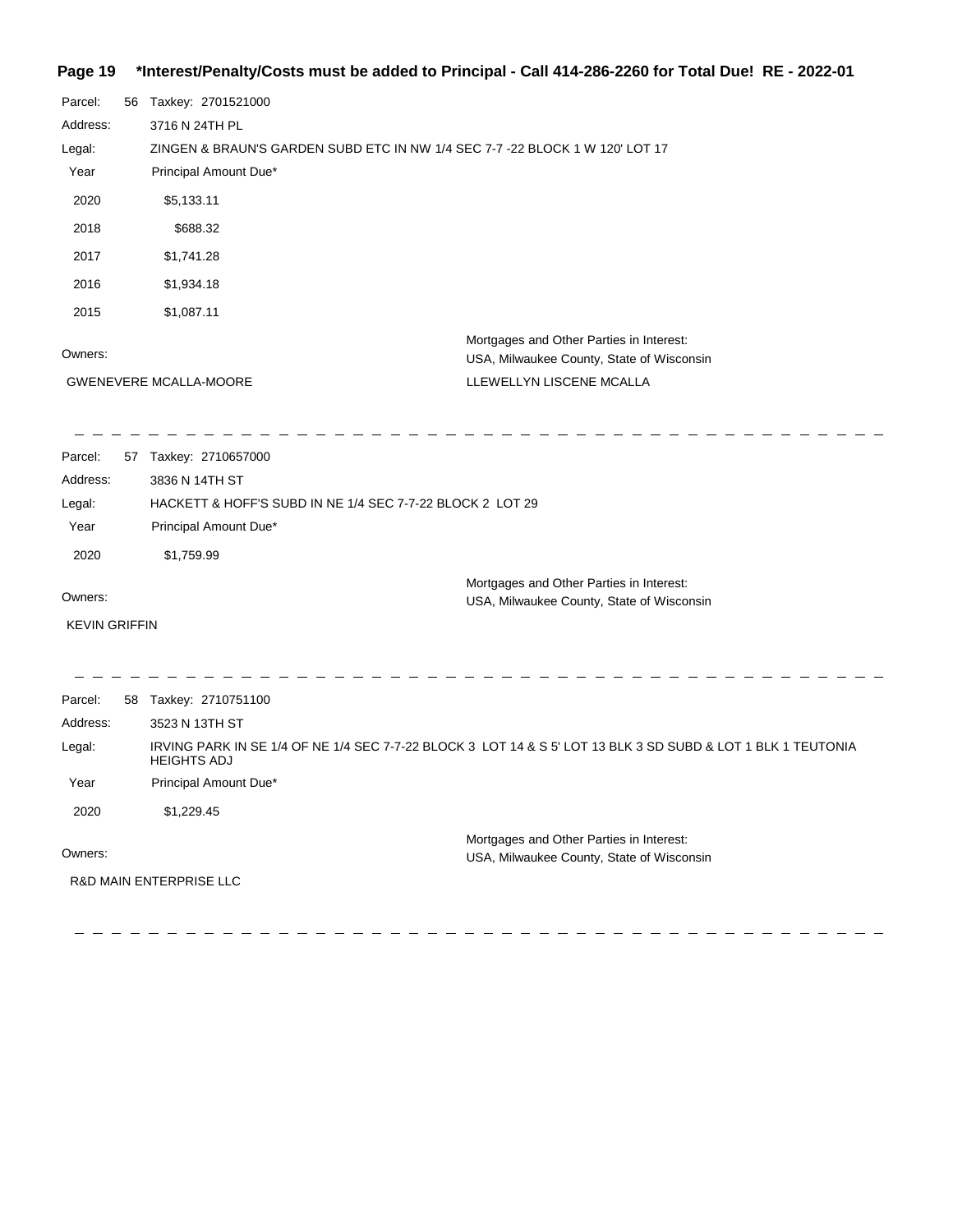## **Page 20 \*Interest/Penalty/Costs must be added to Principal - Call 414-286-2260 for Total Due! RE - 2022-01**

| Parcel:    | 59 | Taxkey: 2710821000                                                                                  |                                                                                       |
|------------|----|-----------------------------------------------------------------------------------------------------|---------------------------------------------------------------------------------------|
| Address:   |    | 3721 N 14TH ST                                                                                      |                                                                                       |
| Legal:     |    | IRVING PARK IN SE 1/4 OF NE 1/4 SEC 7-7-22 BLOCK 6 LOT 9                                            |                                                                                       |
| Year       |    | Principal Amount Due*                                                                               |                                                                                       |
| 2020       |    | \$2,033.14                                                                                          |                                                                                       |
| 2019       |    | \$1,952.73                                                                                          |                                                                                       |
| 2018       |    | \$1,379.27                                                                                          |                                                                                       |
| Owners:    |    |                                                                                                     | Mortgages and Other Parties in Interest:<br>USA, Milwaukee County, State of Wisconsin |
|            |    | <b>MARLON CULPEPPER</b>                                                                             |                                                                                       |
| 01/20/2010 |    | THE FINCH FAMILY TRUST A/K/A THE<br>WILLIS FINCH & CAROLYN R. FINCH<br>REVOCABLE LIVING TRUST DATED |                                                                                       |

| Parcel:           | 60 | Taxkey: 2720805000                                       |                                                                                       |
|-------------------|----|----------------------------------------------------------|---------------------------------------------------------------------------------------|
| Address:          |    | 3574 N 10TH ST                                           |                                                                                       |
| Legal:            |    | JAEGER'S SUBD IN NW 1/4 SEC 8-7-22 BLOCK 1 LOT 7         |                                                                                       |
| Year              |    | Principal Amount Due*                                    |                                                                                       |
| 2020              |    | \$4,143.98                                               |                                                                                       |
| 2019              |    | \$800.02                                                 |                                                                                       |
| 2018              |    | \$6,010.05                                               |                                                                                       |
| 2017              |    | \$551.12                                                 |                                                                                       |
| 2016              |    | \$1,464.21                                               |                                                                                       |
| 2015              |    | \$4,632.81                                               |                                                                                       |
| 2014              |    | \$5,460.11                                               |                                                                                       |
| 2013              |    | \$3,377.03                                               |                                                                                       |
| Owners:           |    |                                                          | Mortgages and Other Parties in Interest:<br>USA, Milwaukee County, State of Wisconsin |
| DANIELLE VANCE    |    |                                                          |                                                                                       |
|                   |    |                                                          |                                                                                       |
| Parcel:           |    | 61 Taxkey: 2722728000                                    |                                                                                       |
| Address:          |    | 3634 N 12TH ST                                           |                                                                                       |
| Legal:            |    | WILLIAMSBURG HEIGHTS IN NW 1/4 SEC 8-7-22 BLOCK 2 LOT 27 |                                                                                       |
| Year              |    | Principal Amount Due*                                    |                                                                                       |
| 2020              |    | \$676.09                                                 |                                                                                       |
| 2019              |    | \$896.46                                                 |                                                                                       |
| Owners:           |    |                                                          | Mortgages and Other Parties in Interest:                                              |
|                   |    |                                                          | USA, Milwaukee County, State of Wisconsin                                             |
| <b>NAFI HAQUE</b> |    |                                                          |                                                                                       |

 $\frac{1}{2}$  = = = = = = = = = = =

 $\equiv$   $\equiv$   $\equiv$ 

. . . . . . . . . . . . .

\_ \_ \_ \_ \_ \_ \_ \_ \_ \_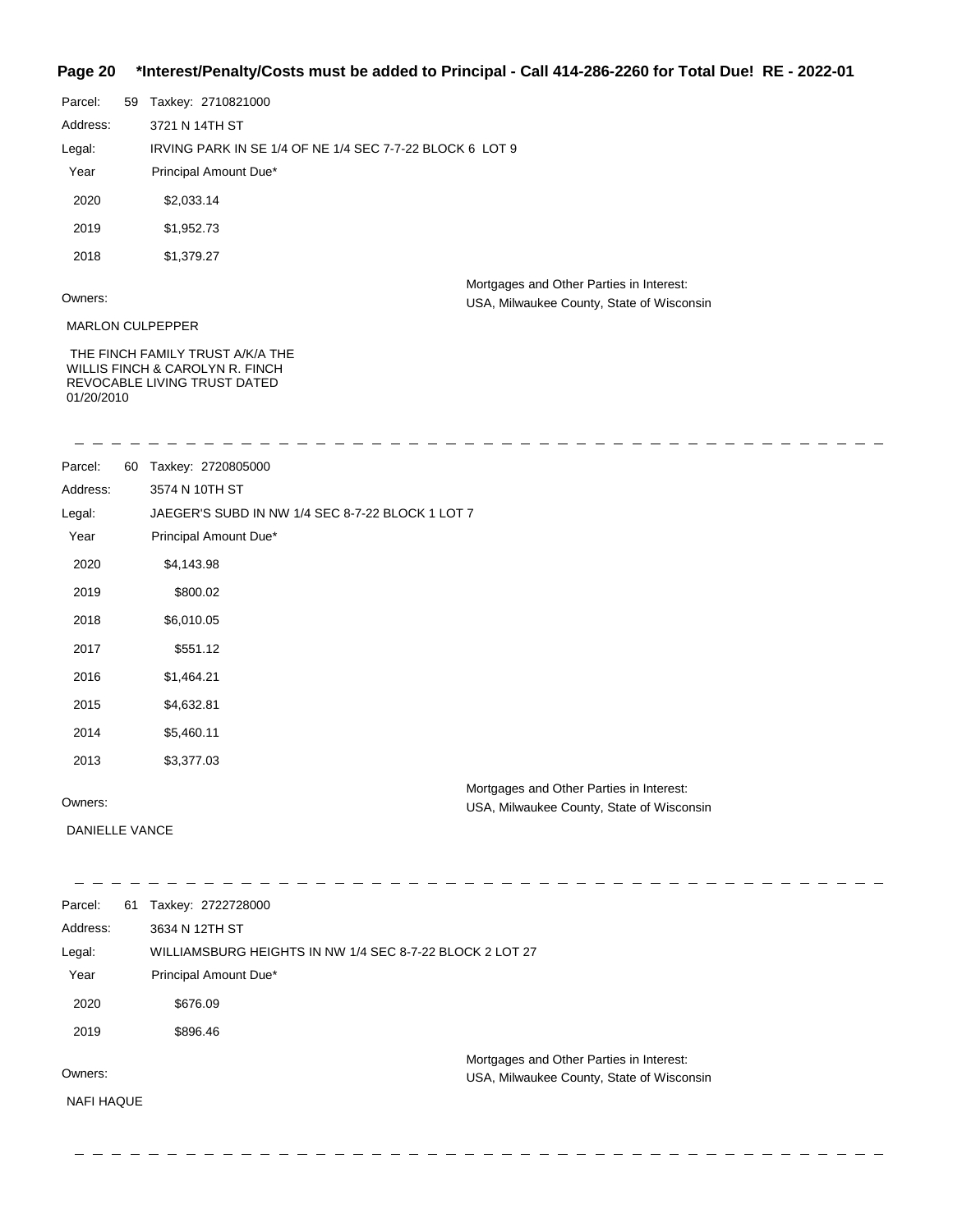## **Page 21 \*Interest/Penalty/Costs must be added to Principal - Call 414-286-2260 for Total Due! RE - 2022-01**

| Parcel:      | 62 | Taxkey: 2730606110                                                                    |
|--------------|----|---------------------------------------------------------------------------------------|
| Address:     |    | 3637 N 3RD ST                                                                         |
| Legal:       |    | A R MATTHEW'S SUBD NO 2 IN NE 1/4 SEC 8-7-22 BLOCK 1 LOTS 5 & 6                       |
| Year         |    | Principal Amount Due*                                                                 |
| 2020         |    | \$2,464.34                                                                            |
| 2019         |    | \$2,835.71                                                                            |
| Owners:      |    | Mortgages and Other Parties in Interest:<br>USA, Milwaukee County, State of Wisconsin |
| <b>IVORY</b> |    | <b>JEFFERSON</b>                                                                      |

| Parcel:              | 63 | Taxkey: 2731324000                                  |                                                                                       |
|----------------------|----|-----------------------------------------------------|---------------------------------------------------------------------------------------|
| Address:             |    | 3539 N VEL R PHILLIPS AV                            |                                                                                       |
| Legal:               |    | SCHNEIDER'S SUBD IN NE 1/4 SEC 8-7-22 BLOCK 2 LOT 4 |                                                                                       |
| Year                 |    | Principal Amount Due*                               |                                                                                       |
| 2020                 |    | \$1,008.71                                          |                                                                                       |
| 2019                 |    | \$2,795.48                                          |                                                                                       |
| 2018                 |    | \$2,247.20                                          |                                                                                       |
| 2017                 |    | \$1,506.24                                          |                                                                                       |
| 2016                 |    | \$990.57                                            |                                                                                       |
| Owners:              |    |                                                     | Mortgages and Other Parties in Interest:<br>USA, Milwaukee County, State of Wisconsin |
| <b>KATRINA WOODS</b> |    |                                                     | CITY OF MILWAUKEE, DEPARTMENT OF NEIGHBORHOOD                                         |
| <b>RAYMON WOODS</b>  |    |                                                     | <b>SERVICES</b>                                                                       |

| Parcel:              | 64 | Taxkey: 2731333000                                   |
|----------------------|----|------------------------------------------------------|
| Address:             |    | 420 422 W KEEFE AV                                   |
| Legal:               |    | SCHNEIDER'S SUBD IN NE 1/4 SEC 8-7-22 BLOCK 2 LOT 13 |
| Year                 |    | Principal Amount Due*                                |
| 2019                 |    | \$6,550.11                                           |
| 2018                 |    | \$5,000.83                                           |
| 2017                 |    | \$8,411.04                                           |
| 2016                 |    | \$877.39                                             |
| 2015                 |    | \$969.89                                             |
|                      |    | Mortgages and Other Parties in Interest:             |
| Owners:              |    | USA, Milwaukee County, State of Wisconsin            |
| <b>ELIJAH REAVES</b> |    |                                                      |
|                      |    |                                                      |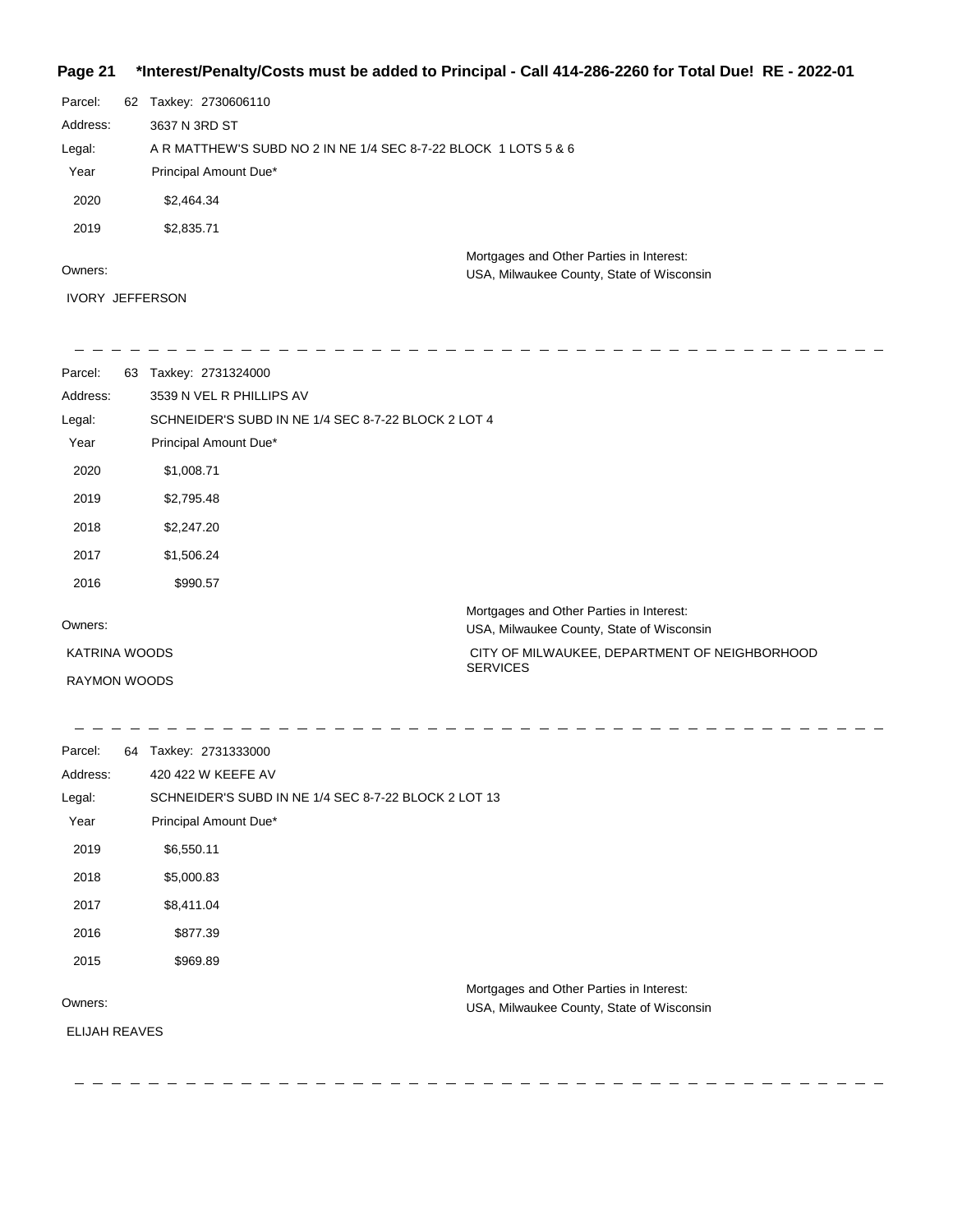## **Page 22 \*Interest/Penalty/Costs must be added to Principal - Call 414-286-2260 for Total Due! RE - 2022-01**

| Parcel:<br>Address:<br>Legal:<br>Year<br>2020<br>2019 | 65 | Taxkey: 2731561000<br>3860 3862 N PORT WASHINGTON AV<br>WASHINGTON PARK IN NE 1/4 SEC 8-7-22 BLOCK 4 LOT 1 3 & S 10' LOT 14<br>Principal Amount Due*<br>\$5,277.60<br>\$3,288.32 |                                                                                                             |
|-------------------------------------------------------|----|----------------------------------------------------------------------------------------------------------------------------------------------------------------------------------|-------------------------------------------------------------------------------------------------------------|
| Owners:                                               |    |                                                                                                                                                                                  | Mortgages and Other Parties in Interest:<br>USA, Milwaukee County, State of Wisconsin                       |
|                                                       |    | DUVALL PROPERTIES LLC                                                                                                                                                            | LEE AND CAROL ELGER JOINT TRUST                                                                             |
| Parcel:<br>Address:<br>Legal:<br>Year<br>2020         |    | 66 Taxkey: 2820419000<br>3345 N 2ND ST<br>ASSESSOR'S PLAT NO 113 IN SE 1/4 SEC 8-7-22 BLOCK 7 LOT 2<br>Principal Amount Due*<br>\$4,145.41                                       |                                                                                                             |
| 2019<br>Owners:                                       |    | \$1,717.79                                                                                                                                                                       | Mortgages and Other Parties in Interest:<br>USA, Milwaukee County, State of Wisconsin                       |
| <b>LEONARD WILDON</b>                                 |    |                                                                                                                                                                                  | M&I MARSHALL & ILSLEY BANK<br>MORTGAGE ASSOCIATES, INC.                                                     |
| Parcel:<br>Address:<br>Legal:<br>Year<br>2020<br>2019 |    | 67 Taxkey: 2821336100<br>3350 3352 N 5TH ST<br>PLAT NO 113 ADJ<br>Principal Amount Due*<br>\$6,016.80<br>\$1,816.40                                                              | LILLIE LAND COMPANY'S SUBD IN SE 1/4 SEC 8-7-22 BL OCK 3 LOT 14 AND S 8' LOT 15 AND N 10' LOT 12 ASSE SSORS |
| Owners:                                               |    |                                                                                                                                                                                  | Mortgages and Other Parties in Interest:<br>USA, Milwaukee County, State of Wisconsin                       |
| JALEN LEICHMAN                                        |    |                                                                                                                                                                                  | KNIGHT BARRY TITLE                                                                                          |
| LAZANDA MOORE                                         |    | PMG DEVELOPMENT LLC                                                                                                                                                              | SUMMIT CREDIT UNION                                                                                         |

 $\sim$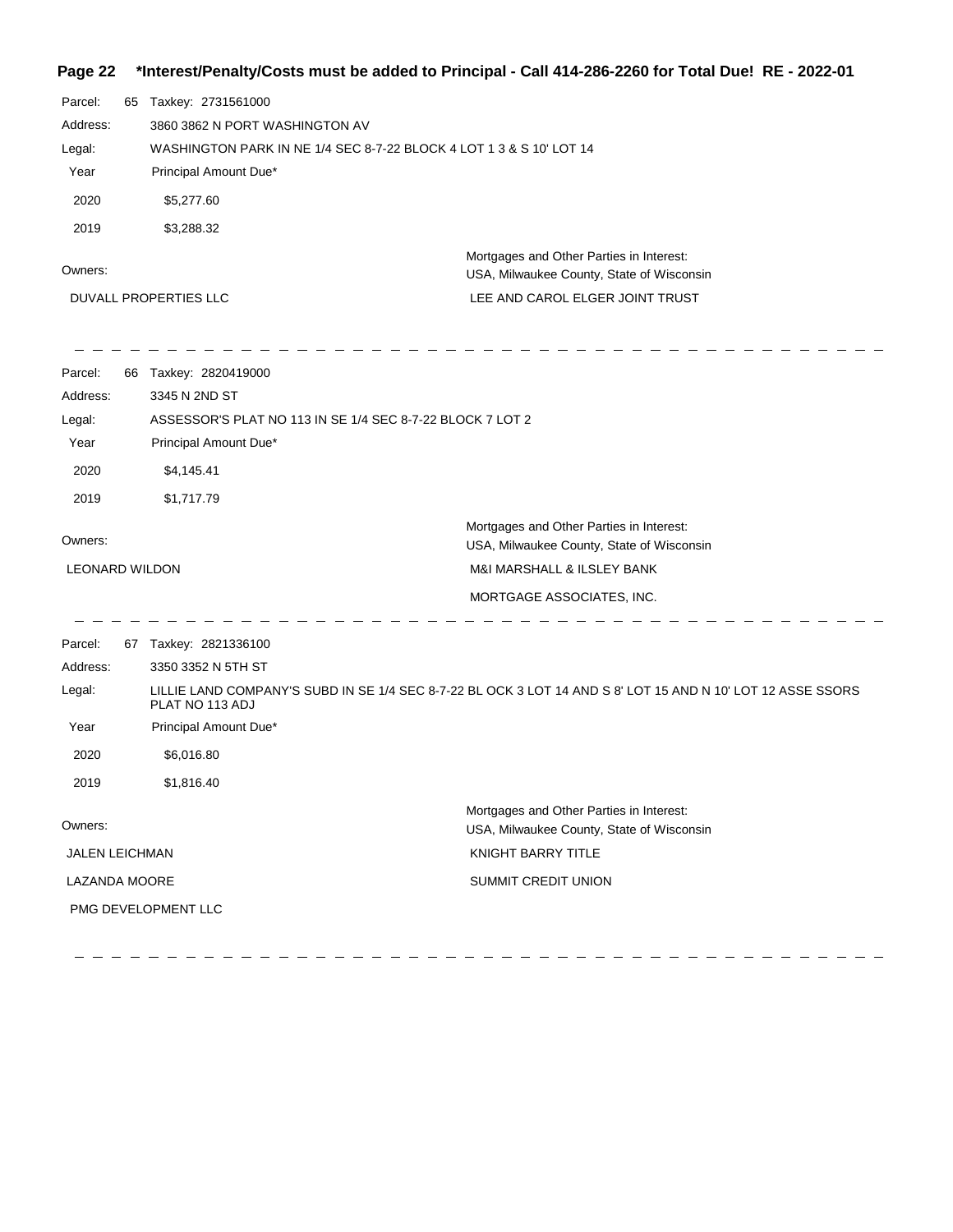## **Page 23 \*Interest/Penalty/Costs must be added to Principal - Call 414-286-2260 for Total Due! RE - 2022-01**

| Parcel:             | 68 | Taxkey: 2821699000                                                            |                                                                                       |
|---------------------|----|-------------------------------------------------------------------------------|---------------------------------------------------------------------------------------|
| Address:            |    | 504 506 W BURLEIGH ST                                                         |                                                                                       |
| Legal:              |    | PIERCE'S ADDITION IN SE 1/4 SEC 8-7-22 BLOCK 11 W 35' OF E 70' (LOTS 29 & 30) |                                                                                       |
| Year                |    | Principal Amount Due*                                                         |                                                                                       |
| 2020                |    | \$2,550.51                                                                    |                                                                                       |
| Owners:             |    |                                                                               | Mortgages and Other Parties in Interest:<br>USA, Milwaukee County, State of Wisconsin |
| <b>KYLE CURTISS</b> |    |                                                                               | CITY OF MILWAUKEE, DEPARTMENT OF NEIGHBORHOOD                                         |
|                     |    | <b>HARAMBEE PROPERTIES LLC</b>                                                | <b>SERVICES</b>                                                                       |

| Parcel:          | 69 | Taxkey: 2821815100                                                                   |
|------------------|----|--------------------------------------------------------------------------------------|
| Address:         |    | 3230 N 1ST ST                                                                        |
| Legal:           |    | RE-SUBD OF BLKS 2-4 & 6 KELLY & BURN'S SUBD IN SE 8-7-22 BLOCK 4 LOT 5 & N 20' LOT 6 |
| Year             |    | Principal Amount Due*                                                                |
| 2020             |    | \$1.521.19                                                                           |
|                  |    | Mortgages and Other Parties in Interest:                                             |
| Owners:          |    | USA, Milwaukee County, State of Wisconsin                                            |
| <b>FRED DURR</b> |    |                                                                                      |
|                  |    | TENDER CARE TRANSPORTATION, LLC                                                      |

| Parcel:             | 70 | Taxkey: 2822105000                                                               |
|---------------------|----|----------------------------------------------------------------------------------|
| Address:            |    | 3474 3478 N 2ND ST                                                               |
| Legal:              |    | SCHOKNECHT'S SUBD, (CHARLES) IN E 1/2 OF SE 1/4 SEC 8-7-22 BLOCK 1 W 60.6' LOT 5 |
| Year                |    | Principal Amount Due*                                                            |
| 2020                |    | \$4.639.04                                                                       |
|                     |    | Mortgages and Other Parties in Interest:                                         |
| Owners:             |    | USA, Milwaukee County, State of Wisconsin                                        |
| <b>INCORPORATED</b> |    | A CRY FOR HELP FOUNDATION                                                        |

| Parcel:           | 71 | Taxkey: 2822317100                                                                  |
|-------------------|----|-------------------------------------------------------------------------------------|
| Address:          |    | 223 W KEEFE AV                                                                      |
| Legal:            |    | SCHULHOF'S SUBD, IN W 1/2 OF SE 1/4 SEC 8-7-22 BLO CK 1 N 85' LOT 16 & W 24' LOT 17 |
| Year              |    | Principal Amount Due*                                                               |
| 2020              |    | \$2,651.97                                                                          |
| 2019              |    | \$3,301.18                                                                          |
|                   |    | Mortgages and Other Parties in Interest:                                            |
| Owners:           |    | USA, Milwaukee County, State of Wisconsin                                           |
| DARYL A. ROBINSON |    |                                                                                     |
|                   |    |                                                                                     |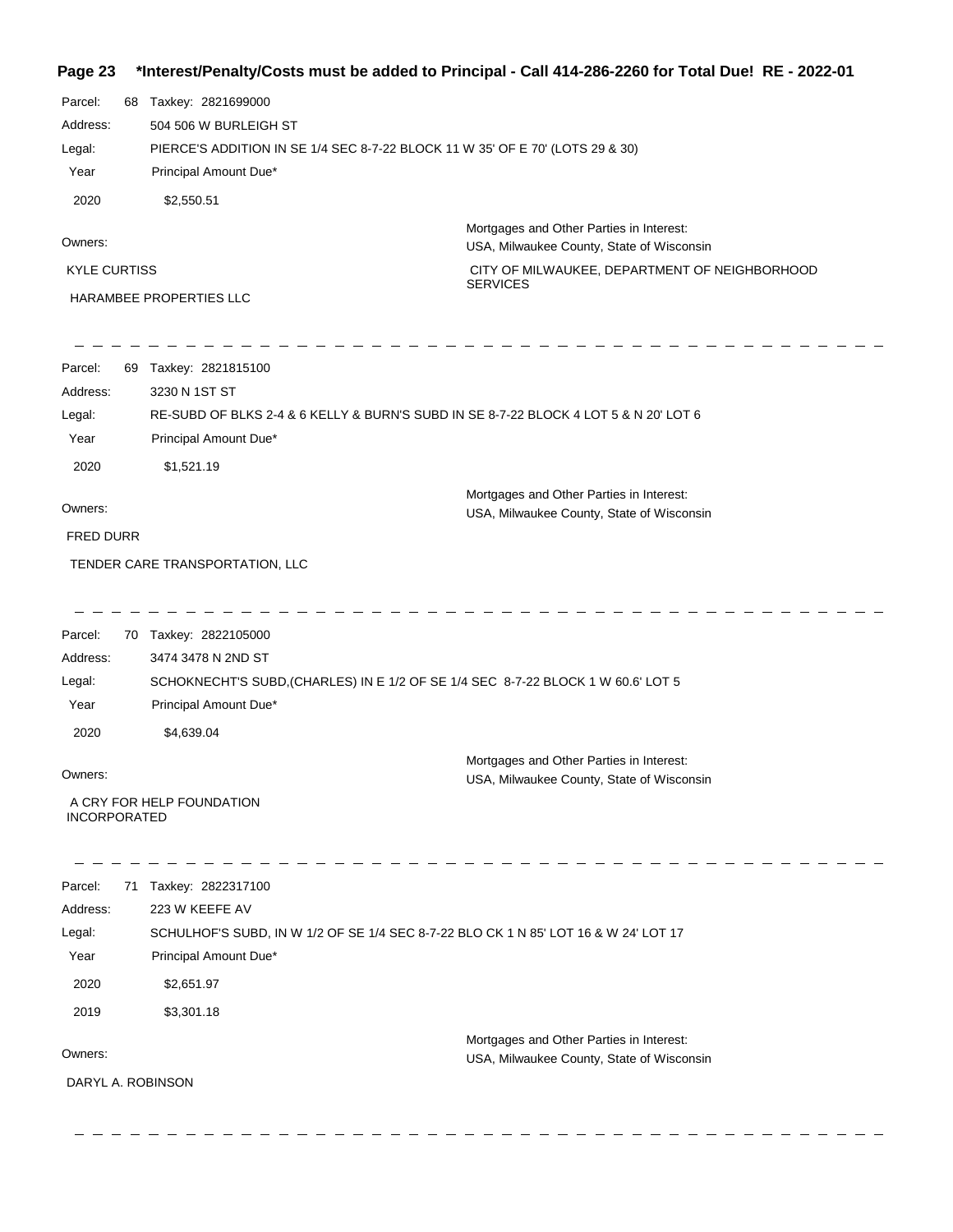#### **Page 24 \*Interest/Penalty/Costs must be added to Principal - Call 414-286-2260 for Total Due! RE - 2022-01**

| Parcel:               | 72 | Taxkey: 2830126000                                                                    |
|-----------------------|----|---------------------------------------------------------------------------------------|
| Address:              |    | 1120 W KEEFE AV                                                                       |
| Legal:                |    | MILWAUKEE SAVINGS & INVESTMENT ASSN SUBD NO 2 IN S W 8-7-22 BLOCK 3 LOT 6             |
| Year                  |    | Principal Amount Due*                                                                 |
| 2020                  |    | \$3,830.90                                                                            |
| 2019                  |    | \$267.67                                                                              |
| Owners:               |    | Mortgages and Other Parties in Interest:<br>USA, Milwaukee County, State of Wisconsin |
|                       |    | MARKEYSHA ALEXANDER                                                                   |
| <b>KENNETH GASTON</b> |    |                                                                                       |
| <b>KENNY GASTON</b>   |    |                                                                                       |
|                       |    |                                                                                       |
| Parcel:               | 73 | Taxkey: 2830400000                                                                    |

| Address:               | 3262 3264 N 10TH ST                                                        |                                           |
|------------------------|----------------------------------------------------------------------------|-------------------------------------------|
| Legal:                 | MILWAUKEE SAVINGS & INVESTMENT ASSN SUBD NO 2 IN S W 8-7-22 BLOCK 9 LOT 17 |                                           |
| Year                   | Principal Amount Due*                                                      |                                           |
| 2020                   | \$495.15                                                                   |                                           |
| 2019                   | \$2,368.08                                                                 |                                           |
|                        |                                                                            | Mortgages and Other Parties in Interest:  |
| Owners:                |                                                                            | USA, Milwaukee County, State of Wisconsin |
| <b>GERTRUDE WINDOM</b> |                                                                            |                                           |

WILLIE T. WINDOM

 $\frac{1}{2} \frac{1}{2} \frac{1}{2} \frac{1}{2} \frac{1}{2} \frac{1}{2} \frac{1}{2} \frac{1}{2} \frac{1}{2} \frac{1}{2} \frac{1}{2} \frac{1}{2} \frac{1}{2} \frac{1}{2} \frac{1}{2} \frac{1}{2} \frac{1}{2} \frac{1}{2} \frac{1}{2} \frac{1}{2} \frac{1}{2} \frac{1}{2} \frac{1}{2} \frac{1}{2} \frac{1}{2} \frac{1}{2} \frac{1}{2} \frac{1}{2} \frac{1}{2} \frac{1}{2} \frac{1}{2} \frac{$ \_ \_ \_ \_ \_ \_ \_ \_ \_ \_ \_ \_ \_ \_ \_ \_  $\mathbb{R}^2$  $\overline{\phantom{a}}$ \_ \_ \_ \_ \_ \_ \_ \_ \_ \_ \_ Parcel: 74 Taxkey: 2830694000 Address: 926 W BURLEIGH ST Legal: MILWAUKEE SAVINGS & INVESTMENT ASSN SUBD NO 2 IN S W 8-7-22 BLOCK 16 LOT 34 Year Principal Amount Due\* 2020 \$88.95 2019 \$272.77 2018 \$72.45 2017 \$60.06 2016 \$63.15 2015 \$64.59 Mortgages and Other Parties in Interest: Owners: USA, Milwaukee County, State of Wisconsin JOHN TOWNSEND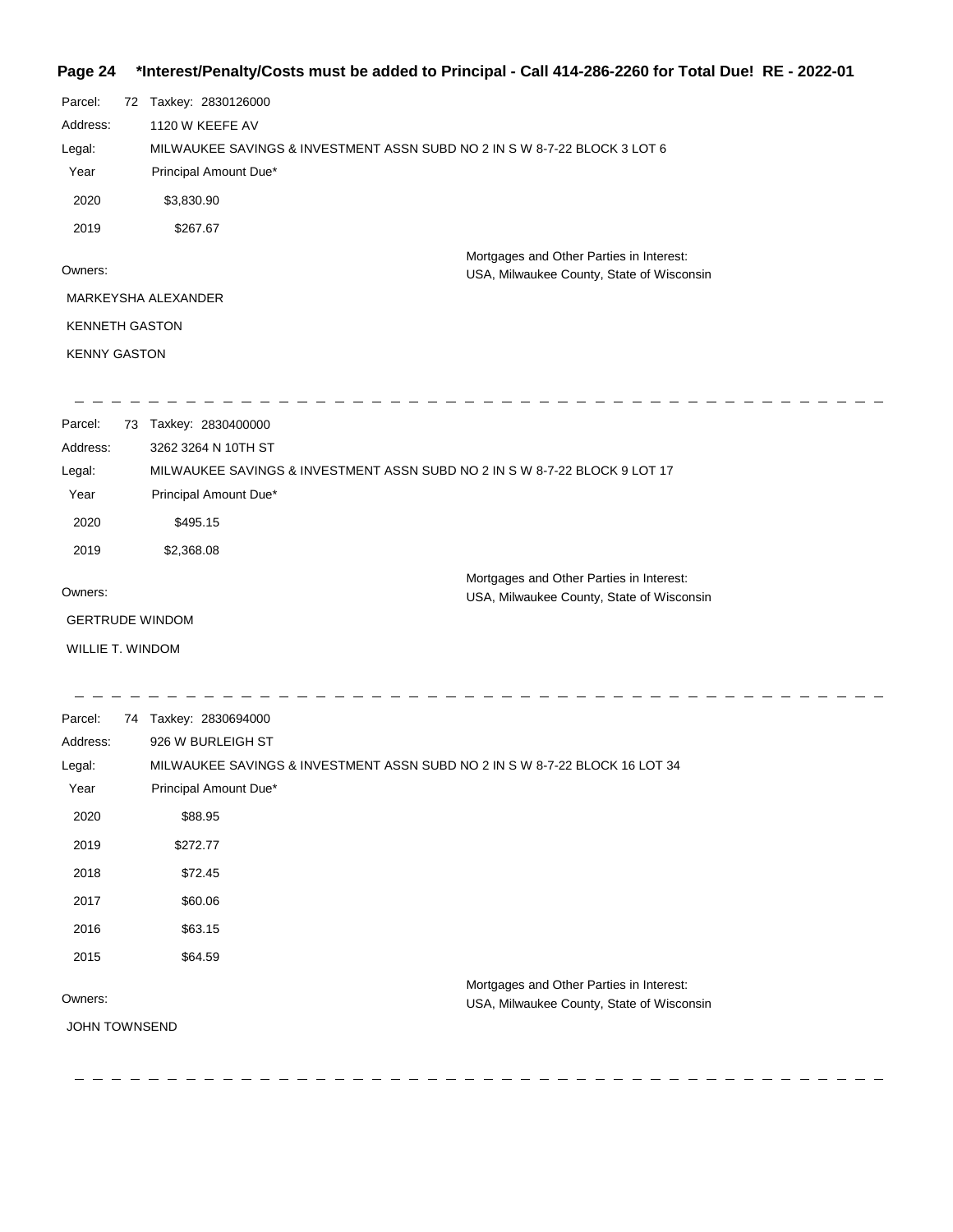### **Page 25 \*Interest/Penalty/Costs must be added to Principal - Call 414-286-2260 for Total Due! RE - 2022-01**

| Parcel:              | 75 Taxkey: 2831207100                                                           |
|----------------------|---------------------------------------------------------------------------------|
| Address:             | 3135 N 8TH ST                                                                   |
| Legal:               | PEIRCE & DAVIS' ADDN NO 3 ETC IN SW 1/4 SEC 8-7-22 V 16 P 8 BLOCK 11 LOTS 7 & 8 |
| Year                 | Principal Amount Due*                                                           |
| 2020                 | \$2,262.55                                                                      |
| 2019                 | \$1,259.59                                                                      |
|                      | Mortgages and Other Parties in Interest:                                        |
| Owners:              | USA, Milwaukee County, State of Wisconsin                                       |
| <b>CLIFTON FEARS</b> |                                                                                 |
|                      |                                                                                 |

MAGNOLIA FEARS

| Parcel:  | 76 | Taxkey: 2831228100                                                                      |
|----------|----|-----------------------------------------------------------------------------------------|
| Address: |    | 3160 N 9TH ST                                                                           |
| Legal:   |    | PIERCE & DAVIS ADDN NO 3 ETC IN SW 1/4 SEC 8-7-22 BLOCK 11 LOTS 30 & 31 AND N10' LOT 29 |
| Year     |    | Principal Amount Due*                                                                   |
| 2020     |    | \$540.03                                                                                |
| 2019     |    | \$3,139.84                                                                              |
| 2018     |    | \$2,538.15                                                                              |
| 2017     |    | \$1,474.30                                                                              |
| 2016     |    | \$2,294.40                                                                              |
|          |    | Mortgages and Other Parties in Interest:                                                |
| Owners:  |    | USA, Milwaukee County, State of Wisconsin                                               |

DANTE TERRELL PHILLIPS

| Parcel:<br>77       | Taxkey: 2840102000                                        |                                           |
|---------------------|-----------------------------------------------------------|-------------------------------------------|
| Address:            | 3317 3319 N 13TH ST                                       |                                           |
| Legal:              | ASSESSOR'S PLAT NO 103 IN SE 1/4 SEC 7-7-22 BLOCK 1 LOT 2 |                                           |
| Year                | Principal Amount Due*                                     |                                           |
| 2020                | \$2,406.14                                                |                                           |
| 2019                | \$4,101.28                                                |                                           |
|                     |                                                           | Mortgages and Other Parties in Interest:  |
| Owners:             |                                                           | USA, Milwaukee County, State of Wisconsin |
| <b>TERRY MILLER</b> |                                                           |                                           |
|                     |                                                           |                                           |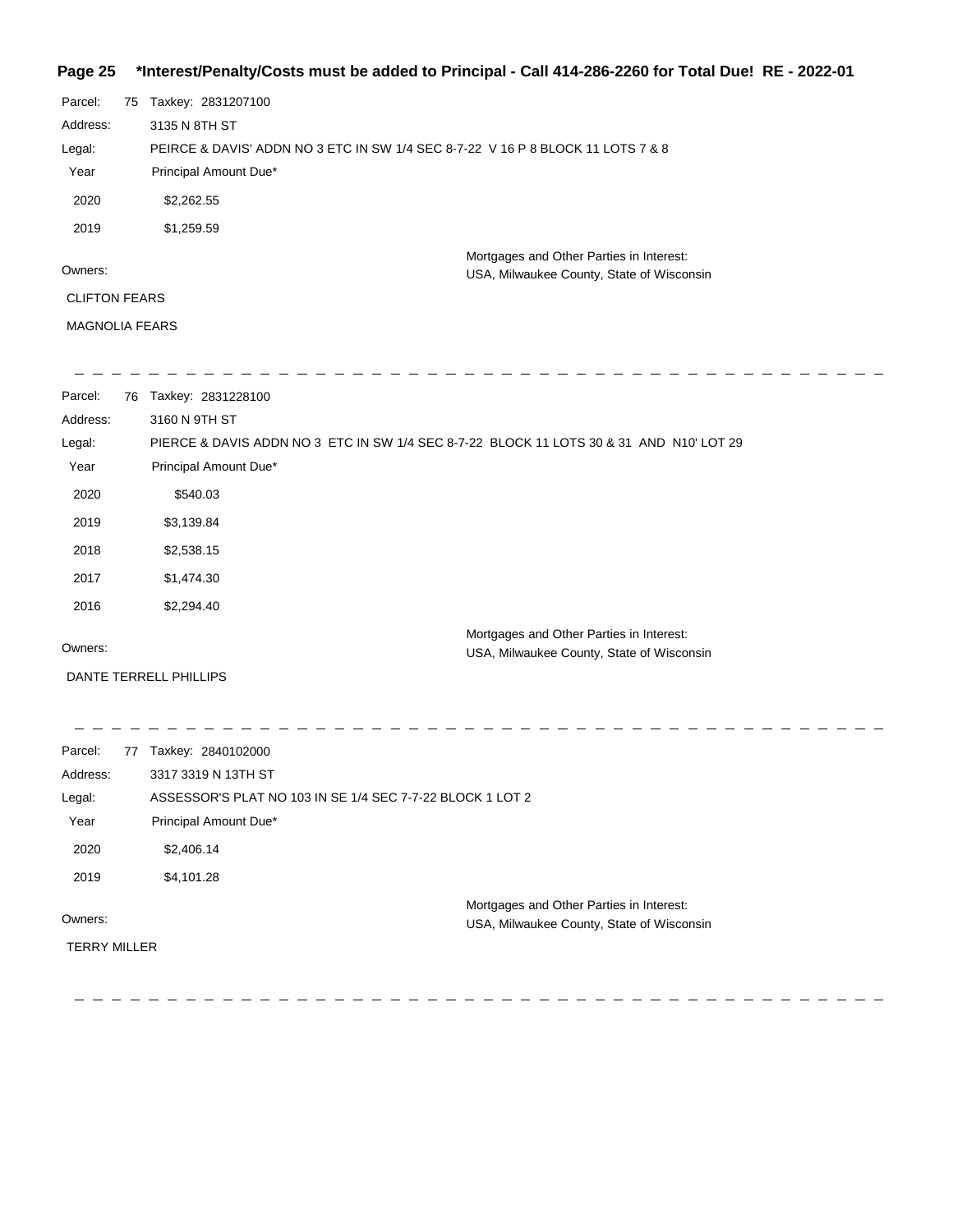### **Page 26 \*Interest/Penalty/Costs must be added to Principal - Call 414-286-2260 for Total Due! RE - 2022-01**

| Parcel:  | 78 | Taxkey: 2840706000                                                                                                 |
|----------|----|--------------------------------------------------------------------------------------------------------------------|
| Address: |    | 3271 N 15TH ST                                                                                                     |
| Legal:   |    | HOUGHTON'S SUBD INTO 1&5 AC LOTS OF S 45 AC E 1/2- SE 7-7-22 N 50' OF S 180.25' (W 50.20' LOT 7 & E 5 2.80' LOT 8) |
| Year     |    | Principal Amount Due*                                                                                              |
| 2020     |    | \$4,102.83                                                                                                         |
| 2019     |    | \$2,361.20                                                                                                         |
| 2018     |    | \$2,188.81                                                                                                         |
| Owners:  |    | Mortgages and Other Parties in Interest:                                                                           |
|          |    | USA, Milwaukee County, State of Wisconsin                                                                          |

ANTHONY L. BILLS

| Parcel:  | 79 | Taxkey: 2840907000                                                                                                                                        |
|----------|----|-----------------------------------------------------------------------------------------------------------------------------------------------------------|
| Address: |    | 3257 N 16TH ST                                                                                                                                            |
| Legal:   |    | KLOTH'S SUBD OF PART OF LOTS 10 & 11 IN SUBD OF 1 & 5 ACRE LOTS OF S 45 ACRES OF E 1/2 OF SE 1/4 SEC 7-7-22<br>LOT 7 EXC W 3.98' & E 3.98' OF W 41.20' LO |
| Year     |    | Principal Amount Due*                                                                                                                                     |
| 2020     |    | \$1,225.74                                                                                                                                                |
| 2019     |    | \$1,099.24                                                                                                                                                |
| 2018     |    | \$202.77                                                                                                                                                  |
| Owners:  |    | Mortgages and Other Parties in Interest:<br>USA, Milwaukee County, State of Wisconsin                                                                     |
|          |    | LIVEN4 BETTER ENTERTAINMENT, LLC                                                                                                                          |
|          |    |                                                                                                                                                           |
| Parcel:  | 80 | Taxkey: 2841019000                                                                                                                                        |
| Address: |    | 3225 N 14TH ST                                                                                                                                            |
|          |    | LITTLEJOHN HEIGHTS IN SE 1/4 SEC 7-7-22 BLOCK 2 LO T 6 & PART LOT 20 ADJ                                                                                  |
| Legal:   |    |                                                                                                                                                           |
| Year     |    | Principal Amount Due*                                                                                                                                     |
| 2020     |    | \$3,326.24                                                                                                                                                |
| 2019     |    | \$588.86                                                                                                                                                  |

Owners:

ANDREW ODHIAMBO

Mortgages and Other Parties in Interest: USA, Milwaukee County, State of Wisconsin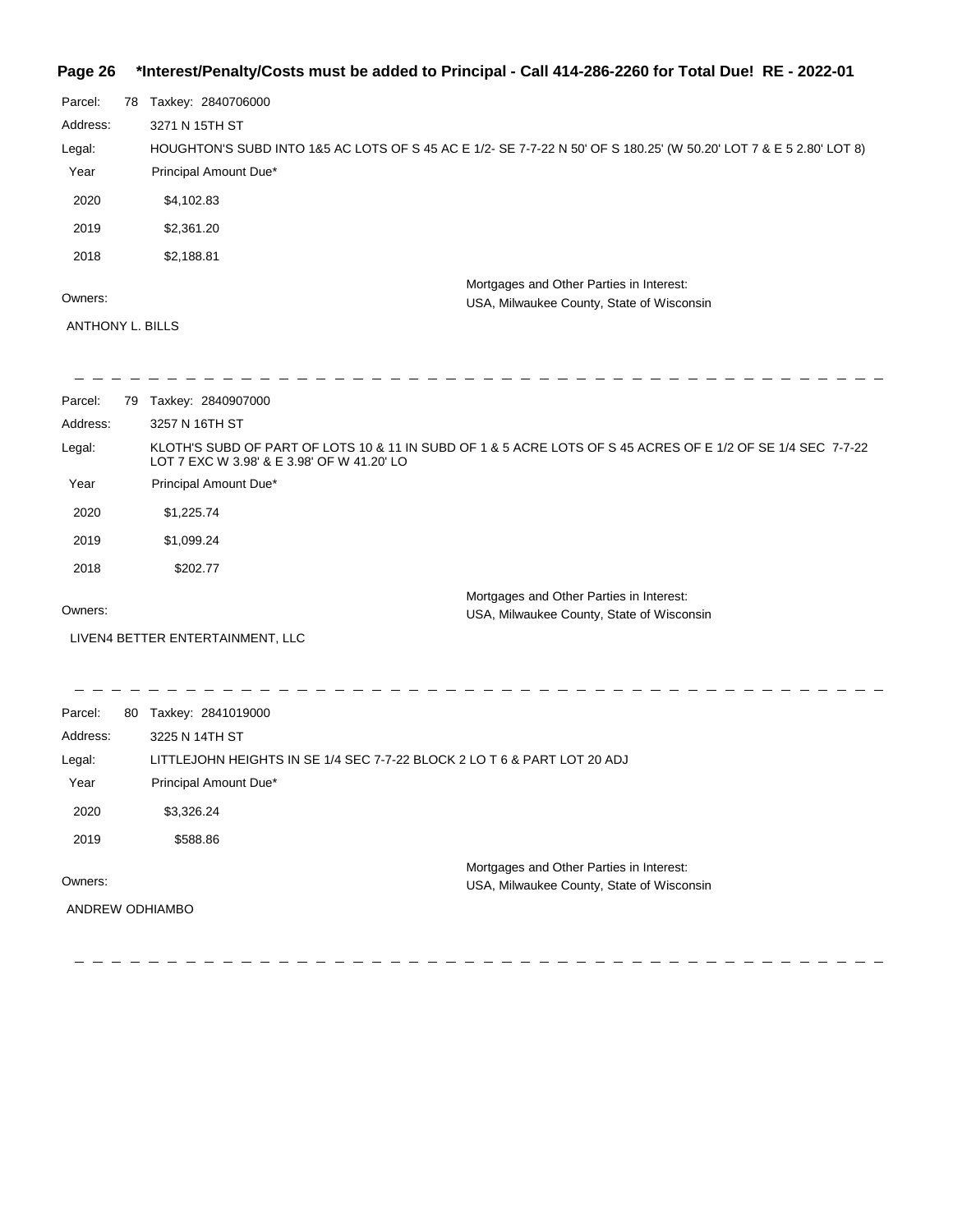### **Page 27 \*Interest/Penalty/Costs must be added to Principal - Call 414-286-2260 for Total Due! RE - 2022-01**

| Parcel:  | 81 | Taxkey: 2841045000                                                                                |
|----------|----|---------------------------------------------------------------------------------------------------|
| Address: |    | 1406 1408 W BURLEIGH ST                                                                           |
| Legal:   |    | LITTLEJOHN HEIGHTS IN SE 1/4 SEC 7-7-22 BLOCK 2 W2 2 1/2' OF S 90' LOT 31 & E 15' OF S 90' LOT 32 |
| Year     |    | Principal Amount Due*                                                                             |
| 2020     |    | \$1,856,34                                                                                        |
|          |    | Mortgages and Other Parties in Interest:                                                          |
| Owners:  |    | LISA Milwaukee County State of Wisconsin                                                          |

USA, Milwaukee County, State of Wisconsin

AKELIUS ARMSTRONG

MARINE CREDIT UNION

| Parcel:  | 82 | Taxkey: 2850007100                                                                    |
|----------|----|---------------------------------------------------------------------------------------|
| Address: |    | 3300 3302 N 23RD ST                                                                   |
| Legal:   |    | ASSESSOR'S PLAT NO 117 IN SW 1/4 SEC 7-7-22 LOTS 2 4-25-26                            |
| Year     |    | Principal Amount Due*                                                                 |
| 2020     |    | \$1,687.68                                                                            |
| 2019     |    | \$1,919.89                                                                            |
| Owners:  |    | Mortgages and Other Parties in Interest:<br>USA, Milwaukee County, State of Wisconsin |

ELIZABETH MASONS

ST JOHN GRAND COUNCIL

| Parcel:     | 83 | Taxkey: 2850776000                                                                    |
|-------------|----|---------------------------------------------------------------------------------------|
| Address:    |    | 3253 N 26TH ST                                                                        |
| Legal:      |    | GRAND VIEW IN SW 1/4 SEC 7-7-22 BLOCK 4 LOT 1 & N 10' LOT 2                           |
| Year        |    | Principal Amount Due*                                                                 |
| 2020        |    | \$1,385.85                                                                            |
| 2019        |    | \$2,502.25                                                                            |
| 2018        |    | \$2,030.48                                                                            |
| 2017        |    | \$5,874.26                                                                            |
| 2016        |    | \$9,175.52                                                                            |
| 2013        |    | \$814.85                                                                              |
| 2012        |    | \$794.01                                                                              |
| 2011        |    | \$6,048.05                                                                            |
| Owners:     |    | Mortgages and Other Parties in Interest:<br>USA, Milwaukee County, State of Wisconsin |
| KIM M. FORD |    | CITY OF MILWAUKEE, DEPARTMENT OF NEIGHBORHOOD<br><b>SERVICES</b>                      |
|             |    |                                                                                       |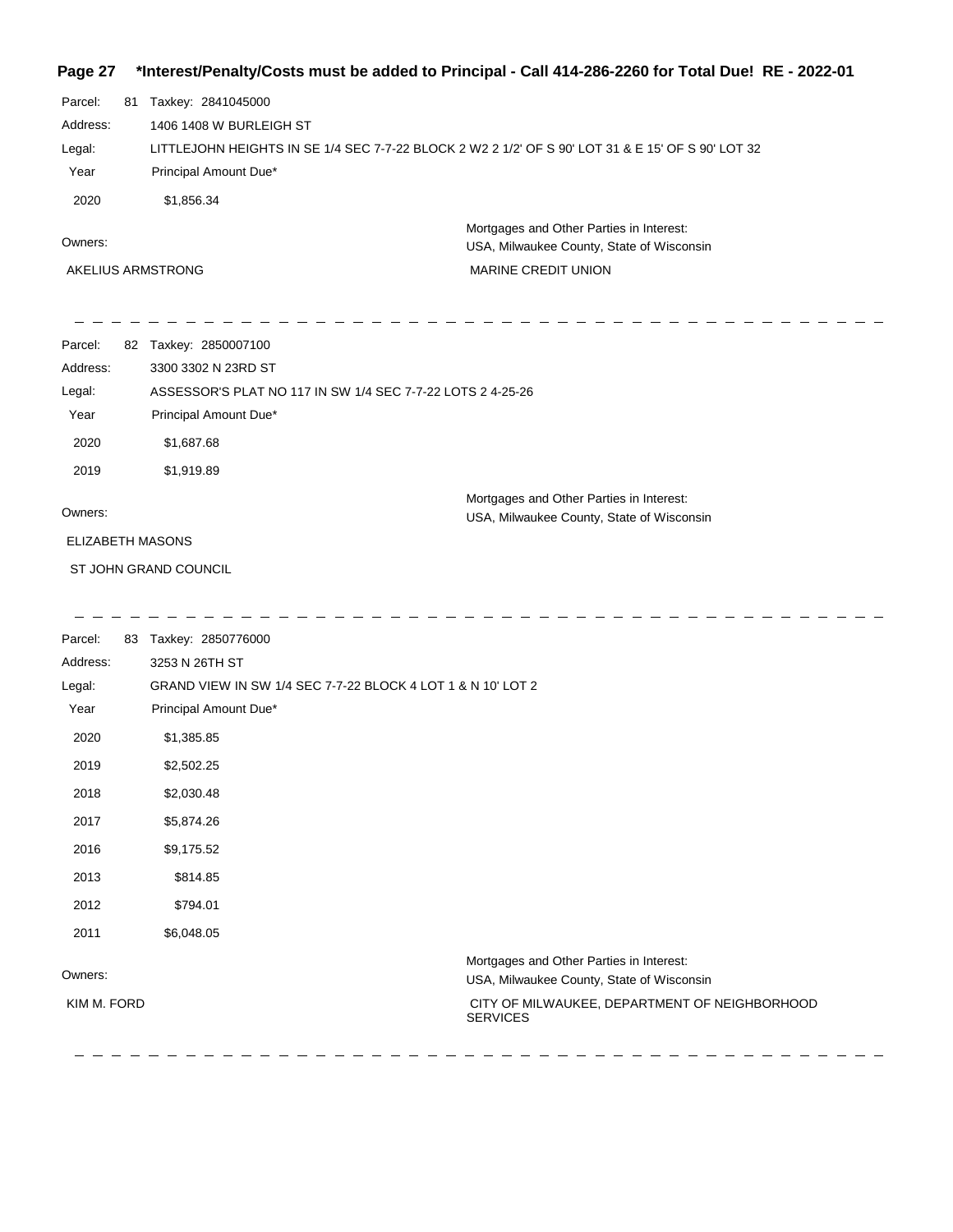### **Page 28 \*Interest/Penalty/Costs must be added to Principal - Call 414-286-2260 for Total Due! RE - 2022-01**

| Parcel:       | 84 | Taxkey: 2850812000                                                           |  |
|---------------|----|------------------------------------------------------------------------------|--|
| Address:      |    | 3120 N 27TH ST                                                               |  |
| Legal:        |    | GRAND VIEW IN SW 1/4 SEC 7-7-22 BLOCK 5 LOT 20 - N 5' LOT 21 & VAC ALLEY ADJ |  |
| Year          |    | Principal Amount Due*                                                        |  |
| 2020          |    | \$1.143.58                                                                   |  |
|               |    | Mortgages and Other Parties in Interest:                                     |  |
| Owners:       |    | USA, Milwaukee County, State of Wisconsin                                    |  |
|               |    | DOROTHY L. ALEMAN                                                            |  |
| LAMONT DURRAH |    |                                                                              |  |

| Parcel:  | 85 | Taxkey: 2850828000                                         |
|----------|----|------------------------------------------------------------|
| Address: |    | 2507 W AUER AV                                             |
| Legal:   |    | GRAND VIEW IN SW 1/4 SEC 7-7-22 BLOCK 6 LOT 2 & E 5' LOT 3 |
| Year     |    | Principal Amount Due*                                      |
| 2020     |    | \$2,196.37                                                 |
| 2019     |    | \$1,030.68                                                 |
| Owners:  |    | Mortgages and Other Parties in Interest:                   |
|          |    | USA, Milwaukee County, State of Wisconsin                  |

RANDY TORRENCE

| Parcel:               | 86 | Taxkey: 2851223000                                                                                                                     |
|-----------------------|----|----------------------------------------------------------------------------------------------------------------------------------------|
| Address:              |    | 2450 W HOPKINS ST                                                                                                                      |
| Legal:                |    | KENNAN'S SUBD, (C T) IN SW 1/4 SEC 7-7-22 BLOCK 1 S E 1' LOT 20 & NW 28' LOT 21 & NW 29' OF SE 31' LOT 19 BLK 2<br>REESEVILLE PARK ADJ |
| Year                  |    | Principal Amount Due*                                                                                                                  |
| 2020                  |    | \$210.02                                                                                                                               |
| 2019                  |    | \$1,531.55                                                                                                                             |
| 2016                  |    | \$3,953.90                                                                                                                             |
| 2015                  |    | \$5,112.05                                                                                                                             |
| 2014                  |    | \$737.84                                                                                                                               |
| 2013                  |    | \$618.73                                                                                                                               |
| 2012                  |    | \$3,743.05                                                                                                                             |
| 2010                  |    | \$1,396.49                                                                                                                             |
| Owners:               |    | Mortgages and Other Parties in Interest:<br>USA, Milwaukee County, State of Wisconsin                                                  |
| <b>CORRINE MILLER</b> |    |                                                                                                                                        |
|                       |    |                                                                                                                                        |
|                       |    |                                                                                                                                        |

-------------

 $\hspace{0.1cm} \rule{0.7cm}{0.1cm}$ 

----------------------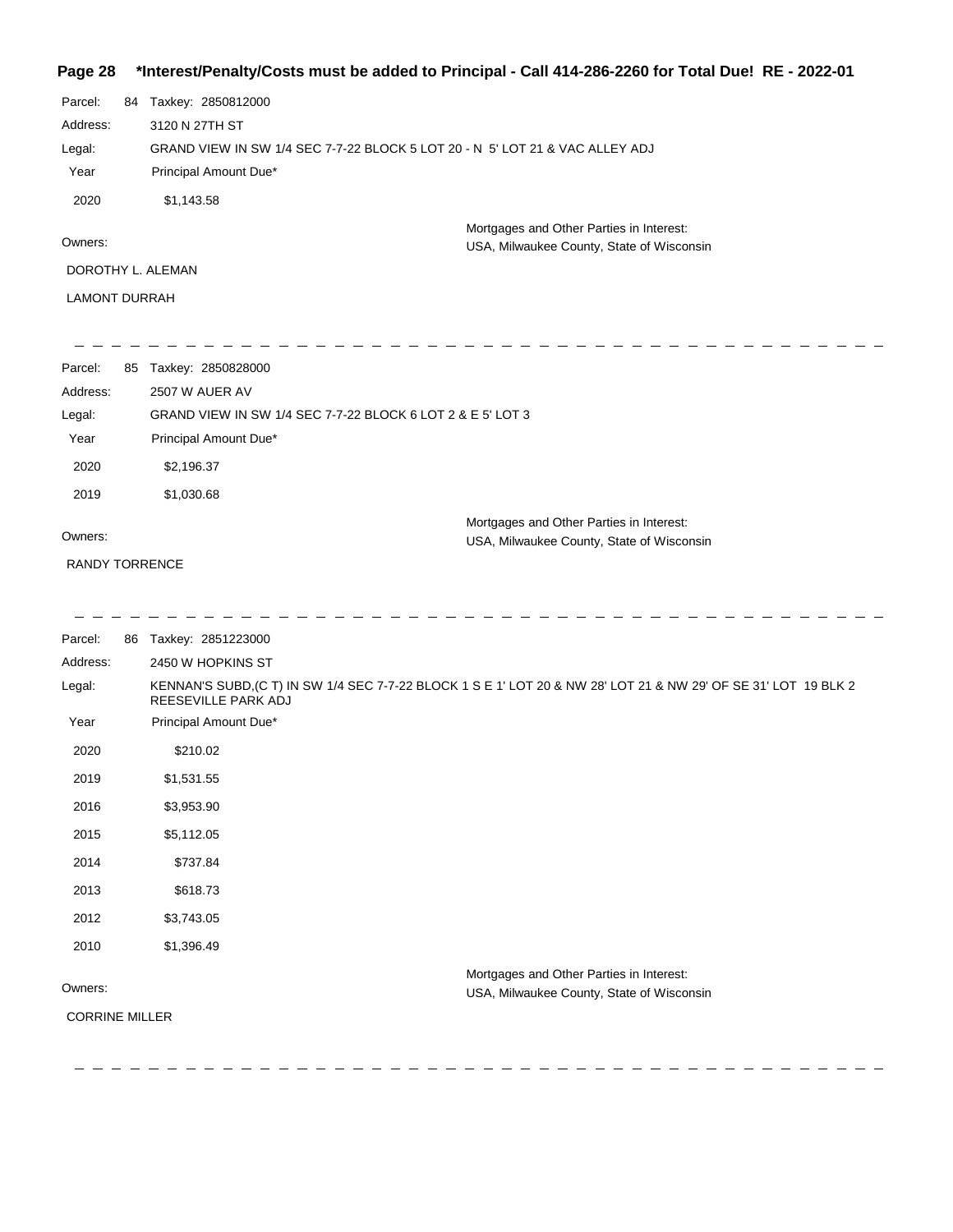#### **Page 29 \*Interest/Penalty/Costs must be added to Principal - Call 414-286-2260 for Total Due! RE - 2022-01**

Parcel: 87 Taxkey: 2851329100 Mortgages and Other Parties in Interest: Year Principal Amount Due\* LINCOLN HEIGHTS BEING A SUBD OF LOTS 82,83 & 84 IN PEASE'S SUBD & OF LANDS IN SW 1/4 SEC 7-7-22 BLOC K 2 LOT 4 3442 N 23RD ST Address: Legal: 2020 \$1,830.05 2019 \$6,958.16

#### Owners:

USA, Milwaukee County, State of Wisconsin

#### TERESSA MUNDELL

| Parcel:               | 88 | Taxkey: 2851637000                                                               |
|-----------------------|----|----------------------------------------------------------------------------------|
| Address:              |    | 3529 N 21ST ST                                                                   |
| Legal:                |    | PEASE'S SUBDIVISION IN SEC 7-7-22 S 33' OF N 49 1/2' OF W 120' OF E 450' LOT 32  |
| Year                  |    | Principal Amount Due*                                                            |
| 2020                  |    | \$2,342.34                                                                       |
| 2019                  |    | \$2,427.52                                                                       |
|                       |    | Mortgages and Other Parties in Interest:                                         |
| Owners:               |    | USA, Milwaukee County, State of Wisconsin                                        |
| L.J. LEFLORE          |    |                                                                                  |
| <b>LIZZIE LEFLORE</b> |    |                                                                                  |
|                       |    |                                                                                  |
|                       |    |                                                                                  |
| Parcel:               | 89 | Taxkey: 2852145000                                                               |
| Address:              |    | 3330 N 21ST ST                                                                   |
| Legal:                |    | WECHSELBERG'S SUBD IN SW 1/4 SEC 7-7-22 BLOCK 3 LO T 42 EXC N 15' & N 23' LOT 43 |
| Year                  |    | Principal Amount Due*                                                            |
| 2020                  |    | \$597.40                                                                         |

2019 \$440.71

Owners:

VERDIA HAMPTON

 $\sim$  $\sim$ 

Mortgages and Other Parties in Interest: USA, Milwaukee County, State of Wisconsin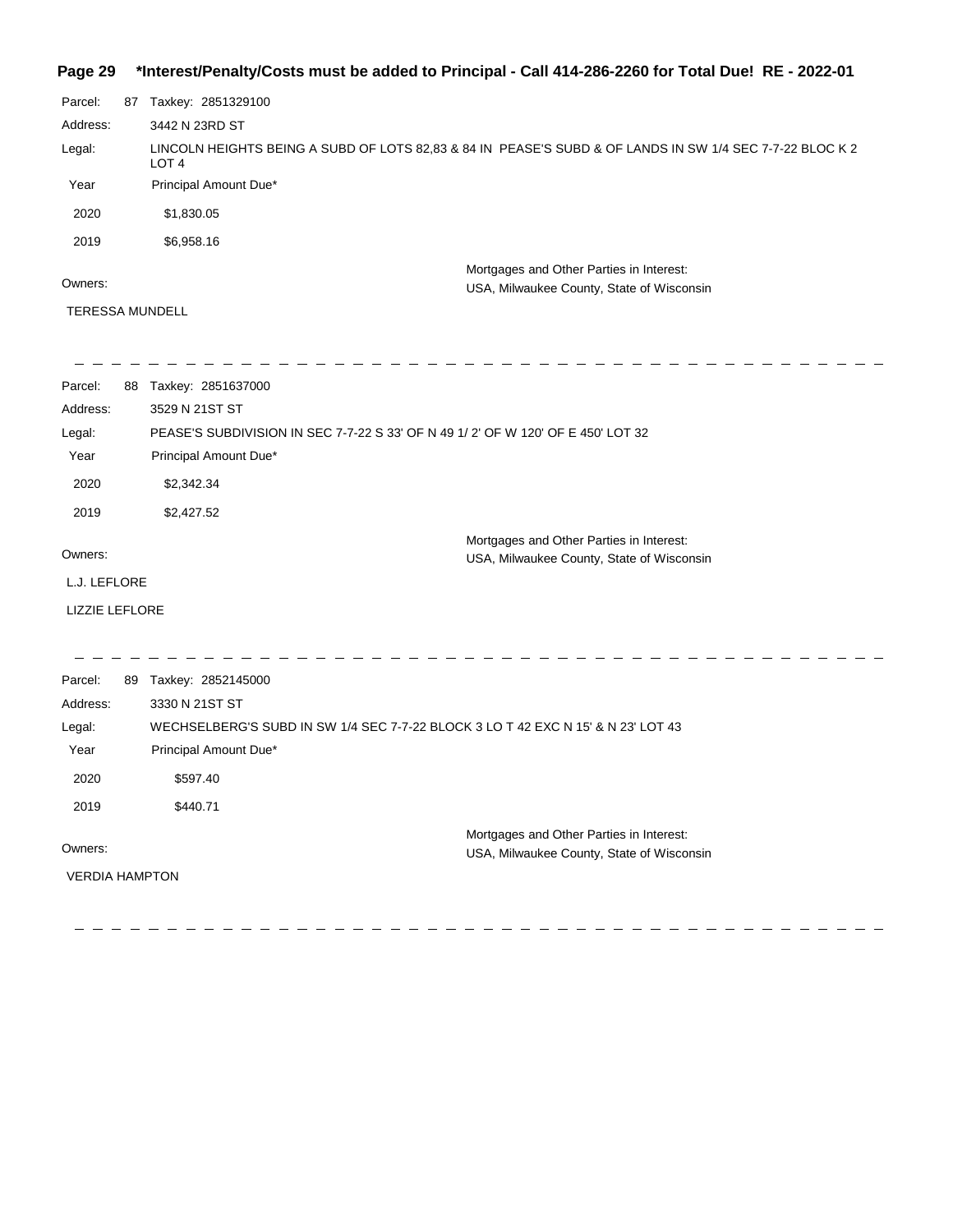### **Page 30 \*Interest/Penalty/Costs must be added to Principal - Call 414-286-2260 for Total Due! RE - 2022-01**

| Parcel:           | 90 | Taxkey: 2870539000                                                                             |
|-------------------|----|------------------------------------------------------------------------------------------------|
| Address:          |    | 3133 N 42ND ST                                                                                 |
| Legal:            |    | CONTINUATION OF FOND DU LAC AVENUE PARK SW 1/4 SEC 12-7-21 BLOCK 8 S 15' LOT 11 & N 25' LOT 12 |
| Year              |    | Principal Amount Due*                                                                          |
| 2020              |    | \$793.10                                                                                       |
|                   |    | Mortgages and Other Parties in Interest:                                                       |
| Owners:           |    | USA, Milwaukee County, State of Wisconsin                                                      |
| ANTONIO GREEN SR. |    |                                                                                                |

UPLYFT HOMES LLC

27TH DAY OF JANUARY, 1992

| Parcel:  | 91 | Taxkey: 2881077000                                 |                                                                                       |
|----------|----|----------------------------------------------------|---------------------------------------------------------------------------------------|
| Address: |    | 3357 N 50TH ST                                     |                                                                                       |
| Legal:   |    | SHERIDAN PARK IN SE 1/4 SEC 11-7-21 BLOCK 12 LOT 6 |                                                                                       |
| Year     |    | Principal Amount Due*                              |                                                                                       |
| 2020     |    | \$4,040.96                                         |                                                                                       |
| 2019     |    | \$3,120.93                                         |                                                                                       |
| Owners:  |    |                                                    | Mortgages and Other Parties in Interest:<br>USA, Milwaukee County, State of Wisconsin |
|          |    | JACQUELINE HAHN AKA WARREN-HAHN                    | DEPT OF WORKFORCE DEVELOPMENT                                                         |
|          |    |                                                    |                                                                                       |

| Parcel:  | 92 Taxkey: 3040015000                                                 |                                                                                       |
|----------|-----------------------------------------------------------------------|---------------------------------------------------------------------------------------|
| Address: | 3015 N 75TH ST                                                        |                                                                                       |
| Legal:   | DOUGHERTY GARDENS IN NW 1/4 SEC 15-7-21 BLOCK 1 LO T 18               |                                                                                       |
| Year     | Principal Amount Due*                                                 |                                                                                       |
| 2020     | \$7,601.95                                                            |                                                                                       |
| Owners:  |                                                                       | Mortgages and Other Parties in Interest:<br>USA, Milwaukee County, State of Wisconsin |
|          | <b>BREITLOW FAMILY TRUST</b>                                          |                                                                                       |
|          | WARREN E. BREITLOW, TRUSTEE OF THE<br>BREITLOW FAMILY TRUST DATED THE |                                                                                       |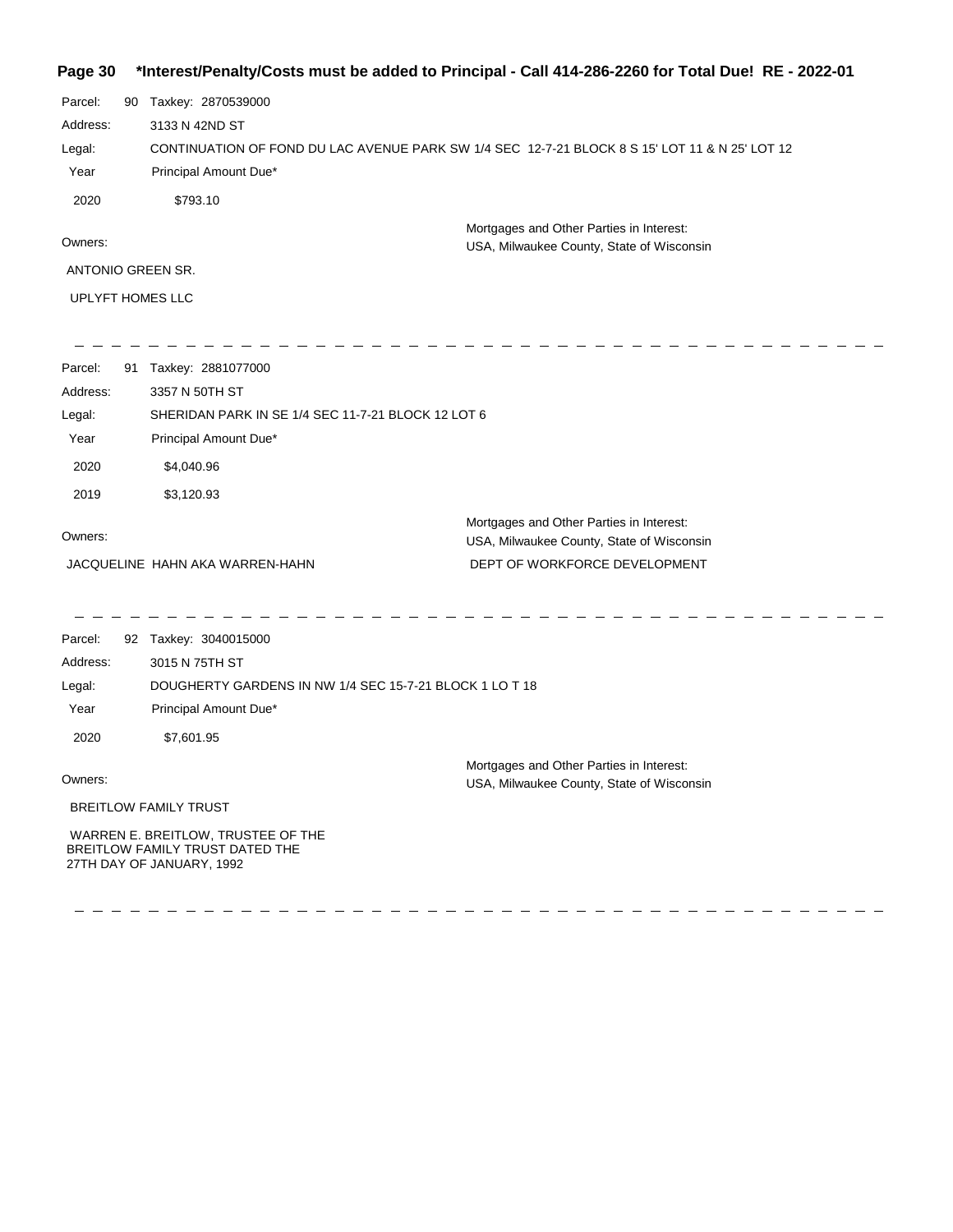# **Page 31 \*Interest/Penalty/Costs must be added to Principal - Call 414-286-2260 for Total Due! RE - 2022-01**

| Parcel:               | 93 Taxkey: 3050924100                                                         |                                                                                       |  |
|-----------------------|-------------------------------------------------------------------------------|---------------------------------------------------------------------------------------|--|
| Address:              | 6245 W APPLETON AV                                                            |                                                                                       |  |
| Legal:                | LENOX HEIGHTS IN NE 1/4 SEC 15-7-21 BLOCK 5 N 1/4 LOT 3 & LOT 4               |                                                                                       |  |
| Year                  | Principal Amount Due*                                                         |                                                                                       |  |
| 2020                  | \$382.86                                                                      |                                                                                       |  |
| 2019                  | \$672.52                                                                      |                                                                                       |  |
| Owners:               |                                                                               | Mortgages and Other Parties in Interest:<br>USA, Milwaukee County, State of Wisconsin |  |
| F.T.H. INC.           |                                                                               | HOFSTEDE REALTY INC                                                                   |  |
| <b>ANTON HOFSTEDE</b> |                                                                               | <b>FRED HOFSTEDE</b>                                                                  |  |
| NANCY HOFSTEDE        |                                                                               |                                                                                       |  |
| Parcel:               | 94 Taxkey: 3051316000                                                         |                                                                                       |  |
| Address:              | 2824 N 61ST ST                                                                |                                                                                       |  |
| Legal:                | ROSELAWN IN NE 1/4 SEC 15-7-21 BLOCK 1 LOT 20                                 |                                                                                       |  |
| Year                  | Principal Amount Due*                                                         |                                                                                       |  |
| 2020                  | \$2,036.80                                                                    |                                                                                       |  |
|                       |                                                                               | Mortgages and Other Parties in Interest:                                              |  |
| Owners:               |                                                                               | USA, Milwaukee County, State of Wisconsin                                             |  |
|                       | <b>JERRY CHRISTOPHER GAINER</b>                                               |                                                                                       |  |
| Parcel:               | 95 Taxkey: 3060602000                                                         |                                                                                       |  |
| Address:              | 5929 W APPLETON AV                                                            |                                                                                       |  |
| Legal:                | LISBON CENTER SUBD IN NW & SW 1/4 SEC 14-7-21 BLOC K 1 LOT 2 & NWLY 29' LOT 3 |                                                                                       |  |
| Year                  | Principal Amount Due*                                                         |                                                                                       |  |
| 2020                  | \$3,763.08                                                                    |                                                                                       |  |
| 2019                  | \$4,363.62                                                                    |                                                                                       |  |
| Owners:               |                                                                               | Mortgages and Other Parties in Interest:<br>USA, Milwaukee County, State of Wisconsin |  |
| JOHN GOODNETTER       |                                                                               | <b>ST FRANCIS BANK</b>                                                                |  |
|                       | LESLIE GOODNETTER                                                             |                                                                                       |  |
|                       | LOYALTY AUTOMOTIVE LLC                                                        |                                                                                       |  |

- - - -

----------------------------------

 $\overline{\phantom{a}}$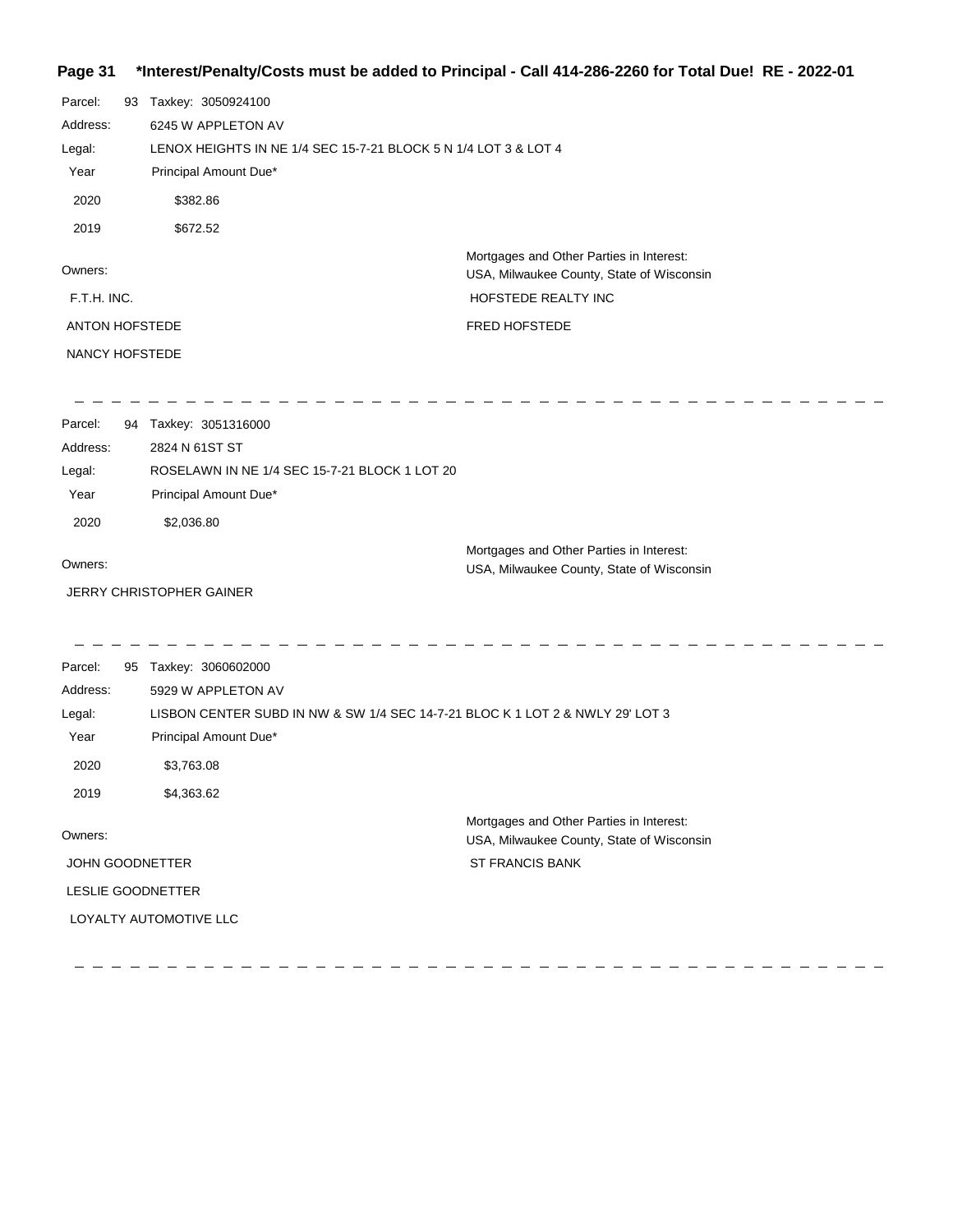#### **Page 32 \*Interest/Penalty/Costs must be added to Principal - Call 414-286-2260 for Total Due! RE - 2022-01**

| Taxkey: 3061266000<br>2824 N 54TH ST<br>SUMMIT PARK EXTENSION IN NW 1/4 SEC 14-7-21 BLOCK 13 LOT 20<br>Principal Amount Due*<br>\$383.77 |                                                                                                             |
|------------------------------------------------------------------------------------------------------------------------------------------|-------------------------------------------------------------------------------------------------------------|
|                                                                                                                                          |                                                                                                             |
|                                                                                                                                          |                                                                                                             |
|                                                                                                                                          |                                                                                                             |
|                                                                                                                                          |                                                                                                             |
|                                                                                                                                          |                                                                                                             |
|                                                                                                                                          | Mortgages and Other Parties in Interest:                                                                    |
|                                                                                                                                          | USA, Milwaukee County, State of Wisconsin                                                                   |
| HOME AT HEART PROPERTIES CO.                                                                                                             |                                                                                                             |
| 97 Taxkey: 3070088000                                                                                                                    |                                                                                                             |
| 2913 2915 N 44TH ST                                                                                                                      |                                                                                                             |
|                                                                                                                                          | CONTINUATION OF HARRISON PARK IN NE 1/4 SEC 14-7-2 1 BLOCK 15 LOT 13 NID #04                                |
| Principal Amount Due*                                                                                                                    |                                                                                                             |
| \$301.17                                                                                                                                 |                                                                                                             |
|                                                                                                                                          | Mortgages and Other Parties in Interest:<br>USA, Milwaukee County, State of Wisconsin                       |
| STEPHEN HOLT                                                                                                                             | CHERRY CREEK MORTGAGE, LLC                                                                                  |
|                                                                                                                                          | DEPT OF WORKFORCE DEVELOPMENT                                                                               |
|                                                                                                                                          | OFFICE OF THE US ATTORNEY EASTERN DISTRICT OF<br><b>WISCONSIN</b>                                           |
| 98 Taxkey: 3070295000                                                                                                                    |                                                                                                             |
| 2851 2853 N 48TH ST                                                                                                                      |                                                                                                             |
|                                                                                                                                          |                                                                                                             |
|                                                                                                                                          |                                                                                                             |
| \$3,530.42                                                                                                                               |                                                                                                             |
| \$2,485.91                                                                                                                               |                                                                                                             |
|                                                                                                                                          | Mortgages and Other Parties in Interest:<br>USA, Milwaukee County, State of Wisconsin                       |
| DENISE MARIE MELVIN                                                                                                                      |                                                                                                             |
| 99 Taxkey: 3070517000                                                                                                                    |                                                                                                             |
| 3050 N 48TH ST                                                                                                                           |                                                                                                             |
| SALICK'S SUBD ETC IN NE 1/4 SEC 14-7-21 VOL 36 P 2 9 BLOCK 2 LOT 8 NID #04                                                               |                                                                                                             |
|                                                                                                                                          |                                                                                                             |
| \$2,969.62                                                                                                                               |                                                                                                             |
|                                                                                                                                          | Mortgages and Other Parties in Interest:                                                                    |
|                                                                                                                                          | USA, Milwaukee County, State of Wisconsin                                                                   |
| TEAM US LLC                                                                                                                              | HOME REHAB LENDING, LLC                                                                                     |
|                                                                                                                                          | HARRISON PARK IN NE 1/4 SEC 14-7-21 BLOCK 5 LOT 6 NID #04<br>Principal Amount Due*<br>Principal Amount Due* |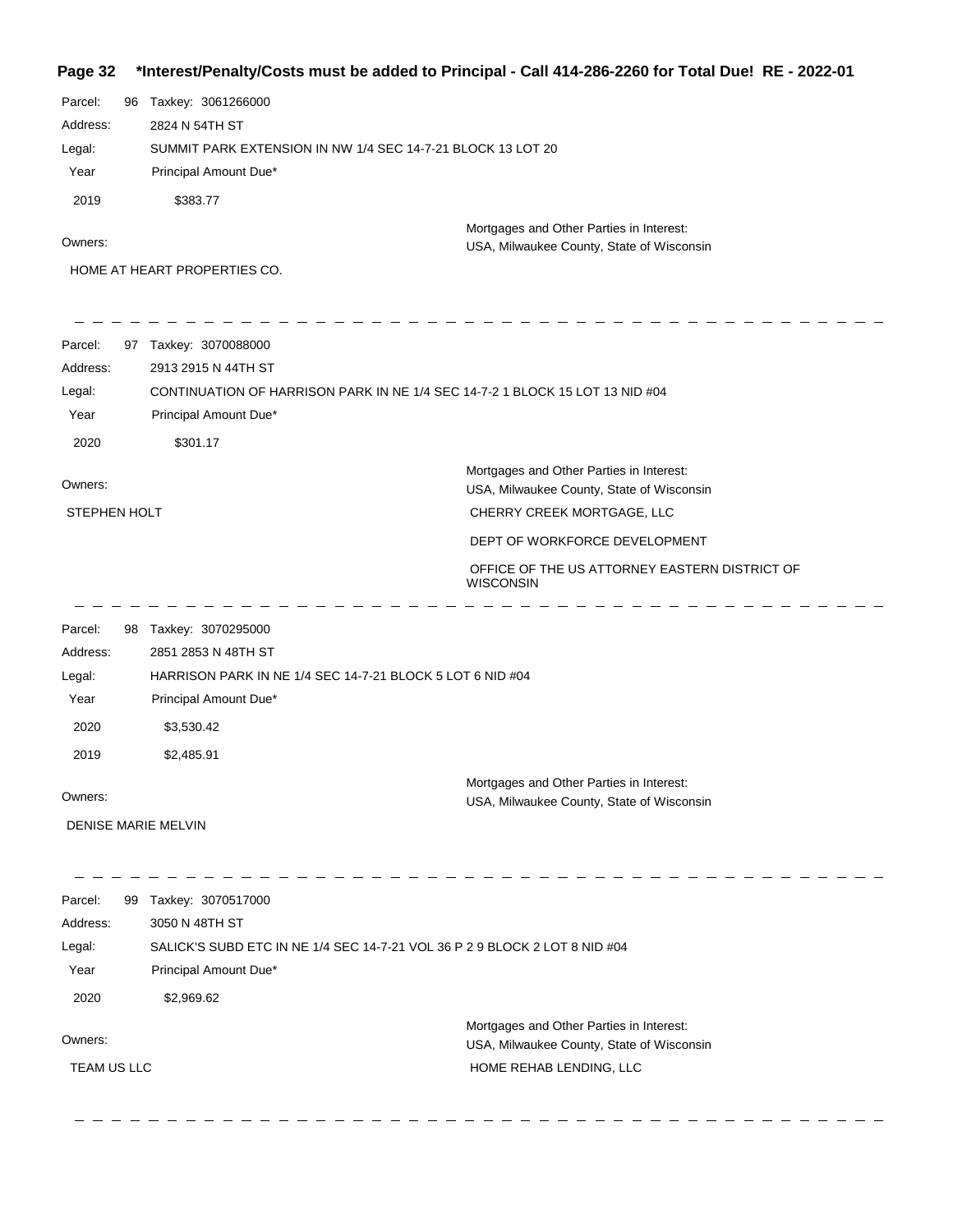# **Page 33 \*Interest/Penalty/Costs must be added to Principal - Call 414-286-2260 for Total Due! RE - 2022-01**

| Parcel:<br>100<br>Address: | Taxkey: 3080189000<br>2976 N 40TH ST                                                                                 |                                                                                               |
|----------------------------|----------------------------------------------------------------------------------------------------------------------|-----------------------------------------------------------------------------------------------|
| Legal:<br>Year             | PERRIGO PARK SUBD IN NW 1/4 SEC 13-7-21 BLOCK 4 LO T 36 & N 10' LOT 35 NID #04<br>Principal Amount Due*              |                                                                                               |
| 2020                       | \$686.19                                                                                                             |                                                                                               |
| Owners:                    | FIRST POINT REALTY LLC                                                                                               | Mortgages and Other Parties in Interest:<br>USA, Milwaukee County, State of Wisconsin         |
| Parcel:                    | 101 Taxkey: 3081120000                                                                                               |                                                                                               |
| Address:                   | 2924 N 36TH ST                                                                                                       |                                                                                               |
| Legal:                     |                                                                                                                      | ZINGEN & BRAUN'S SECOND SUBD IN NW 1/4 SEC 13-7-21 BLOCK 2 N 29' LOT 21 & S 6' LOT 22 NID #04 |
| Year                       | Principal Amount Due*                                                                                                |                                                                                               |
| 2020                       | \$2,173.21                                                                                                           |                                                                                               |
| Owners:                    |                                                                                                                      | Mortgages and Other Parties in Interest:<br>USA, Milwaukee County, State of Wisconsin         |
| <b>BILLIE MURPHY</b>       |                                                                                                                      | CITY OF MILWAUKEE, DEPARTMENT OF NEIGHBORHOOD<br><b>SERVICES</b>                              |
| <b>DELORES MURPHY</b>      |                                                                                                                      | MILWAUKEE COUNTY HOME REPAIR                                                                  |
| <b>HERMIA LOIS SOUTER</b>  |                                                                                                                      |                                                                                               |
| Parcel:                    | 102 Taxkey: 3090289000                                                                                               |                                                                                               |
| Address:                   | 2966 2968 N 28TH ST                                                                                                  |                                                                                               |
| Legal:<br>Year             | CAWKER'S SUBD 'A' IN NE 1/4 SEC 13-7-21 BLOCK 6 LO T 37 & S 10' LOT 38 & PART VAC ALLEY ADJ<br>Principal Amount Due* |                                                                                               |
| 2020                       | \$2,158.33                                                                                                           |                                                                                               |
| Owners:                    |                                                                                                                      | Mortgages and Other Parties in Interest:<br>USA, Milwaukee County, State of Wisconsin         |
| RHEMA LOVE CAMERON         |                                                                                                                      |                                                                                               |
| Parcel:                    | 103 Taxkey: 3090425000                                                                                               |                                                                                               |
| Address:                   | 2764 N 28TH ST                                                                                                       |                                                                                               |
| Legal:                     | CAWKER'S SUBD 'A' IN NE 1/4 SEC 13-7-21 BLOCK 12 L OT 35                                                             |                                                                                               |
| Year                       | Principal Amount Due*                                                                                                |                                                                                               |
| 2020                       | \$2,281.53                                                                                                           |                                                                                               |
| 2019                       | \$1,984.81                                                                                                           |                                                                                               |
| Owners:                    |                                                                                                                      | Mortgages and Other Parties in Interest:                                                      |
| JOSEPH M. GALLOB, JR.      |                                                                                                                      | USA, Milwaukee County, State of Wisconsin                                                     |
|                            |                                                                                                                      |                                                                                               |

-------------

 $\sim$ 

 $\overline{\phantom{a}}$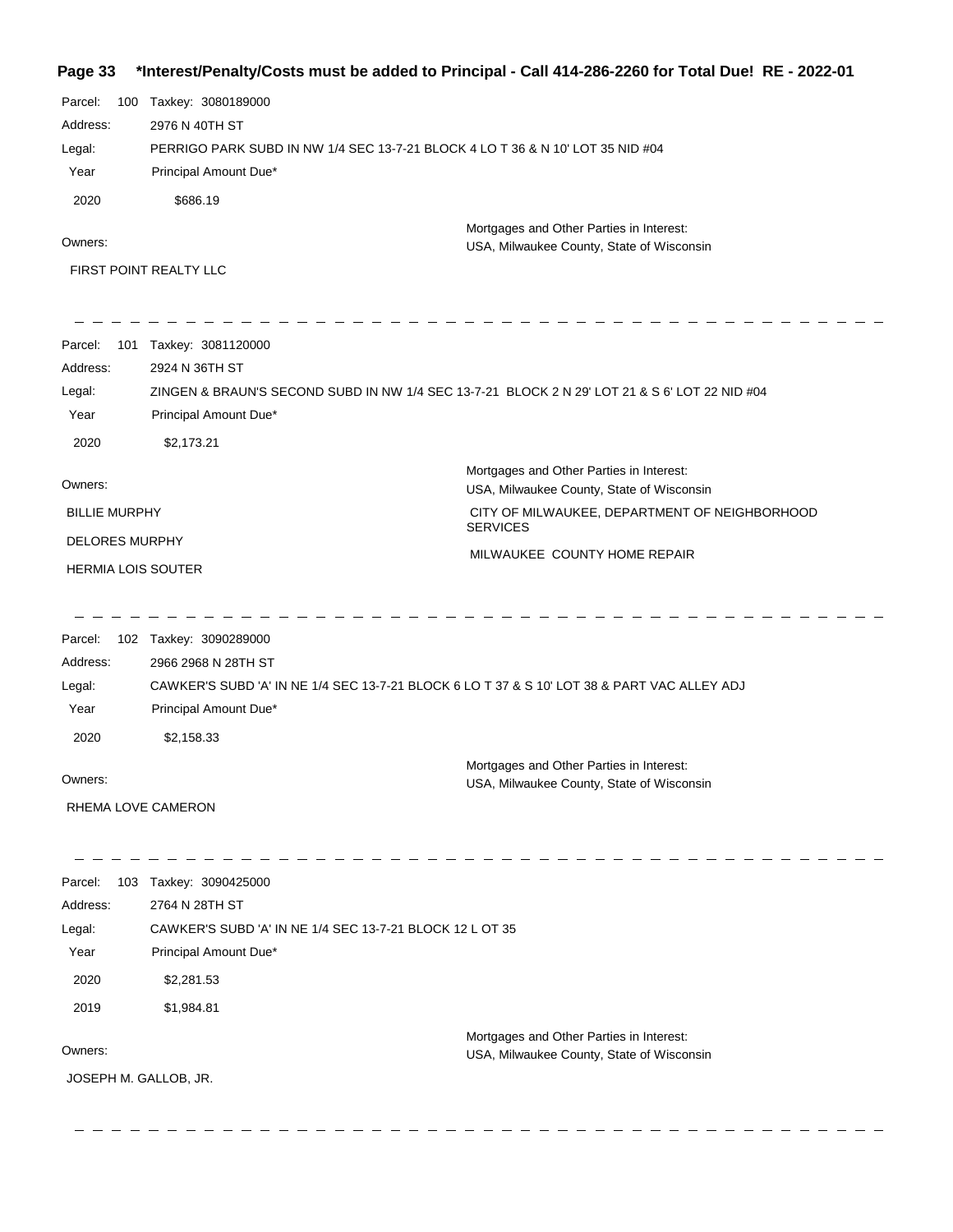## **Page 34 \*Interest/Penalty/Costs must be added to Principal - Call 414-286-2260 for Total Due! RE - 2022-01**

| Parcel:  | 104 | Taxkey: 3090855000                                                       |                                                                                       |
|----------|-----|--------------------------------------------------------------------------|---------------------------------------------------------------------------------------|
| Address: |     | 2713 N 34TH ST                                                           |                                                                                       |
| Legal:   |     | FULLER-WARREN HEIGHTS IN NE 1/4 SEC 13-7-21 BLOCK 2 N 40' (LOTS 16 & 17) |                                                                                       |
| Year     |     | Principal Amount Due*                                                    |                                                                                       |
| 2020     |     | \$1,028.80                                                               |                                                                                       |
| 2019     |     | \$1,043.05                                                               |                                                                                       |
| Owners:  |     |                                                                          | Mortgages and Other Parties in Interest:<br>USA, Milwaukee County, State of Wisconsin |

DOMINIC PHILLIPS

| Parcel:<br>105      | Taxkey: 3101860000                                         |
|---------------------|------------------------------------------------------------|
| Address:            | 2759 N 24TH PL                                             |
| Legal:              | RICE'S SUBD IN W 1/2 OF NW 1/4 SEC 18-7-22 BLOCK 1 4 LOT 7 |
| Year                | Principal Amount Due*                                      |
| 2020                | \$9,393.15                                                 |
| 2019                | \$2,049.30                                                 |
| 2018                | \$274.57                                                   |
| 2017                | \$350.40                                                   |
| 2016                | \$3,368.66                                                 |
| 2015                | \$5,084.67                                                 |
| Owners:             | Mortgages and Other Parties in Interest:                   |
|                     | USA, Milwaukee County, State of Wisconsin                  |
| <b>DOUGLAS SNOW</b> |                                                            |
|                     |                                                            |

| Parcel:<br>106       | Taxkey: 3102124000                                 |                                                                    |
|----------------------|----------------------------------------------------|--------------------------------------------------------------------|
| Address:             | 2942 N 27TH ST                                     |                                                                    |
| Legal:               | STUEWE'S SUBD IN NW 1/4 SEC 18-7-22 BLOCK 2 LOT 12 |                                                                    |
| Year                 | Principal Amount Due*                              |                                                                    |
| 2020                 | \$1,240.33                                         |                                                                    |
| 2019                 | \$974.42                                           |                                                                    |
|                      |                                                    | Mortgages and Other Parties in Interest:                           |
| Owners:              |                                                    | USA, Milwaukee County, State of Wisconsin                          |
| <b>MAGGIE TAYLOR</b> |                                                    | CITY OF MILWAUKEE, C/O NDIC                                        |
|                      |                                                    | MILWAUKEE COUNTY DEPARTMENT OF HEALTH AND<br><b>HUMAN SERVICES</b> |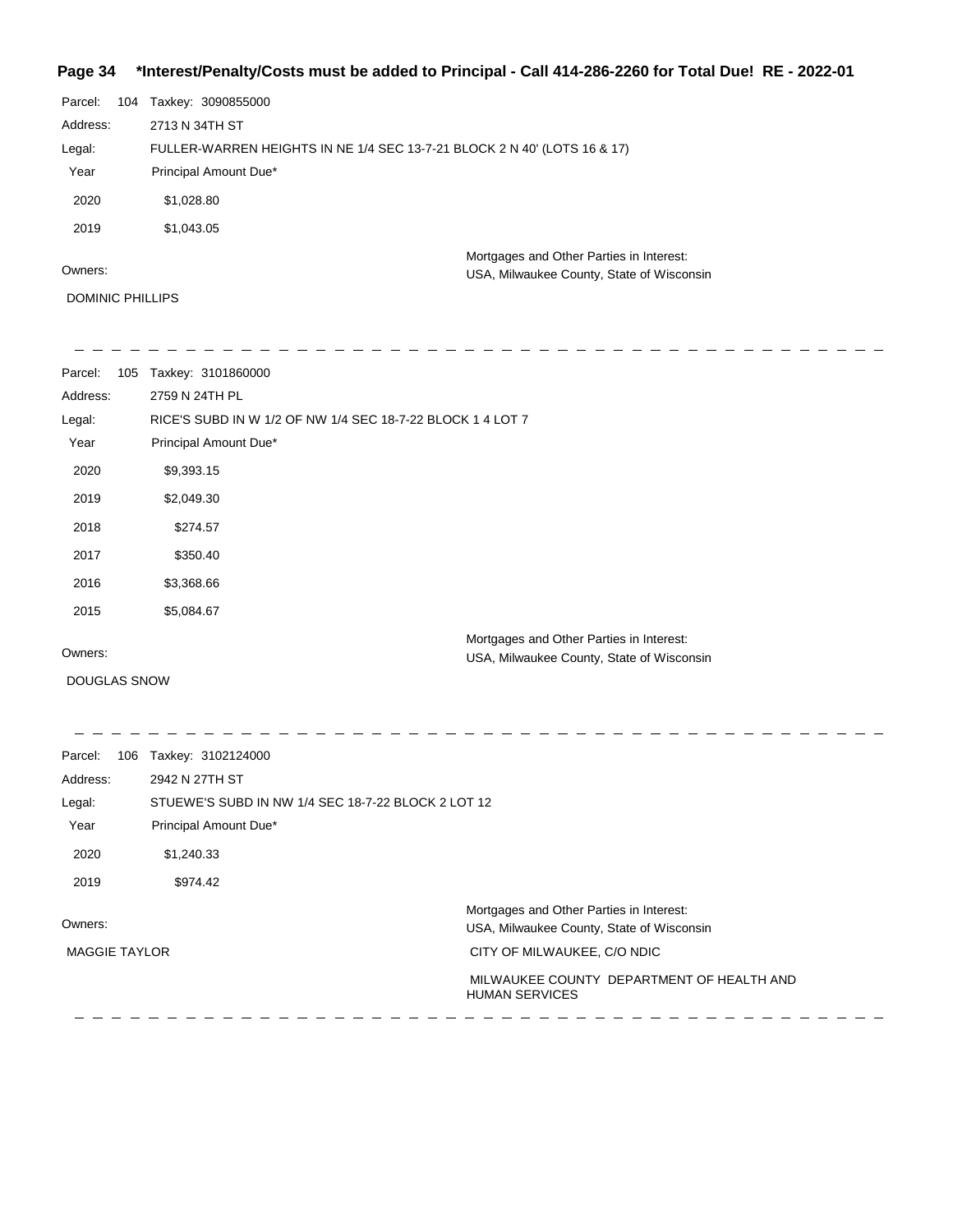## **Page 35 \*Interest/Penalty/Costs must be added to Principal - Call 414-286-2260 for Total Due! RE - 2022-01**

| Parcel:               |  | 107 Taxkey: 3102725100     |                                                                                                       |
|-----------------------|--|----------------------------|-------------------------------------------------------------------------------------------------------|
| Address:              |  | 3027 N 25TH ST             |                                                                                                       |
| Legal:                |  | SUBD ADJ                   | YOUNG MERCHANTS SUBD IN W 1/2 OF NW 1/4 SEC 18-7-2 2 BLOCK 2 S 32' LOT 9 AND LOT 12 BLOCK 2 UPMEIER'S |
| Year                  |  | Principal Amount Due*      |                                                                                                       |
| 2019                  |  | \$1,714.23                 |                                                                                                       |
| Owners:               |  |                            | Mortgages and Other Parties in Interest:<br>USA, Milwaukee County, State of Wisconsin                 |
| NICOLE Q. LESTER      |  |                            | <b>BREWERY CREDIT UNION</b>                                                                           |
|                       |  |                            |                                                                                                       |
| Parcel:               |  | 108 Taxkey: 3110306000     | 3110306100                                                                                            |
| Address:              |  | 1425 1427 W BURLEIGH ST    |                                                                                                       |
| Legal:                |  |                            | BARBER & GATES' SUBD IN NE 1/4 SEC 18-7-22 BLOCK 1 W 24' LOT 7 & E 13' LOT 8                          |
| Year                  |  | Principal Amount Due*      |                                                                                                       |
| 2017                  |  | \$1,610.16                 |                                                                                                       |
| Owners:               |  |                            | Mortgages and Other Parties in Interest:<br>USA, Milwaukee County, State of Wisconsin                 |
| <b>MATTHEW JORDAN</b> |  |                            | THE EQUITABLE BANK, S.S.B.                                                                            |
| TABATHA JORDAN        |  |                            |                                                                                                       |
|                       |  | <b>VOF INVESTMENTS LLC</b> |                                                                                                       |
|                       |  |                            |                                                                                                       |
| Parcel:               |  | 109 Taxkey: 3111707000     |                                                                                                       |
| Address:              |  | 2852 N 18TH ST             |                                                                                                       |
| Legal:                |  |                            | LUDINGTON'S ADDN OF 24.50 ACRES IN NE 1/4 SEC 18-7 -22 BLOCK 11 LOT 7 TID #44                         |
| Year                  |  | Principal Amount Due*      |                                                                                                       |
| 2020                  |  | \$398.71                   |                                                                                                       |
| 2019                  |  | \$443.70                   |                                                                                                       |
| Owners:               |  |                            | Mortgages and Other Parties in Interest:                                                              |
|                       |  |                            | USA, Milwaukee County, State of Wisconsin                                                             |
| ROBERT LOVE           |  |                            |                                                                                                       |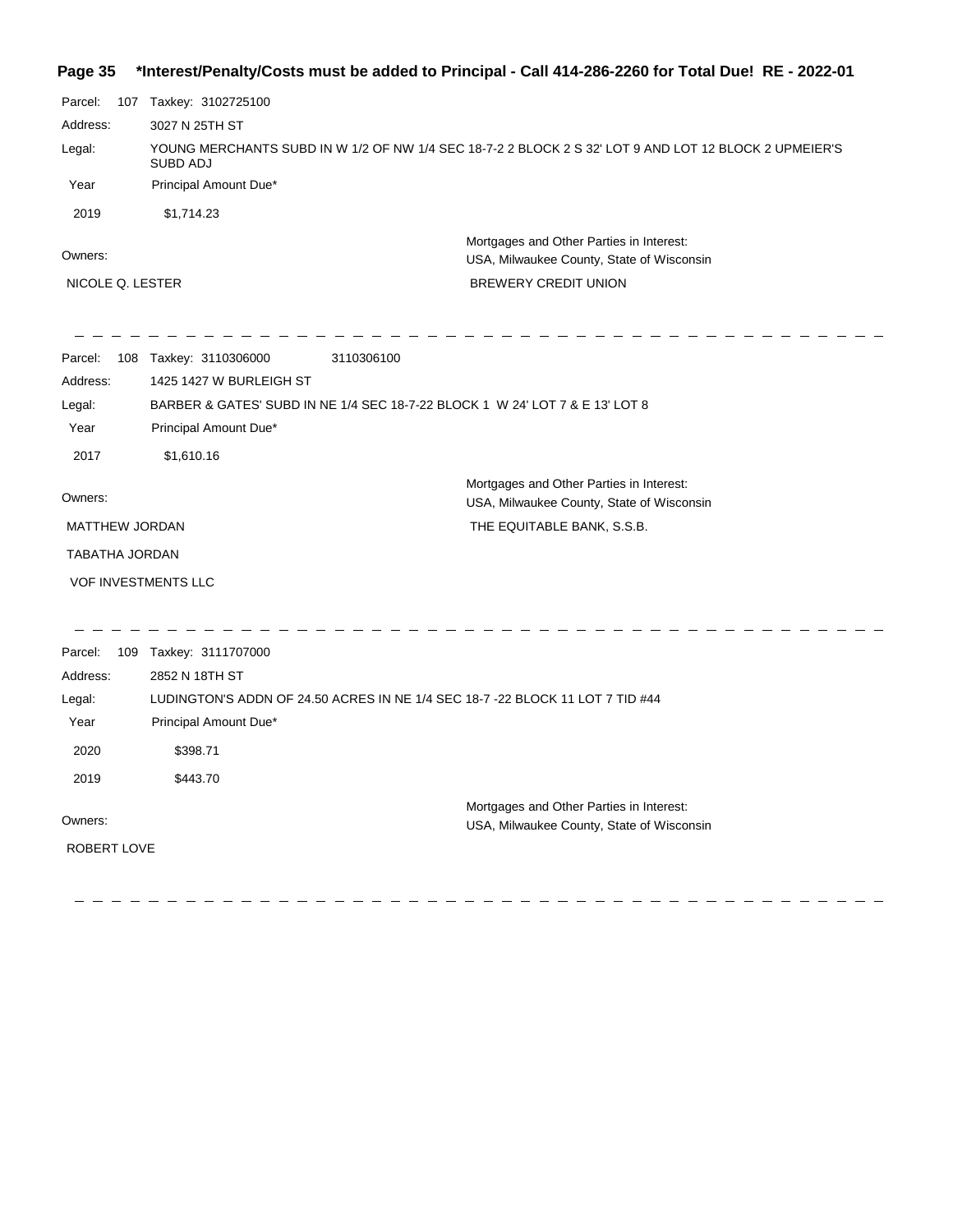# **Page 36 \*Interest/Penalty/Costs must be added to Principal - Call 414-286-2260 for Total Due! RE - 2022-01**

| Parcel:<br>110                   | Taxkey: 3112031100                                                                             |                                                                                                               |
|----------------------------------|------------------------------------------------------------------------------------------------|---------------------------------------------------------------------------------------------------------------|
| Address:                         | 2836 N 17TH ST                                                                                 |                                                                                                               |
| Legal:                           | LOTS 11 & 12 TID #44                                                                           | LUDINGTON'S SUBD OF BLKS 9,10 & 17 & LOTS 1,2,4 & 5 BLK 18 HAERTEL'S ADDN NO 2 IN NE 1/4 SEC 18-7-22 BLOCK 10 |
| Year                             | Principal Amount Due*                                                                          |                                                                                                               |
| 2020                             | \$2,215.21                                                                                     |                                                                                                               |
| 2019                             | \$1,766.18                                                                                     |                                                                                                               |
| Owners:<br><b>MURPHY JACKSON</b> |                                                                                                | Mortgages and Other Parties in Interest:<br>USA, Milwaukee County, State of Wisconsin                         |
|                                  |                                                                                                |                                                                                                               |
| Parcel:                          | 111 Taxkey: 3112342100                                                                         |                                                                                                               |
| Address:                         | 1441 W CHAMBERS ST                                                                             |                                                                                                               |
| Legal:                           | MAYHEW'S SUBD, (G W) OF LOTS 6,7,9,10 & 11 IN SUBD OF 20.28 BLOCK 4 E 27' (LOTS 1 & 2) & LOT 3 |                                                                                                               |
| Year                             | Principal Amount Due*                                                                          |                                                                                                               |
| 2020                             | \$845.78                                                                                       |                                                                                                               |
| 2019                             | \$2,832.40                                                                                     |                                                                                                               |
|                                  |                                                                                                | Mortgages and Other Parties in Interest:                                                                      |
| Owners:                          |                                                                                                | USA, Milwaukee County, State of Wisconsin                                                                     |
| <b>MAE CRAMER</b>                |                                                                                                | FIRST FRANKLIN FINANCIAL CORP                                                                                 |
|                                  |                                                                                                | JAMES V. NOONAN                                                                                               |
|                                  |                                                                                                | Y&R I OPPORTUNITY FUND, LLC                                                                                   |
| Parcel:                          | 112 Taxkey: 3121017000                                                                         |                                                                                                               |
| Address:                         | 2731 N 8TH ST                                                                                  |                                                                                                               |
| Legal:                           |                                                                                                | HELLER'S SUBD IN NW 1/4 SEC 17-7-22 BLOCK 13 S 10' LOT 9 & N 20' LOT 10 & S 10' LOT 9 & N 20' LOT 10 ADJ      |
| Year                             | Principal Amount Due*                                                                          |                                                                                                               |
| 2019                             | \$403.83                                                                                       |                                                                                                               |
|                                  |                                                                                                | Mortgages and Other Parties in Interest:                                                                      |
| Owners:                          |                                                                                                | USA, Milwaukee County, State of Wisconsin                                                                     |
| <b>JESSE ANDERSON</b>            |                                                                                                |                                                                                                               |
|                                  | 113 Taxkey: 3122702100<br>3122702110                                                           |                                                                                                               |
| Parcel:<br>Address:              | 2710 N 12TH ST                                                                                 |                                                                                                               |
| Legal:                           | MAUER'S SUBD OF PART OF S 3 AC OF W 20 AC IN NW 1 BLOCK 3 N 44' (LOTS 19 & 20).                |                                                                                                               |
| Year                             | Principal Amount Due*                                                                          |                                                                                                               |
| 2015                             | \$6,008.52                                                                                     |                                                                                                               |
|                                  |                                                                                                | Mortgages and Other Parties in Interest:                                                                      |
| Owners:                          |                                                                                                | USA, Milwaukee County, State of Wisconsin                                                                     |
| <b>KELLY KIRK</b>                |                                                                                                |                                                                                                               |
|                                  |                                                                                                |                                                                                                               |
|                                  |                                                                                                |                                                                                                               |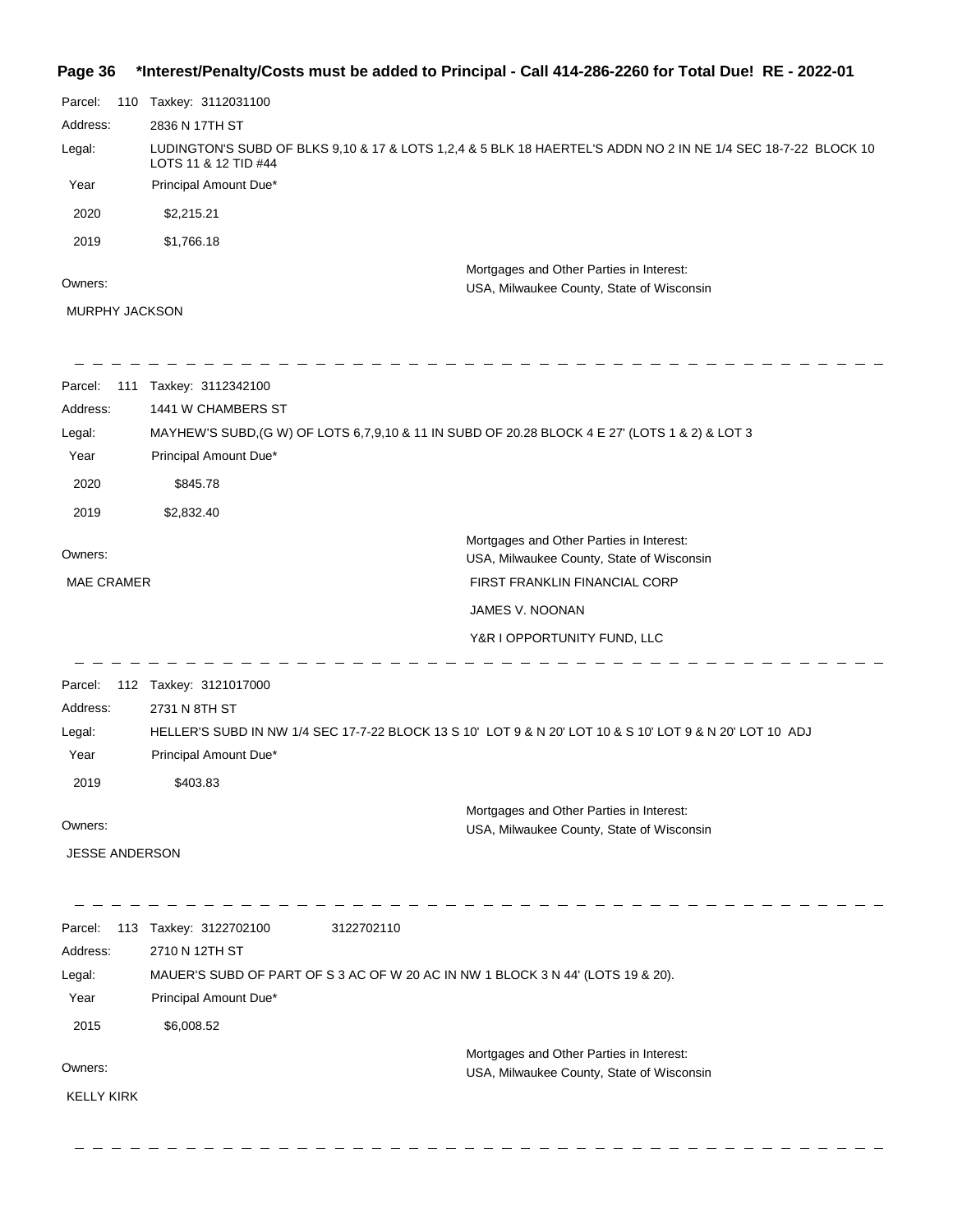## **Page 37 \*Interest/Penalty/Costs must be added to Principal - Call 414-286-2260 for Total Due! RE - 2022-01**

| Parcel:<br>Address:<br>Legal:<br>Year<br>2020 | 114 Taxkey: 3123225000<br>2754 N 12TH ST<br>UPHAM'S SUBD OF N 2 AC OF S 8 AC & N 2 AC OF S 5 A C OF W 20 AC OF NW 1/4 SEC 17-7-22 BLOCK 3 LOT 2<br>Principal Amount Due*<br>\$2,252.19 |                                                                                       |
|-----------------------------------------------|----------------------------------------------------------------------------------------------------------------------------------------------------------------------------------------|---------------------------------------------------------------------------------------|
| Owners:                                       |                                                                                                                                                                                        | Mortgages and Other Parties in Interest:<br>USA, Milwaukee County, State of Wisconsin |
| <b>DERRICK CRITTENDEN</b>                     |                                                                                                                                                                                        |                                                                                       |
| Parcel:<br>Address:<br>Legal:<br>Year         | 115 Taxkey: 3123226000<br>2760 N 12TH ST<br>UPHAM'S SUBD OF N 2 AC OF S 8 AC & N 2 AC OF S 5 A C OF W 20 AC OF NW 1/4 SEC 17-7-22 BLOCK 3 LOT 3<br>Principal Amount Due*               |                                                                                       |
| 2020                                          | \$1,269.94                                                                                                                                                                             |                                                                                       |
| 2019                                          | \$414.09                                                                                                                                                                               |                                                                                       |
| Owners:                                       |                                                                                                                                                                                        | Mortgages and Other Parties in Interest:<br>USA, Milwaukee County, State of Wisconsin |
| JOHNNY E. MCGILL                              | <b>SERVICES</b>                                                                                                                                                                        | CITY OF MILWAUKEE, DEPARTMENT OF NEIGHBORHOOD                                         |
| Parcel:                                       | 116 Taxkey: 3123233100                                                                                                                                                                 |                                                                                       |
| Address:                                      | 2760 N 13TH ST                                                                                                                                                                         |                                                                                       |
| Legal:                                        | UPHAM'S SUBD OF N 2 AC OF S 8 AC & N 2 AC OF S 5 A C OF W 20 AC OF NW 1/4 SEC 17-7-22 BLOCK 4 LOTS 3 & 12 TID<br>#44                                                                   |                                                                                       |
| Year                                          | Principal Amount Due*                                                                                                                                                                  |                                                                                       |
| 2020                                          | \$218.96                                                                                                                                                                               |                                                                                       |
| 2019                                          | \$374.62                                                                                                                                                                               |                                                                                       |
| Owners:                                       |                                                                                                                                                                                        | Mortgages and Other Parties in Interest:<br>USA, Milwaukee County, State of Wisconsin |
| <b>MARY HAWKINS</b>                           |                                                                                                                                                                                        |                                                                                       |
| ELIZA C. SYKES                                |                                                                                                                                                                                        |                                                                                       |
| TOMMY V. SYKES                                |                                                                                                                                                                                        |                                                                                       |
|                                               |                                                                                                                                                                                        |                                                                                       |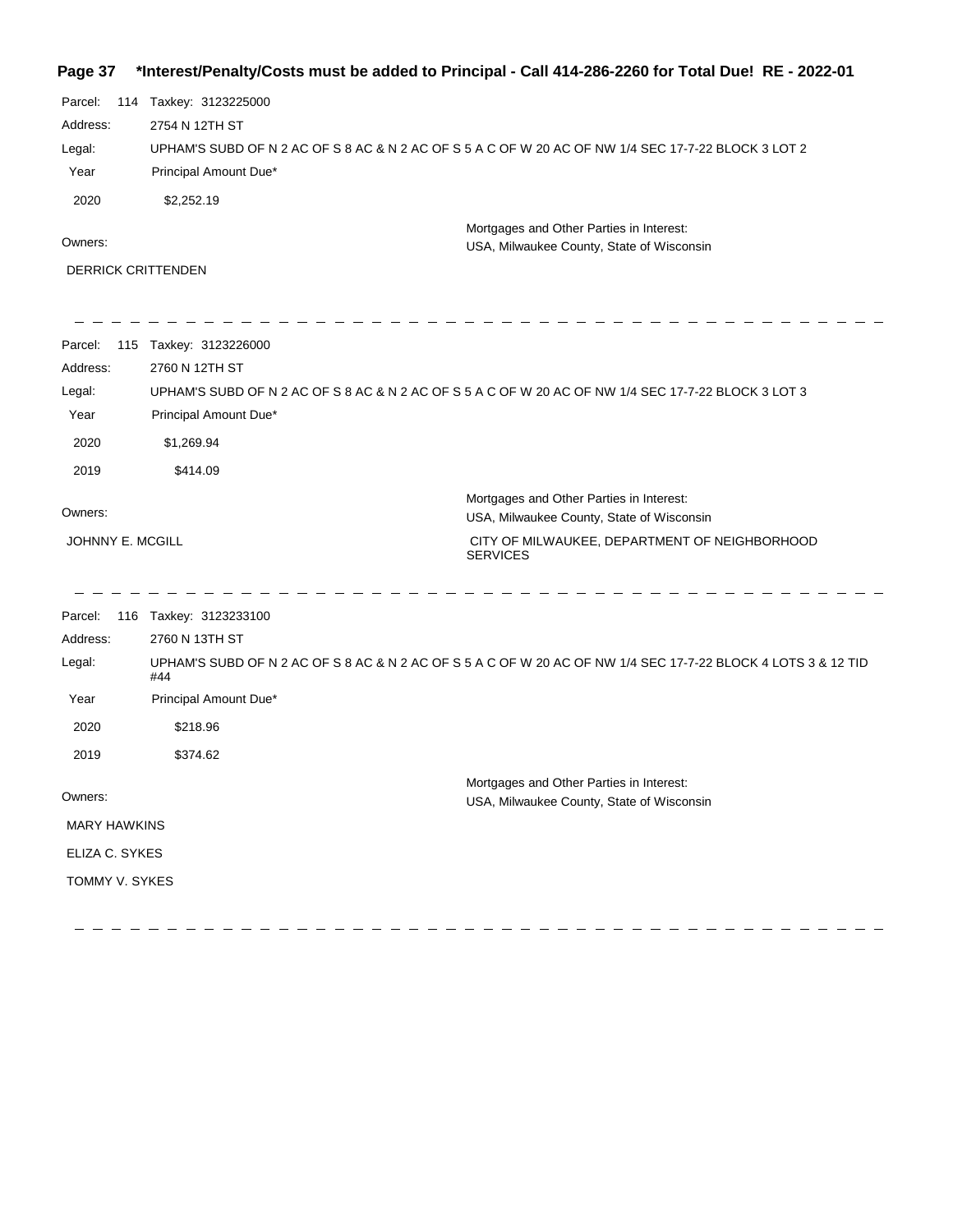| Page 38            |                                                                                       | *Interest/Penalty/Costs must be added to Principal - Call 414-286-2260 for Total Due! RE - 2022-01 |
|--------------------|---------------------------------------------------------------------------------------|----------------------------------------------------------------------------------------------------|
| Parcel:            | 117 Taxkey: 3130577100                                                                |                                                                                                    |
| Address:           | 209 E CHAMBERS ST                                                                     |                                                                                                    |
| Legal:             | BROWN'S SUBD (DT) OF LOT F IN PARTITION NE 1/4 SEC 17-7-22 BLOCK 8 LOTS 19, 20 & 21   |                                                                                                    |
| Year               | Principal Amount Due*                                                                 |                                                                                                    |
| 2020               | \$2,195.58                                                                            |                                                                                                    |
| Owners:            |                                                                                       | Mortgages and Other Parties in Interest:                                                           |
|                    | MERRYWOOD INVESTMENTS LLC                                                             | USA, Milwaukee County, State of Wisconsin                                                          |
|                    |                                                                                       |                                                                                                    |
| Parcel:            | 118 Taxkey: 3131133100                                                                |                                                                                                    |
| Address:           | 2727 N 2ND ST                                                                         |                                                                                                    |
| Legal:             | PERELES & CO'S SUBD OF LOT A IN NE 1/4 SEC 17-7-22 BLOCK 3 LOTS 1-2 & LOT 3 EXC ALLEY |                                                                                                    |
| Year               | Principal Amount Due*                                                                 |                                                                                                    |
| 2020               | \$1,214.77                                                                            |                                                                                                    |
|                    |                                                                                       |                                                                                                    |
| Owners:            |                                                                                       | Mortgages and Other Parties in Interest:<br>USA, Milwaukee County, State of Wisconsin              |
| <b>MAMIE SMITH</b> |                                                                                       |                                                                                                    |
|                    |                                                                                       |                                                                                                    |
|                    |                                                                                       |                                                                                                    |
| Parcel:            | 119 Taxkey: 3200908000                                                                |                                                                                                    |
| Address:           | 2344 2346 N HUMBOLDT BL                                                               |                                                                                                    |
| Legal:             | MARINER'S SUBD OF A PART OF LOT 18 IN SE 1/4 SEC 1 6-7-22 VOL 27 P 9 BLOCK 1 LOT 9    |                                                                                                    |
| Year               | Principal Amount Due*                                                                 |                                                                                                    |
| 2020               | \$6,596.51                                                                            |                                                                                                    |
| 2019               | \$4,144.40                                                                            |                                                                                                    |
|                    |                                                                                       | Mortgages and Other Parties in Interest:                                                           |
| Owners:            |                                                                                       | USA, Milwaukee County, State of Wisconsin                                                          |
| DENNIS E. WAJER    |                                                                                       |                                                                                                    |
| SANDRA L. WAJER    |                                                                                       |                                                                                                    |
|                    |                                                                                       |                                                                                                    |
| Parcel:            | 120 Taxkey: 3220525000                                                                |                                                                                                    |
| Address:           | 2515 N PALMER ST                                                                      |                                                                                                    |
| Legal:             | JOHN B A KERN'S SUBD NO 2 IN SE 1/4 SEC 17-7-22 BL OCK 218 S 15' LOT 16- N 20' LOT 17 |                                                                                                    |
| Year               | Principal Amount Due*                                                                 |                                                                                                    |
| 2020               | \$3,432.42                                                                            |                                                                                                    |
| 2019               | \$3,192.27                                                                            |                                                                                                    |
|                    |                                                                                       |                                                                                                    |
| Owners:            |                                                                                       | Mortgages and Other Parties in Interest:<br><b>IISA Milwaukee County State of Wisconsin</b>        |

DI ANN FOWLER

 $\overline{\phantom{m}}$ 

USA, Milwaukee County, State of Wisconsin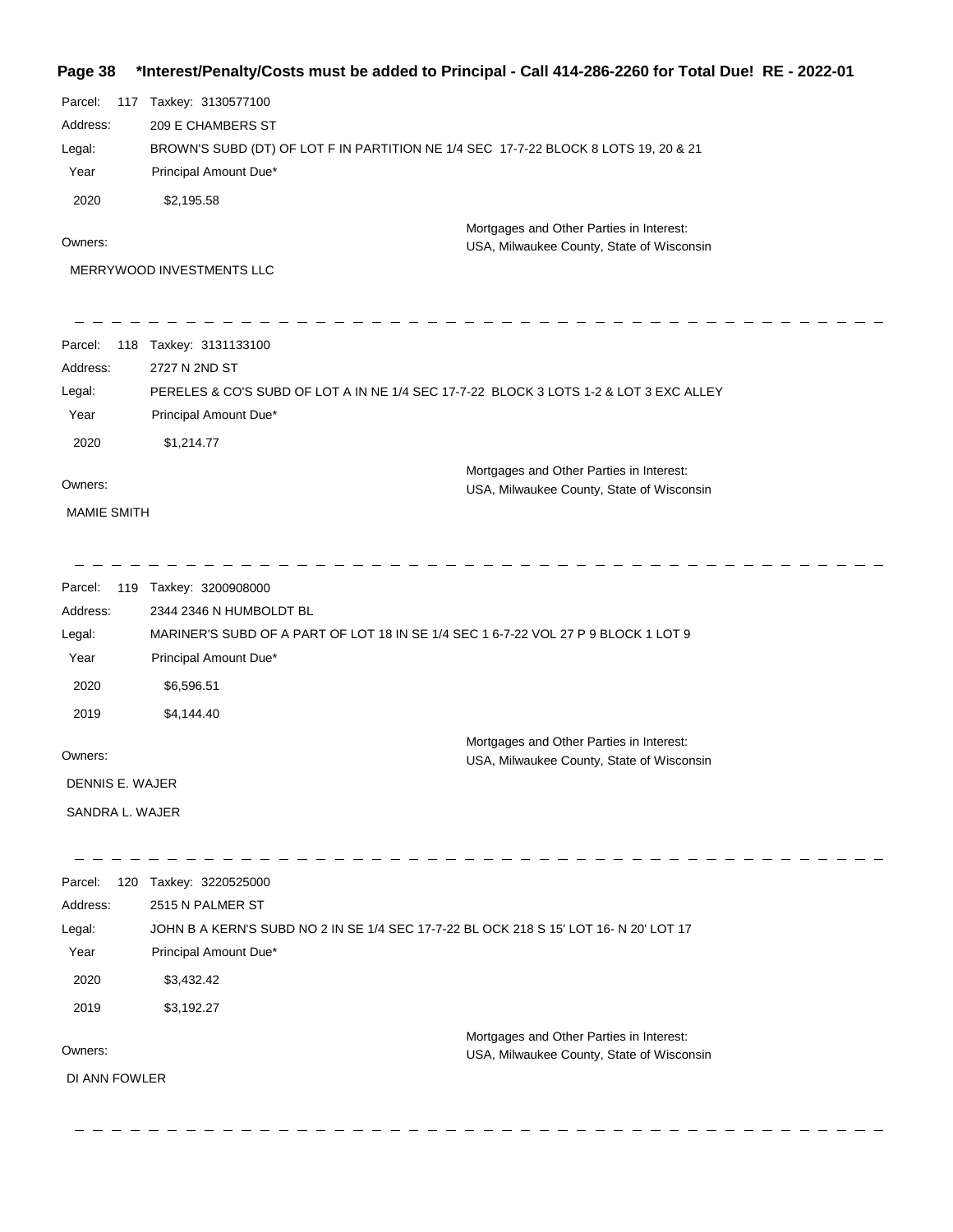#### **Page 39 \*Interest/Penalty/Costs must be added to Principal - Call 414-286-2260 for Total Due! RE - 2022-01**

| Parcel:             | 121 | Taxkey: 3220964000                                                                            |
|---------------------|-----|-----------------------------------------------------------------------------------------------|
| Address:            |     | 2632 N 5TH ST                                                                                 |
| Legal:              |     | WM P YOUNG'S SUBD OF W 58.722 ACRES IN SE 1/4 SEC 17-7-22 BLOCK 2 LOT 22-N 27' LOT 21 TID #59 |
| Year                |     | Principal Amount Due*                                                                         |
| 2020                |     | \$440.59                                                                                      |
| 2019                |     | \$398.58                                                                                      |
| 2018                |     | \$51.75                                                                                       |
| Owners:             |     | Mortgages and Other Parties in Interest:<br>USA, Milwaukee County, State of Wisconsin         |
| <b>LEROY FOSTER</b> |     | <b>EQUITY COMMERCIAL CORP</b>                                                                 |
| EDWARD W SMYTH      |     | <b>CHARLES R PITTELKOW</b>                                                                    |

 $\frac{1}{2} \frac{1}{2} \frac{1}{2} \frac{1}{2} \frac{1}{2} \frac{1}{2} \frac{1}{2} \frac{1}{2} \frac{1}{2} \frac{1}{2} \frac{1}{2} \frac{1}{2} \frac{1}{2} \frac{1}{2} \frac{1}{2} \frac{1}{2} \frac{1}{2} \frac{1}{2} \frac{1}{2} \frac{1}{2} \frac{1}{2} \frac{1}{2} \frac{1}{2} \frac{1}{2} \frac{1}{2} \frac{1}{2} \frac{1}{2} \frac{1}{2} \frac{1}{2} \frac{1}{2} \frac{1}{2} \frac{$ 

 $-$ 

Parcel: 122 Taxkey: 3231112000 Owners: Mortgages and Other Parties in Interest: Year Principal Amount Due\* USA, Milwaukee County, State of Wisconsin SUBDIVISION OF PART OF W 60.50 AC IN SW 1/4 SEC 17 -7-22 BLOCK 7 W 66.50'(N 18'LOT 22 & S20' LOT 23) 2506 2508 N 12TH ST Address: Legal: EDUCATORS CREDIT UNION 2020 \$1,437.09 2019 \$474.17 2018 \$1,958.78 2017 \$272.16 2016 \$470.71 2015 \$4,135.98 ROGER LOVE

Parcel: 123 Taxkey: 3240179100 Owners: Mortgages and Other Parties in Interest: Year Principal Amount Due\* USA, Milwaukee County, State of Wisconsin ASSESSMENT SUBD NO 37 IN SE 1/4 SEC 18-7-22 BLOCK 2 N 42 1/2' LOT 31 & W 150' LOT 32 TID #44 2372 N 15TH ST Address: Legal: F STREET INVESTMENTS, LLC 2019 \$7,238.99 ELZOLA STANLEY STARLIGHT INVESTMENTS LLC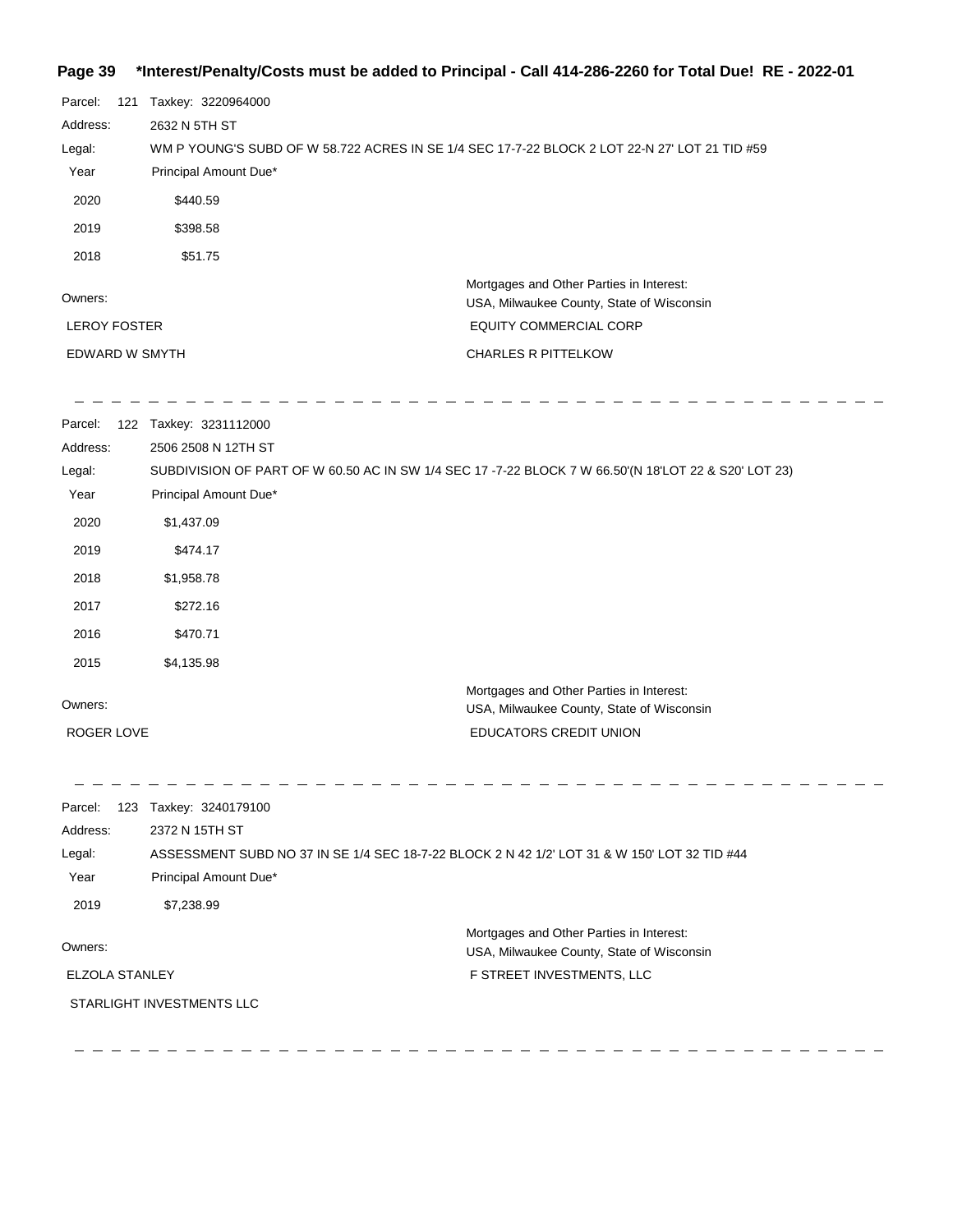### **Page 40 \*Interest/Penalty/Costs must be added to Principal - Call 414-286-2260 for Total Due! RE - 2022-01**

| Parcel:  | 124 | Taxkey: 3241322000                                           |
|----------|-----|--------------------------------------------------------------|
| Address: |     | 2440 N 16TH ST                                               |
| Legal:   |     | HANAUER'S SUBD IN SE 1/4 SEC 18-7-22 BLOCK 1 LOT 2 3 TID #44 |
| Year     |     | Principal Amount Due*                                        |
| 2020     |     | \$460.79                                                     |
| 2019     |     | \$1,925.58                                                   |
|          |     | Mortgages and Other Parties in Interest:                     |
| Owners:  |     | USA, Milwaukee County, State of Wisconsin                    |

 $\frac{1}{2}$ 

 $\begin{array}{ccccccccc} \bot & \bot & \bot & \bot \end{array}$ 

ANNDREA WADE

| Parcel:<br>125 | Taxkey: 3250088000                                                                    |
|----------------|---------------------------------------------------------------------------------------|
| Address:       | 2436 N 25TH ST                                                                        |
| Legal:         | DAHLMAN & KILIAN'S SUBD OF 65.92 ACRES IN SW 1/4 S EC 18-7-22 BLOCK 240 N 35' LOT 10  |
| Year           | Principal Amount Due*                                                                 |
| 2020           | \$1,995.03                                                                            |
| 2019           | \$2,576.18                                                                            |
| 2018           | \$1,396.88                                                                            |
| 2017           | \$390.15                                                                              |
| 2016           | \$240.15                                                                              |
| Owners:        | Mortgages and Other Parties in Interest:<br>USA, Milwaukee County, State of Wisconsin |
|                |                                                                                       |

STEPHEN PERKINS

| Parcel:<br>126           | Taxkey: 3250907000                                                               |                                           |
|--------------------------|----------------------------------------------------------------------------------|-------------------------------------------|
| Address:                 | 2411 2413 W CLARKE ST                                                            |                                           |
| Legal:                   | (PLATTO'S)SUBD OF LOT 8 IN WILLIAMS SUBD SW 1/4 SE C 18-7-22 BLOCK 2 W 55' LOT 1 |                                           |
| Year                     | Principal Amount Due*                                                            |                                           |
| 2020                     | \$2,124.50                                                                       |                                           |
| 2019                     | \$2,133.49                                                                       |                                           |
|                          |                                                                                  | Mortgages and Other Parties in Interest:  |
| Owners:                  |                                                                                  | USA, Milwaukee County, State of Wisconsin |
| <b>WILLIAM E JACKSON</b> |                                                                                  |                                           |
| <b>ESMA Z JACKSON</b>    |                                                                                  |                                           |
|                          |                                                                                  |                                           |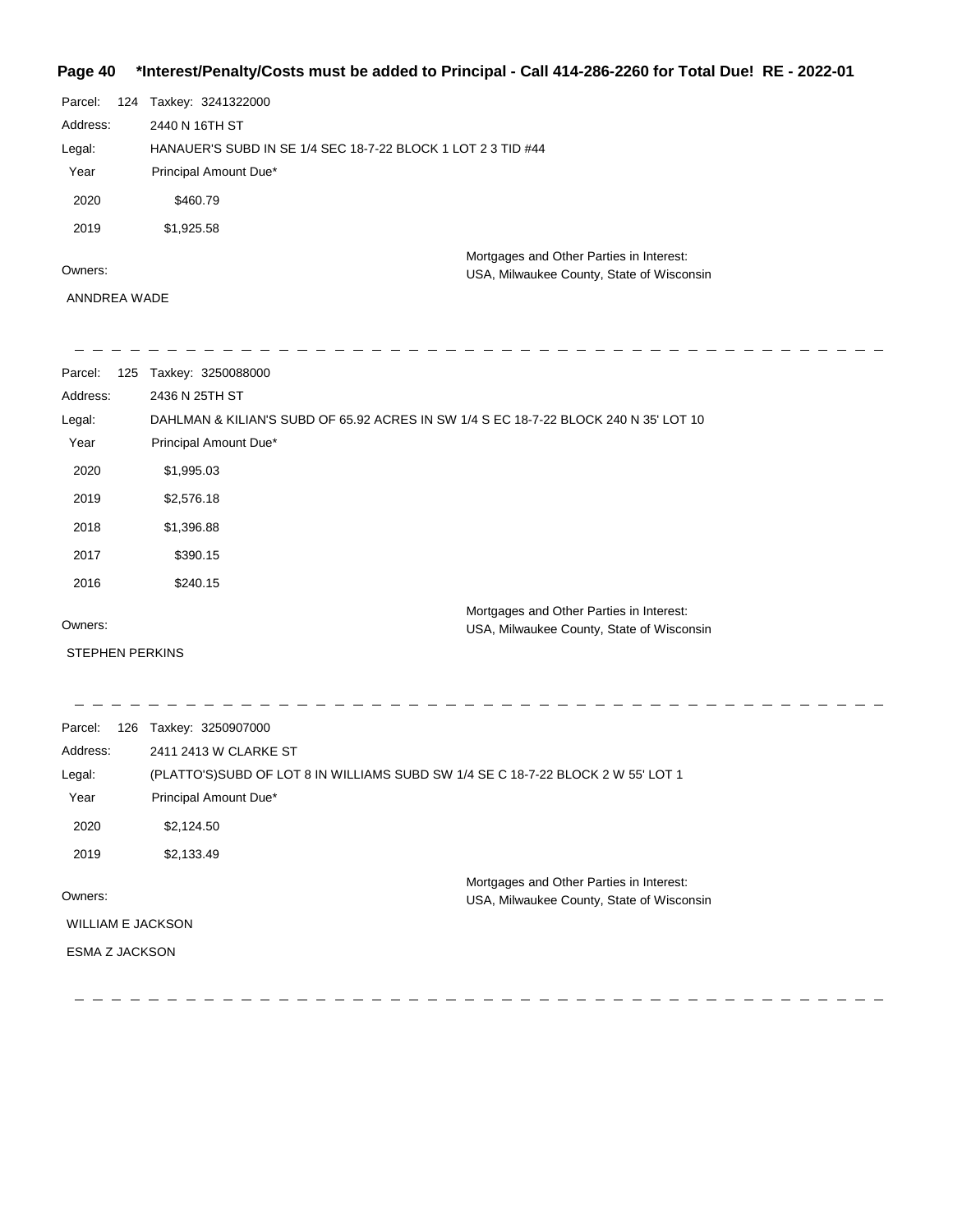## **Page 41 \*Interest/Penalty/Costs must be added to Principal - Call 414-286-2260 for Total Due! RE - 2022-01**

| Parcel:<br>Address:<br>Legal:<br>Year<br>2020<br>2019<br>2018 | 127 | Taxkey: 3251081000<br>2420 N 27TH ST<br>RE-SUBD OF LOTS 1 TO 7 ETC IN DAHLMAN & KILIAN'S S UBD IN SW 1/4 SEC 18-7-22 BLOCK 3 LOT 26<br>Principal Amount Due*<br>\$5,268.86<br>\$696.59<br>\$1,795.16 |                                                                                                                    |
|---------------------------------------------------------------|-----|------------------------------------------------------------------------------------------------------------------------------------------------------------------------------------------------------|--------------------------------------------------------------------------------------------------------------------|
| 2017                                                          |     | \$2,828.20                                                                                                                                                                                           |                                                                                                                    |
| Owners:                                                       |     |                                                                                                                                                                                                      | Mortgages and Other Parties in Interest:<br>USA, Milwaukee County, State of Wisconsin                              |
| CHARLOTTE DONALD                                              |     |                                                                                                                                                                                                      |                                                                                                                    |
| <b>GEORGE V. DONALD</b>                                       |     |                                                                                                                                                                                                      |                                                                                                                    |
| Parcel:                                                       |     | 128 Taxkey: 3251355000                                                                                                                                                                               |                                                                                                                    |
| Address:                                                      |     | 2454 W CLARKE ST                                                                                                                                                                                     |                                                                                                                    |
| Legal:                                                        |     | OF E 59.5' OF S 38' LOT 24                                                                                                                                                                           | SUBD OF LOTS 9 & 10 OF WILLIAMS SUBD IN SW 1/4 SEC 18-7-22 BLOCK 2 W 29' OF E 58.5' (LOT 23 & N 7'LO T 24) & W 30' |
| Year                                                          |     | Principal Amount Due*                                                                                                                                                                                |                                                                                                                    |
| 2020                                                          |     | \$1,358.43                                                                                                                                                                                           |                                                                                                                    |
| 2019                                                          |     | \$1,479.59                                                                                                                                                                                           |                                                                                                                    |
| Owners:                                                       |     |                                                                                                                                                                                                      | Mortgages and Other Parties in Interest:<br>USA, Milwaukee County, State of Wisconsin                              |
| DIVINE LEGACY LLC                                             |     |                                                                                                                                                                                                      | MICKELL DANIELS                                                                                                    |
| Parcel:                                                       |     | 129 Taxkey: 3251379000                                                                                                                                                                               |                                                                                                                    |
| Address:                                                      |     | 2524 W MONROE ST                                                                                                                                                                                     |                                                                                                                    |
| Legal:                                                        |     | SUBD OF LOTS 9 & 10 OF WILLIAMS SUBD IN SW 1/4 SEC 18-7-22 BLOCK 3 ALL EXC. E 61' LOT 10                                                                                                             |                                                                                                                    |
| Year                                                          |     | Principal Amount Due*                                                                                                                                                                                |                                                                                                                    |
| 2020                                                          |     | \$1,550.79                                                                                                                                                                                           |                                                                                                                    |
| Owners:                                                       |     |                                                                                                                                                                                                      | Mortgages and Other Parties in Interest:<br>USA, Milwaukee County, State of Wisconsin                              |
|                                                               |     | R SMITH FAMILY PROPERTIES LLC                                                                                                                                                                        | ROBERT SMITH JR                                                                                                    |
|                                                               |     |                                                                                                                                                                                                      |                                                                                                                    |

  $\equiv$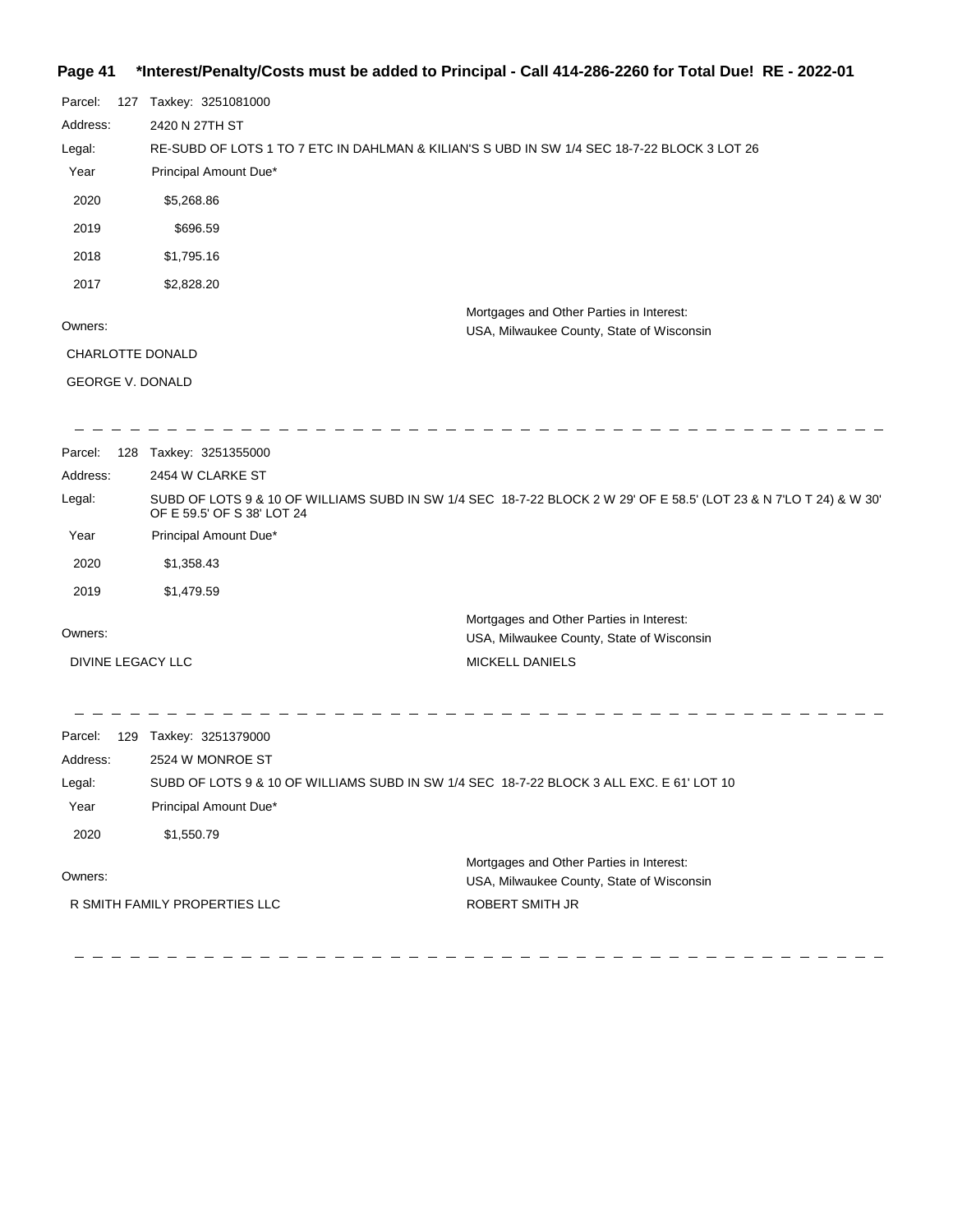## **Page 42 \*Interest/Penalty/Costs must be added to Principal - Call 414-286-2260 for Total Due! RE - 2022-01**

| Address:<br>Legal:<br>Year<br>2020            | 2505 2507 N 33RD ST<br>Principal Amount Due*<br>\$1,014.78                                                                                                | CONTINUATION OF LEWIS' SUBD IN SE 1/4 SEC 13-7-21 BLOCK 5 LOT 18 & E 80' LOT 19 TID #66 |
|-----------------------------------------------|-----------------------------------------------------------------------------------------------------------------------------------------------------------|-----------------------------------------------------------------------------------------|
| Owners:                                       |                                                                                                                                                           | Mortgages and Other Parties in Interest:<br>USA, Milwaukee County, State of Wisconsin   |
|                                               | ANDRES RODRIGUEZ LOPEZ                                                                                                                                    |                                                                                         |
| Parcel:<br>131<br>Address:                    | Taxkey: 3261446000<br>2634 N 34TH ST                                                                                                                      | PRUSSIAN HEIGHTS BEING A SUBD OF W 1/2 OF W 53 AC SE 13-7-21 BLOCK 2 LOT 10 TID #66     |
| Legal:<br>Year                                | Principal Amount Due*                                                                                                                                     |                                                                                         |
| 2020                                          | \$937.64                                                                                                                                                  |                                                                                         |
| 2019                                          | \$1,012.25                                                                                                                                                |                                                                                         |
| Owners:                                       |                                                                                                                                                           | Mortgages and Other Parties in Interest:<br>USA, Milwaukee County, State of Wisconsin   |
| 2634 N 34TH ST LLC                            |                                                                                                                                                           | AMANDA JONES                                                                            |
| Parcel:<br>Address:<br>Legal:<br>Year<br>2020 | 132 Taxkey: 3271042000<br>2567 2569 N 38TH ST<br>Principal Amount Due*<br>\$1,911.03                                                                      | SHERMAN PARK IN SW 1/4 SEC 13-7-21 BLOCK 5 S 20' L OT 3 & N 14' LOT 4 NID #04,TID #66   |
|                                               |                                                                                                                                                           | Mortgages and Other Parties in Interest:                                                |
| Owners:                                       |                                                                                                                                                           | USA, Milwaukee County, State of Wisconsin                                               |
| <b>BONNIE BOSEMAN</b>                         |                                                                                                                                                           |                                                                                         |
| Parcel:<br>Address:<br>Legal:<br>Year<br>2020 | 133 Taxkey: 3271562000<br>2604 N 37TH ST<br>WESTERN AVENUE PARK IN SW 1/4 SEC 13-7-21 BLOCK 2 W 80' LOT 23 TID #66<br>Principal Amount Due*<br>\$5,077.87 |                                                                                         |
| 2019                                          | \$4,231.95                                                                                                                                                |                                                                                         |
| Owners:<br><b>WILLIE HENDERSON</b>            |                                                                                                                                                           | Mortgages and Other Parties in Interest:<br>USA, Milwaukee County, State of Wisconsin   |

 $\frac{1}{2} \frac{1}{2} \frac{1}{2} \frac{1}{2} \frac{1}{2} \frac{1}{2} \frac{1}{2}$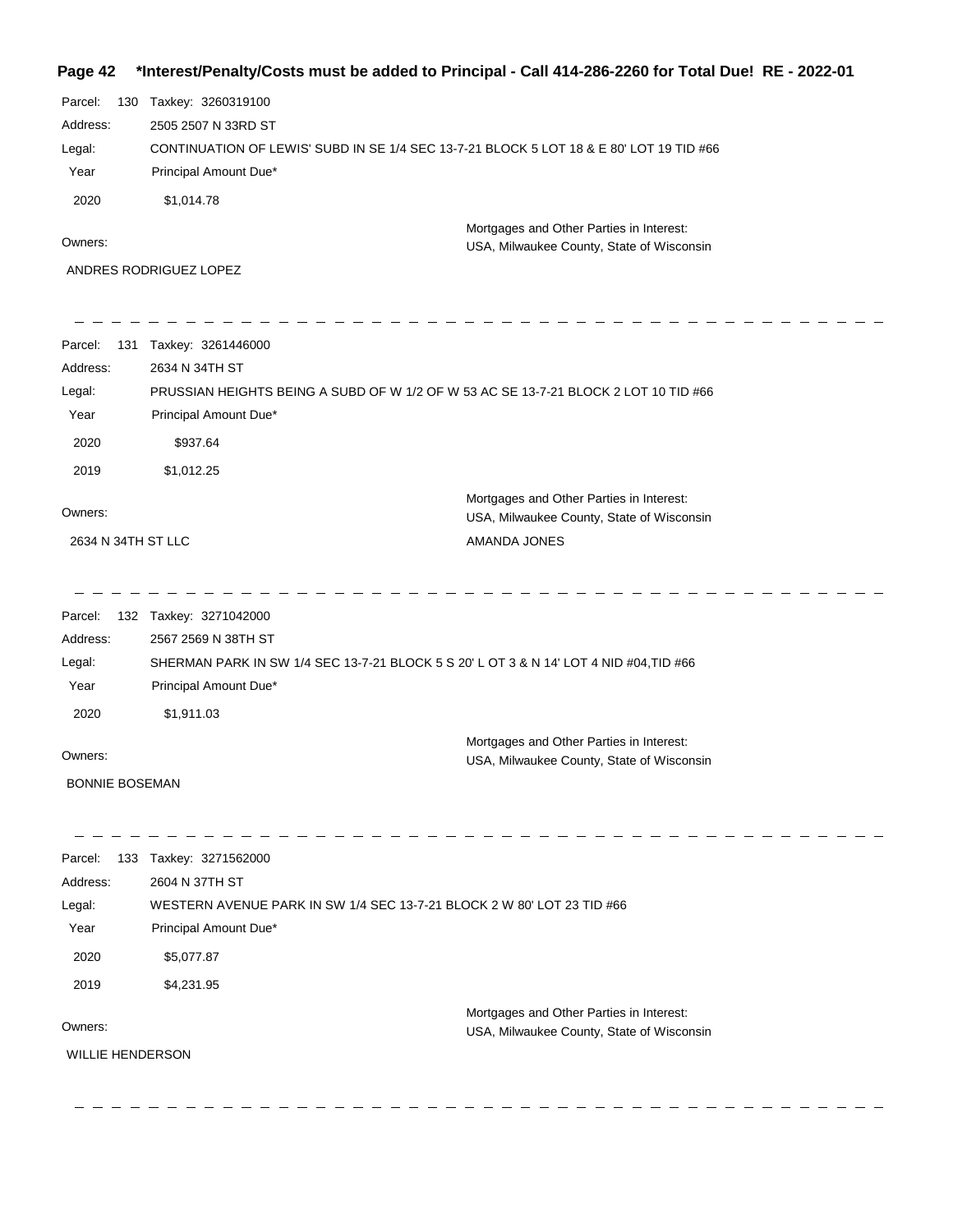# **Page 43 \*Interest/Penalty/Costs must be added to Principal - Call 414-286-2260 for Total Due! RE - 2022-01**

| Parcel:<br>Address:<br>Legal:<br>Year<br>2020<br>2019<br>2018<br>Owners: | 134 Taxkey: 3271577000<br>2655 2657 N 36TH ST<br>Principal Amount Due*<br>\$1,597.64<br>\$1,799.03<br>\$1,113.88<br>MIDWEST INVESTMENTS ASSOCIATES  | WESTERN AVENUE PARK IN SW 1/4 SEC 13-7-21 BLOCK 2 LOT 37 TID #66<br>Mortgages and Other Parties in Interest:<br>USA, Milwaukee County, State of Wisconsin<br>D WILLIAM HASKINS |
|--------------------------------------------------------------------------|-----------------------------------------------------------------------------------------------------------------------------------------------------|--------------------------------------------------------------------------------------------------------------------------------------------------------------------------------|
| <b>LLC</b>                                                               |                                                                                                                                                     |                                                                                                                                                                                |
| Parcel:<br>Address:<br>Legal:<br>Year<br>2020                            | 135 Taxkey: 3480041000<br>3627 3629 W LISBON AV<br>Principal Amount Due*<br>\$3,201.47                                                              | CLEVELAND HEIGHTS IN NW & SW 1/4 SEC 24-7-21 BLOCK 2 LOT 7 NID #03                                                                                                             |
| Owners:                                                                  | M&R MULTI PURPOSE SERVICE LLC                                                                                                                       | Mortgages and Other Parties in Interest:<br>USA, Milwaukee County, State of Wisconsin<br><b>MARCUS T ROBERTS</b>                                                               |
| Parcel:<br>Address:<br>Legal:<br>Year<br>2020                            | 136 Taxkey: 3480518000<br>4223 W SPAULDING PL<br>GRANT PARK IN NW 1/4 SEC 24-7-21 BLOCK 6 LOTS 5 & 6 NID #03<br>Principal Amount Due*<br>\$1,655.67 |                                                                                                                                                                                |
| Owners:<br><b>FELECIA WILLIAMS</b>                                       |                                                                                                                                                     | Mortgages and Other Parties in Interest:<br>USA, Milwaukee County, State of Wisconsin<br>CITIMORTGAGE INC<br>FIRST NLC FINANCIAL SERVICES LLC                                  |
| Address:<br>Legal:<br>Year<br>2020<br>2019                               | Parcel: 137 Taxkey: 3480950000<br>3727 3729 W NORTH AV<br>Principal Amount Due*<br>\$429.60<br>\$287.79                                             | LOGAN PARK IN NW 1/4 SEC 24-7-21 BLOCK 3 LOT 8 BID #28, NID #03, TID #40                                                                                                       |
| Owners:                                                                  | DOMONIC AKA DOMINIC A PHILLIPS                                                                                                                      | Mortgages and Other Parties in Interest:<br>USA, Milwaukee County, State of Wisconsin<br>CITY OF MILWAUKEE, DEPARTMENT OF NEIGHBORHOOD<br><b>SERVICES</b>                      |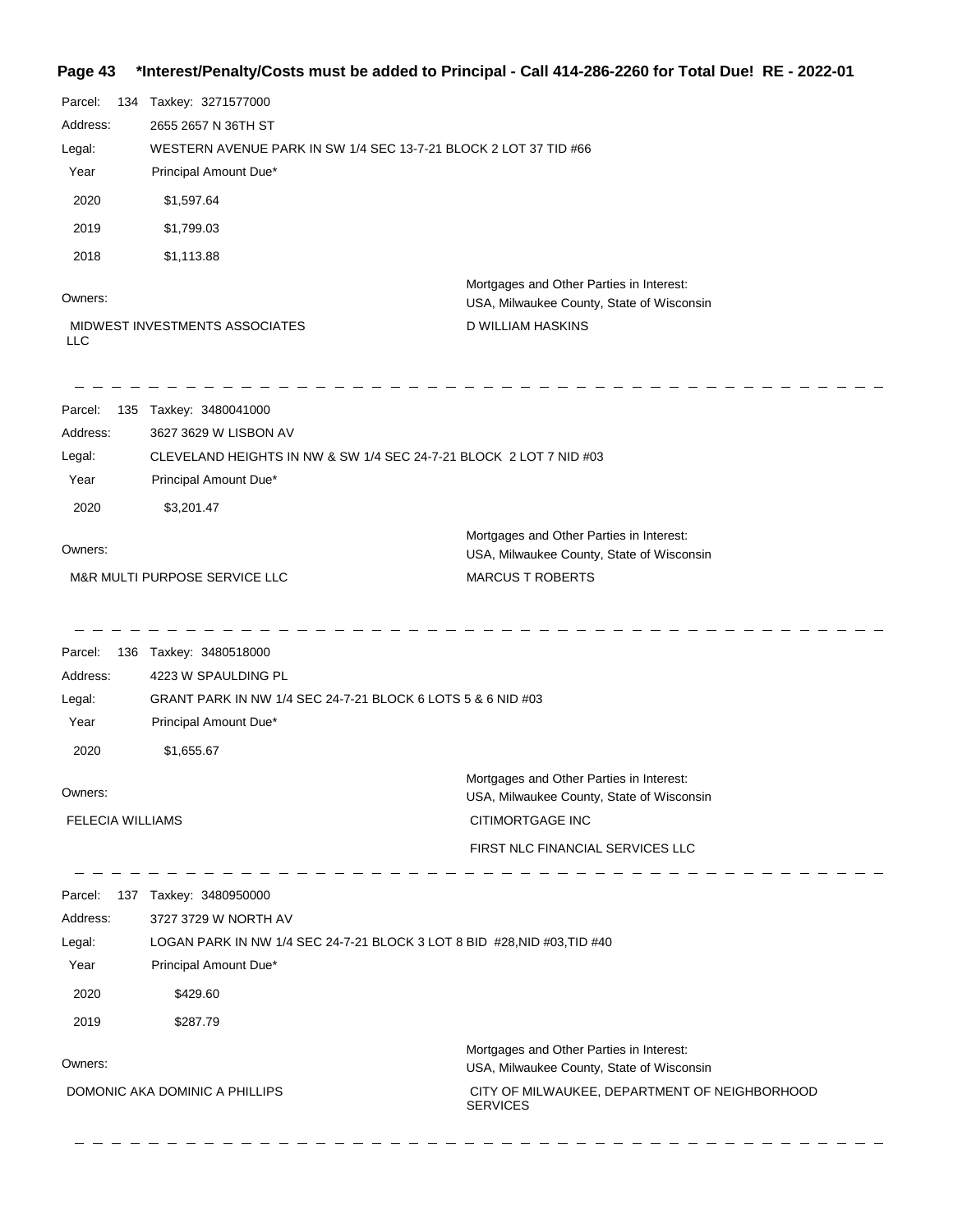## **Page 44 \*Interest/Penalty/Costs must be added to Principal - Call 414-286-2260 for Total Due! RE - 2022-01**

| Parcel:           | 138 Taxkey: 3491304000                                      |                                                                                       |
|-------------------|-------------------------------------------------------------|---------------------------------------------------------------------------------------|
| Address:          | 3131 W LISBON AV                                            |                                                                                       |
| Legal:            | F KOENIG'S SUBD IN NE 1/4 SEC 24-7-21 BLOCK 1 LOT 4 NID #03 |                                                                                       |
| Year              | Principal Amount Due*                                       |                                                                                       |
| 2019              | \$2,506.74                                                  |                                                                                       |
| Owners:           |                                                             | Mortgages and Other Parties in Interest:<br>USA, Milwaukee County, State of Wisconsin |
| AMBEUR ROBERTS    |                                                             | BERNARD KALLMAN TRUSTEE                                                               |
|                   |                                                             | <b>BERNARD KALLMAN</b>                                                                |
| Parcel:           | 139 Taxkey: 3491570000                                      |                                                                                       |
| Address:          | 1901 1903 N 33RD ST                                         |                                                                                       |
| Legal:            |                                                             | MALLORY & KERN'S ADD'N IN NE 1/4 SEC 24-7-21 BLOCK 6 LOT 14 & S 10' LOT 13 NID #03    |
| Year              | Principal Amount Due*                                       |                                                                                       |
| 2020              | \$879.41                                                    |                                                                                       |
| Owners:           |                                                             | Mortgages and Other Parties in Interest:<br>USA, Milwaukee County, State of Wisconsin |
|                   | KNIGHT REAL ESTATE SERV LLC                                 | HOME REHAB LENDING LLC                                                                |
|                   |                                                             | <b>BENJAMIN SADEK</b>                                                                 |
|                   |                                                             | <b>CHRIS KNIGHT</b>                                                                   |
| Parcel:           | 140 Taxkey: 3491737000                                      |                                                                                       |
| Address:          | 1818 1820 N 30TH ST                                         |                                                                                       |
| Legal:            |                                                             | MILLER'S PARK OF E 1/2 IN NE 1/4 SEC 24-7-21 BLOCK 3 LOT 11 & S 1/2 LOT 12            |
| Year              | Principal Amount Due*                                       |                                                                                       |
| 2020              | \$1,615.65                                                  |                                                                                       |
| 2019              | \$4,878.25                                                  |                                                                                       |
| 2018              | \$5,121.63                                                  |                                                                                       |
| 2017              | \$2,742.23                                                  |                                                                                       |
| Owners:           |                                                             | Mortgages and Other Parties in Interest:<br>USA, Milwaukee County, State of Wisconsin |
| <b>AISHA RENT</b> |                                                             | DEPT OF WORKFORCE DEVELOPMENT                                                         |

DEPT OF WORKFORCE DEVELOPMENT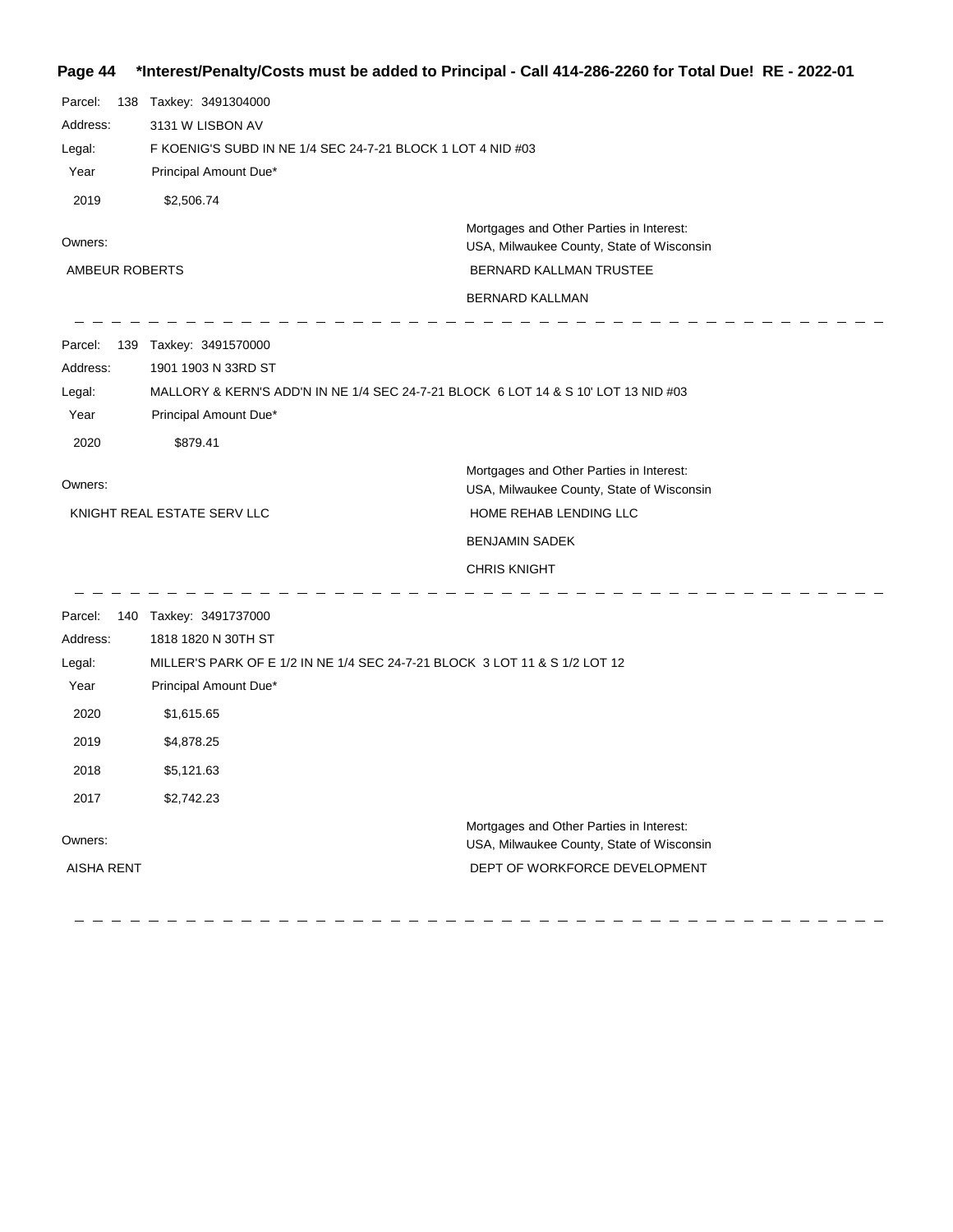## **Page 45 \*Interest/Penalty/Costs must be added to Principal - Call 414-286-2260 for Total Due! RE - 2022-01**

| Parcel:<br>Address:<br>Legal:<br>Year<br>2020<br>2019 | 141 Taxkey: 3502193000<br>2118 2120 N 24TH PL<br>MEEHAN & SOMER'S SUBD IN NW 1/4 SEC 19-7-22 BLOCK 7 LOT 25<br>Principal Amount Due*<br>\$4,174.65<br>\$2,935.47                 |                                                                                                                                                               |
|-------------------------------------------------------|----------------------------------------------------------------------------------------------------------------------------------------------------------------------------------|---------------------------------------------------------------------------------------------------------------------------------------------------------------|
| Owners:                                               | S.C.H. PROPERTY MANAGEMENT LLC                                                                                                                                                   | Mortgages and Other Parties in Interest:<br>USA, Milwaukee County, State of Wisconsin<br>MESTESHIA COLEMAN                                                    |
| Parcel:<br>Address:<br>Legal:<br>Year<br>2020<br>2019 | 142 Taxkey: 3502601000<br>1959 1961 N 22ND ST<br>SUBD OF LOT 1 BLK 2 ASSESSMENT SUBD NO 19 IN NW 1/4 SEC 19-7-22 LOT 1<br>Principal Amount Due*<br>\$2,836.46<br>\$2,554.73      |                                                                                                                                                               |
| Owners:<br>TICTAC HOLDINGS LLC                        |                                                                                                                                                                                  | Mortgages and Other Parties in Interest:<br>USA, Milwaukee County, State of Wisconsin<br>M CROWLEY SOLO 401K ROTH<br>MIRLAND PROPERTIES LLC<br>JAMES OVERLAND |
| Parcel:<br>Address:<br>Legal:<br>Year<br>2020<br>2019 | 143 Taxkey: 3631508000<br>1231 N 12TH LA<br>SUBD OF PART LOT 6 IN PARTITION OF SE 1/4 SEC 19-7 -22 ETC BLOCK 24 E 75' LOT 3<br>Principal Amount Due*<br>\$1,814.80<br>\$2,865.30 |                                                                                                                                                               |
| Owners:<br>PAUL T WINTER                              |                                                                                                                                                                                  | Mortgages and Other Parties in Interest:<br>USA, Milwaukee County, State of Wisconsin<br>CITY OF MILWAUKEE, DEPARTMENT OF NEIGHBORHOOD<br><b>SERVICES</b>     |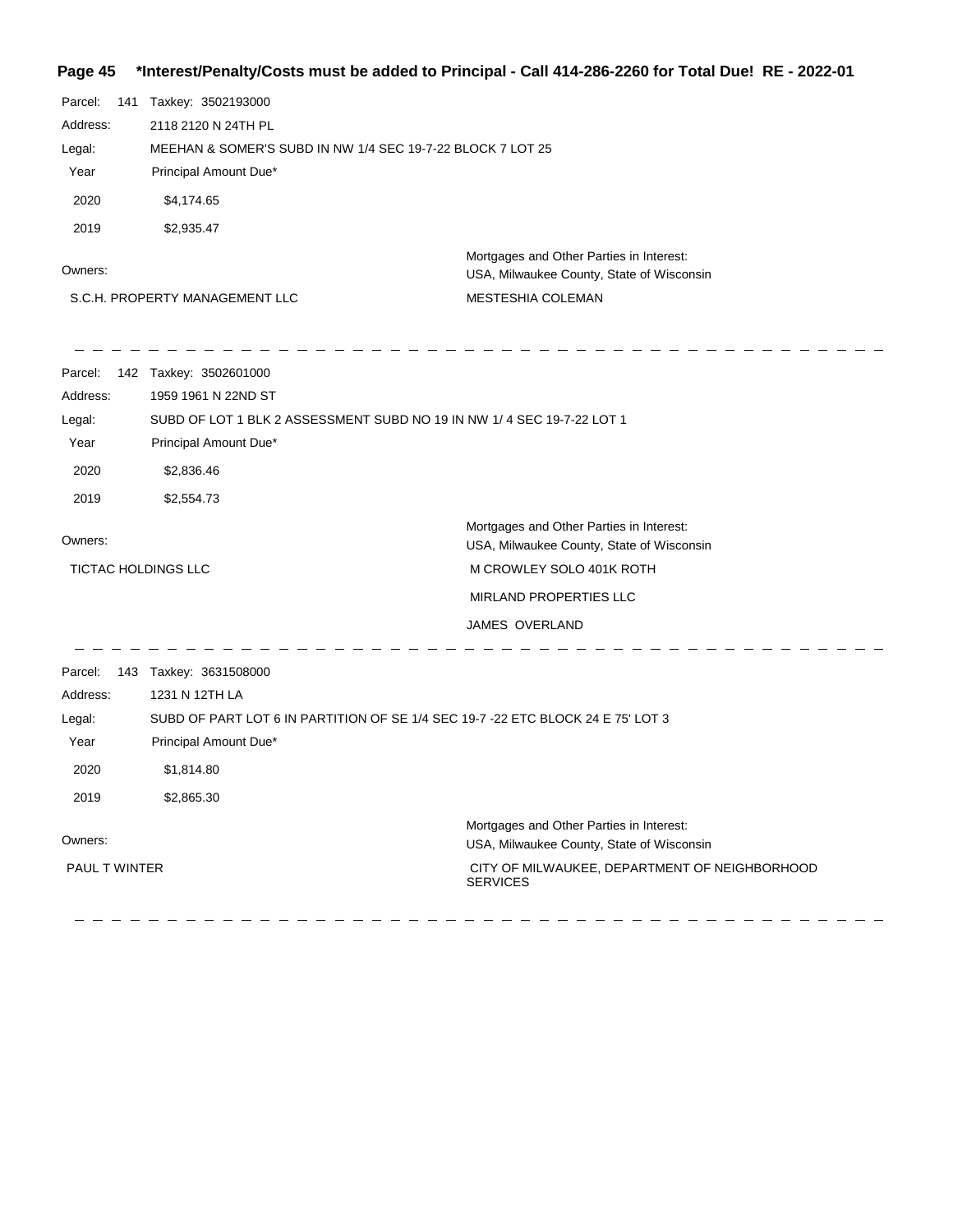## **Page 46 \*Interest/Penalty/Costs must be added to Principal - Call 414-286-2260 for Total Due! RE - 2022-01**

| Parcel:<br>Address:<br>Legal:<br>Year<br>2020<br>2019                                     | 144 Taxkey: 3641314100<br>1328 N 22ND ST<br>LYNDE'S ADD'N NO 2 IN SW 1/4 SEC 19-7-22 BLOCK 4 L OTS 12 & 13<br>Principal Amount Due*<br>\$2,772.02<br>\$2,491.19    |                                                                                                                                                              |
|-------------------------------------------------------------------------------------------|--------------------------------------------------------------------------------------------------------------------------------------------------------------------|--------------------------------------------------------------------------------------------------------------------------------------------------------------|
| Owners:                                                                                   | DINO PROPERTY MANAGEMENT LLC                                                                                                                                       | Mortgages and Other Parties in Interest:<br>USA, Milwaukee County, State of Wisconsin<br><b>BEAL BANK SSB</b><br>RIVERSIDE FINANCE INC<br><b>DINEO BLACK</b> |
| Parcel:<br>Address:<br>Legal:<br>Year<br>2020<br>2019                                     | 145 Taxkey: 3641765000<br>1418 N 27TH ST<br>MAYHEW'S ADD'N (A K) IN SW & NW 1/4 SEC 19-7-22 BL OCK 262 LOT 19<br>Principal Amount Due*<br>\$2,444.91<br>\$2,377.50 |                                                                                                                                                              |
| Owners:<br><b>LEON WATSON</b>                                                             |                                                                                                                                                                    | Mortgages and Other Parties in Interest:<br>USA, Milwaukee County, State of Wisconsin                                                                        |
| Parcel:<br>Address:<br>Legal:<br>Year<br>2020<br>2019<br>Owners:<br>H SIX INVESTMENTS LLC | 146 Taxkey: 3642175000<br>2016 W CHERRY ST<br>MINER'S ADD'N IN SW 1/4 SEC 19-7-22 VOL 4 PG 80 BL OCK 5 LOT 24<br>Principal Amount Due*<br>\$1,824.35<br>\$1,852.76 | Mortgages and Other Parties in Interest:<br>USA, Milwaukee County, State of Wisconsin<br><b>LARRY HOPSON</b>                                                 |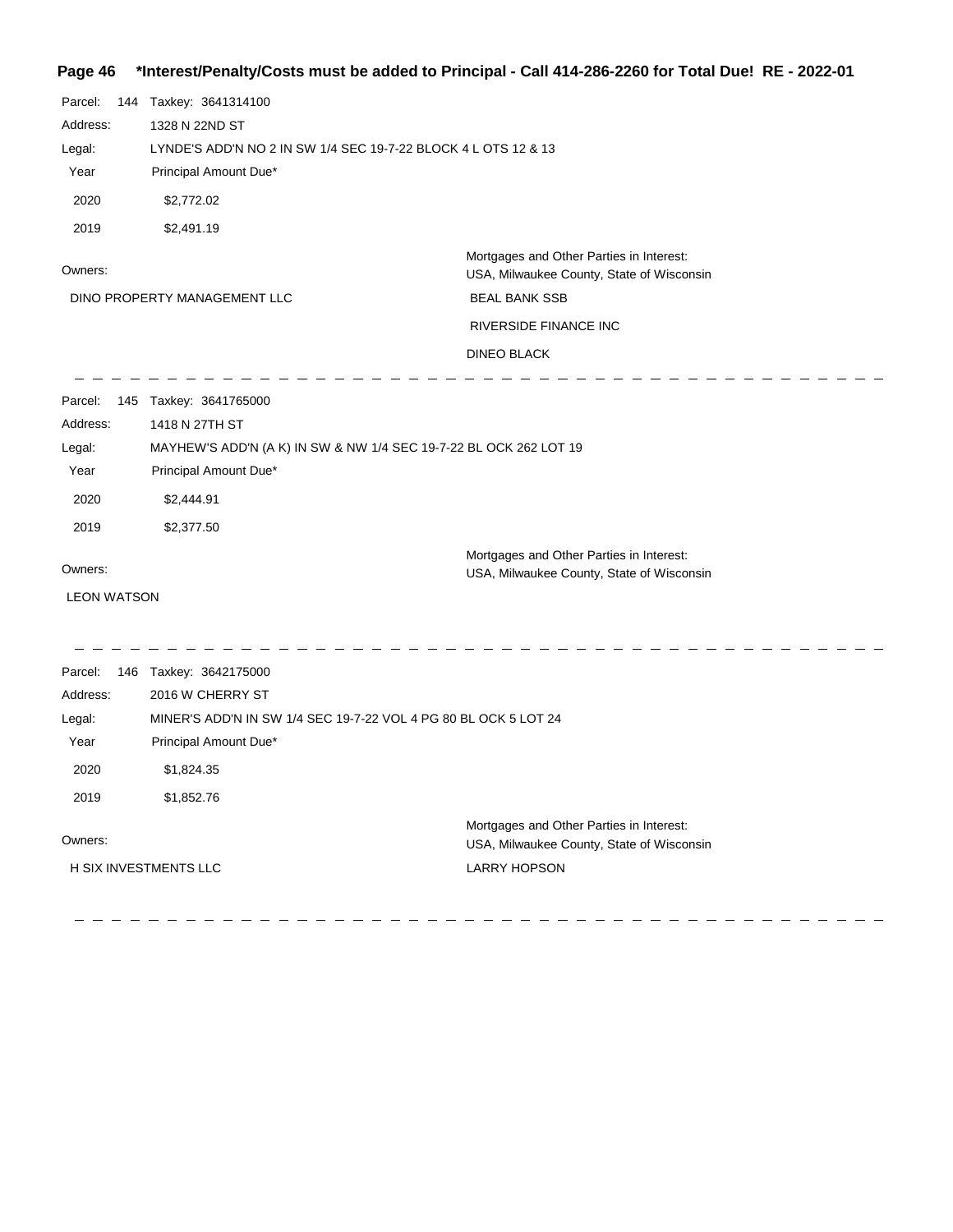## **Page 47 \*Interest/Penalty/Costs must be added to Principal - Call 414-286-2260 for Total Due! RE - 2022-01**

| Parcel:  | 147 | Taxkey: 3642505100                                                                |                                                                                       |
|----------|-----|-----------------------------------------------------------------------------------|---------------------------------------------------------------------------------------|
|          |     |                                                                                   |                                                                                       |
| Address: |     | 1238 N 26TH ST                                                                    |                                                                                       |
| Legal:   |     | SUELFLOW'S SUBD OF PART OF S 58 3/4 AC IN SW 1/4 S EC 19-7-22 BLOCK 13 LOTS 5 & 6 |                                                                                       |
| Year     |     | Principal Amount Due*                                                             |                                                                                       |
| 2020     |     | \$3.564.08                                                                        |                                                                                       |
| 2019     |     | \$2,453.00                                                                        |                                                                                       |
| Owners:  |     |                                                                                   | Mortgages and Other Parties in Interest:<br>USA, Milwaukee County, State of Wisconsin |
|          |     | <b>FAITHFULLY YOURS REAL ESTATE</b>                                               | SAMANTHA NASH                                                                         |

SERVICES LLC

SAMANTHA NASH

| Parcel:<br>148  | Taxkey: 3651052000                                                     |  |
|-----------------|------------------------------------------------------------------------|--|
| Address:        | 1551 1553 N 34TH ST                                                    |  |
| Legal:          | WALNUT HILL IN SE 1/4 SEC 24-7-21 BLOCK 11 LOT 2 & N 1/2 LOT 3 NID #03 |  |
| Year            | Principal Amount Due*                                                  |  |
| 2020            | \$401.83                                                               |  |
| 2019            | \$170.79                                                               |  |
| 2018            | \$858.24                                                               |  |
|                 | Mortgages and Other Parties in Interest:                               |  |
| Owners:         | USA, Milwaukee County, State of Wisconsin                              |  |
| <b>TOU YANG</b> |                                                                        |  |
| YIA MAI YANG    |                                                                        |  |

| Parcel:<br>149  | Taxkey: 3651103000                                        |
|-----------------|-----------------------------------------------------------|
| Address:        | 1552 N 34TH ST                                            |
| Legal:          | WALNUT HILL IN SE 1/4 SEC 24-7-21 BLOCK 12 LOT 27 NID #03 |
| Year            | Principal Amount Due*                                     |
| 2020            | \$1,508.57                                                |
| 2019            | \$819.22                                                  |
| 2018            | \$48.58                                                   |
|                 | Mortgages and Other Parties in Interest:                  |
| Owners:         | USA, Milwaukee County, State of Wisconsin                 |
| <b>TOU YANG</b> |                                                           |
| YIA MAI YANG    |                                                           |
|                 |                                                           |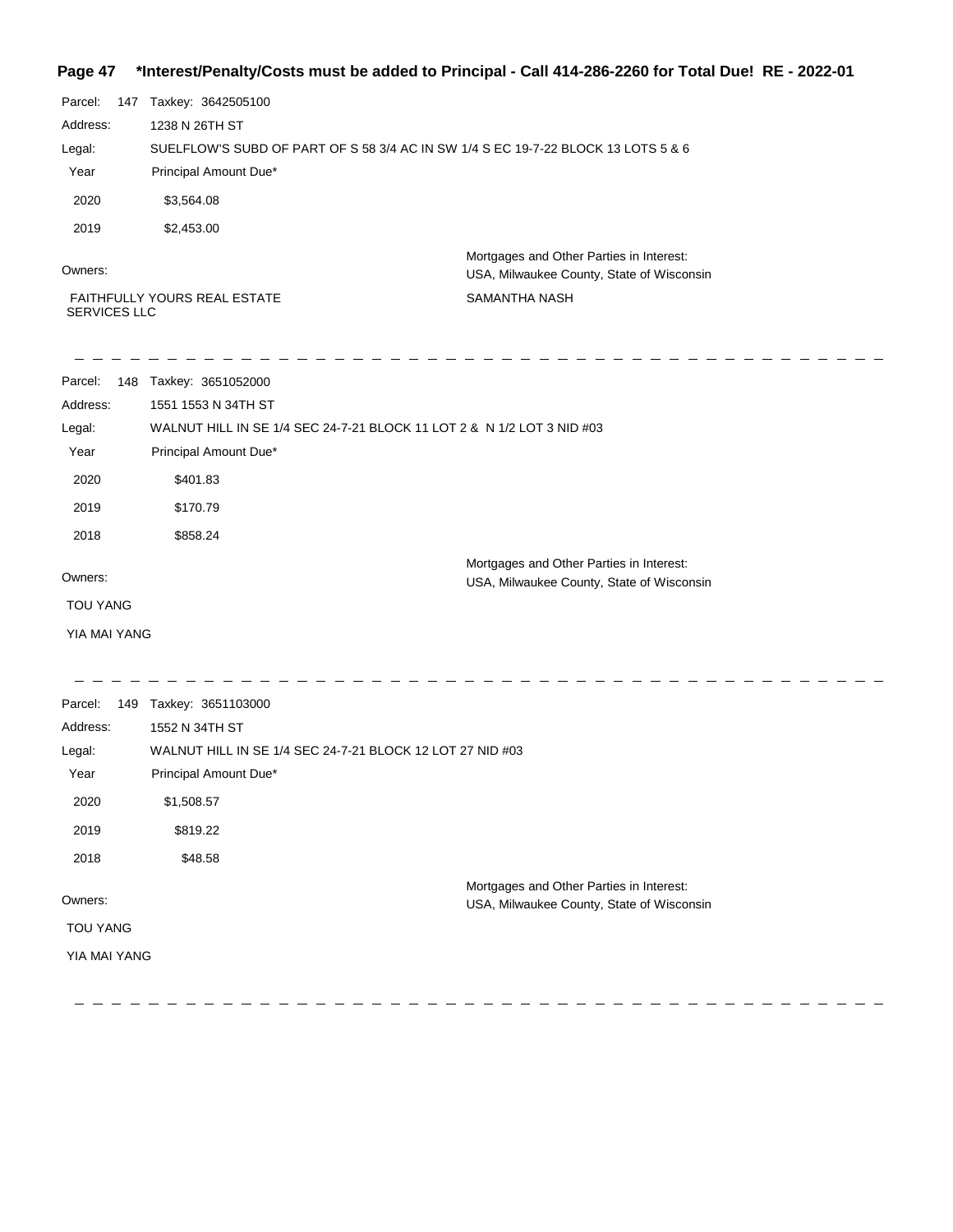## **Page 48 \*Interest/Penalty/Costs must be added to Principal - Call 414-286-2260 for Total Due! RE - 2022-01**

| Parcel:<br>150<br>Address:<br>Legal:         | Taxkey: 3651125000<br>1514 N 33RD ST<br>WALNUT HILL IN SE 1/4 SEC 24-7-21 BLOCK 13 LOT 18 NID #03                                                |                                                                                       |
|----------------------------------------------|--------------------------------------------------------------------------------------------------------------------------------------------------|---------------------------------------------------------------------------------------|
| Year                                         | Principal Amount Due*                                                                                                                            |                                                                                       |
| 2020                                         | \$311.33                                                                                                                                         |                                                                                       |
| 2019                                         | \$637.25                                                                                                                                         |                                                                                       |
| Owners:                                      |                                                                                                                                                  | Mortgages and Other Parties in Interest:<br>USA, Milwaukee County, State of Wisconsin |
|                                              | ON TIME INVESTMENTS LLC                                                                                                                          | <b>JSJ PROPERTIES LLC</b>                                                             |
|                                              |                                                                                                                                                  | <b>MARIO HARDWICK</b>                                                                 |
|                                              |                                                                                                                                                  | ROBERT JOSEPH DURHAM JR                                                               |
| Parcel:<br>151<br>Address:<br>Legal:<br>Year | Taxkey: 3660333100<br>3605 W SARNOW ST<br>COLD SPRING HEIGHTS IN NW 1/4 & SW 1/4 SEC 24-7-21 BLOCK 2 LOTS 1 & 2 NID #03<br>Principal Amount Due* |                                                                                       |
| 2020                                         | \$1,462.60                                                                                                                                       |                                                                                       |
|                                              |                                                                                                                                                  | Mortgages and Other Parties in Interest:                                              |
| Owners:                                      |                                                                                                                                                  | USA, Milwaukee County, State of Wisconsin                                             |
| JOANN JONES                                  |                                                                                                                                                  | <b>GREAT MIDWEST BANK, SSB</b>                                                        |
| Parcel:                                      | 152 Taxkey: 3660517000                                                                                                                           |                                                                                       |
| Address:                                     | 1306 N 39TH ST                                                                                                                                   |                                                                                       |
| Legal:<br>Year                               | FOREST LAWN IN SW 1/4 SEC 24-7-21 BLOCK 1 LOT 20 N ID #03<br>Principal Amount Due*                                                               |                                                                                       |
| 2020                                         | \$827.48                                                                                                                                         |                                                                                       |
| 2019                                         | \$408.38                                                                                                                                         |                                                                                       |
|                                              |                                                                                                                                                  |                                                                                       |
| Owners:                                      |                                                                                                                                                  | Mortgages and Other Parties in Interest:<br>USA, Milwaukee County, State of Wisconsin |
| LAE RODTHONG                                 |                                                                                                                                                  |                                                                                       |
| MANOLAK VONGPHAKDY                           |                                                                                                                                                  |                                                                                       |
| Parcel:                                      | 153 Taxkey: 3660529000                                                                                                                           |                                                                                       |
| Address:                                     | 1341 N 38TH ST                                                                                                                                   |                                                                                       |
| Legal:                                       | FOREST LAWN IN SW 1/4 SEC 24-7-21 BLOCK 1 LOT 34 N ID #03                                                                                        |                                                                                       |
| Year                                         | Principal Amount Due*                                                                                                                            |                                                                                       |
| 2020                                         | \$642.22                                                                                                                                         |                                                                                       |
| Owners:                                      |                                                                                                                                                  | Mortgages and Other Parties in Interest:                                              |
|                                              |                                                                                                                                                  | USA, Milwaukee County, State of Wisconsin                                             |
| <b>ELIESER MARRERO</b>                       |                                                                                                                                                  |                                                                                       |
|                                              |                                                                                                                                                  |                                                                                       |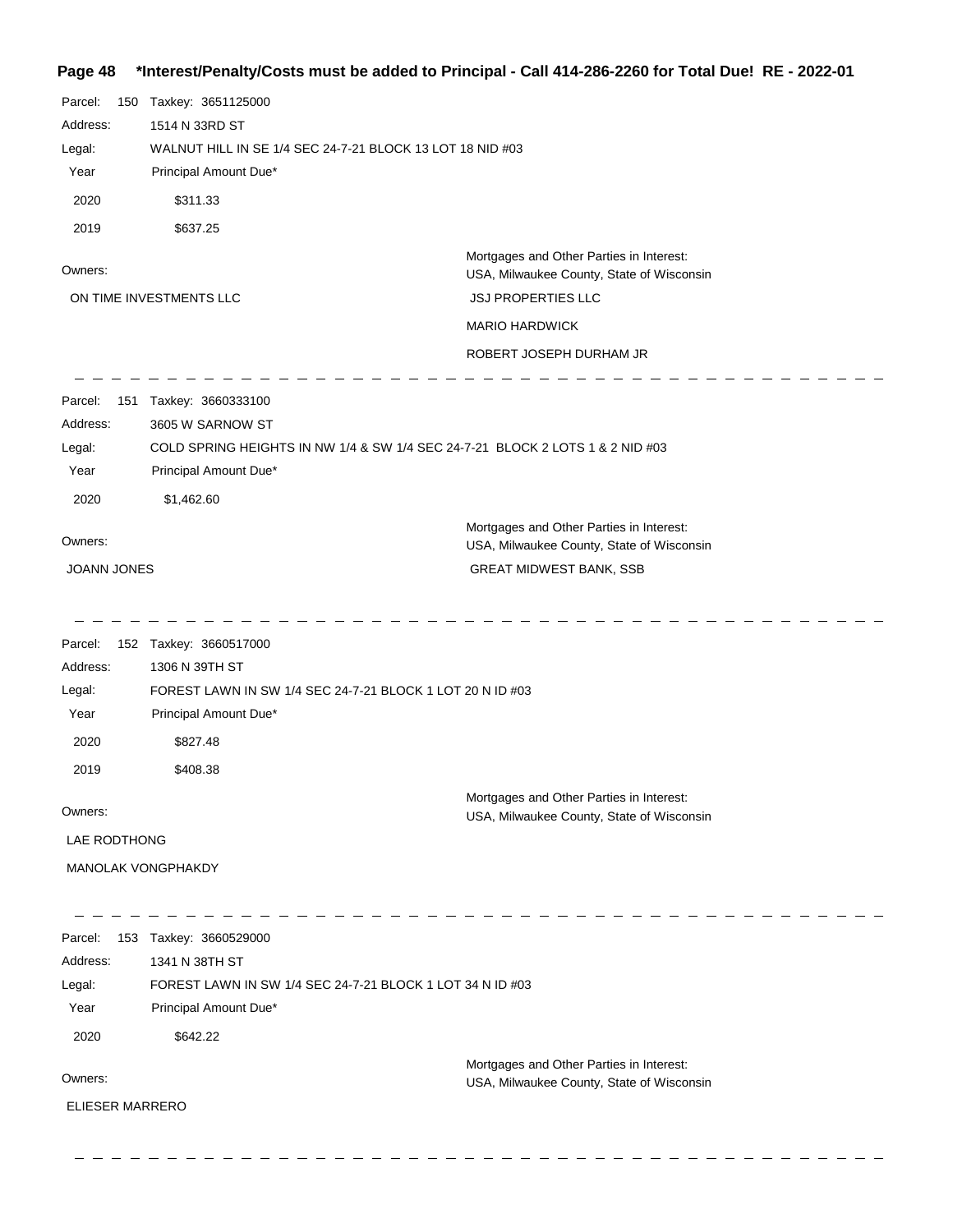#### **Page 49 \*Interest/Penalty/Costs must be added to Principal - Call 414-286-2260 for Total Due! RE - 2022-01**

| Parcel:  | 154 | Taxkey: 3660909000                                                                          |
|----------|-----|---------------------------------------------------------------------------------------------|
| Address: |     | 1312 N 36TH ST                                                                              |
| Legal:   |     | NOYES & FULLER'S SUBD NO 1 IN SW 1/4 SEC 24-7-21 B LOCK 1 LOTS 15-16 & S 10' LOT 14 NID #03 |
| Year     |     | Principal Amount Due*                                                                       |
| 2020     |     | \$1,326,30                                                                                  |
| Owners:  |     | Mortgages and Other Parties in Interest:<br>USA, Milwaukee County, State of Wisconsin       |
|          |     | KHAMPHET NANTHASANE                                                                         |
|          |     | <b>PRASITH NANTHASANE</b>                                                                   |

| Parcel:  | 155 | Taxkey: 3890202000                                                          |                                                                                       |
|----------|-----|-----------------------------------------------------------------------------|---------------------------------------------------------------------------------------|
| Address: |     | 1011 N 21ST ST                                                              |                                                                                       |
| Legal:   |     | ASSESSMENT SUBD NO 53 IN NW 1/4 SEC 30-7-22 BLOCK 4 N 49.5' OF E 40' LOT 21 |                                                                                       |
| Year     |     | Principal Amount Due*                                                       |                                                                                       |
| 2020     |     | \$3,144.52                                                                  |                                                                                       |
| 2019     |     | \$2,638.28                                                                  |                                                                                       |
| Owners:  |     |                                                                             | Mortgages and Other Parties in Interest:<br>USA, Milwaukee County, State of Wisconsin |

RDD HOLDINGS LLC

Parcel: 156 Taxkey: 3899993000 Owners: Mortgages and Other Parties in Interest: Year Principal Amount Due\* USA, Milwaukee County, State of Wisconsin LANDS IN NW 1/4 SEC 30-7-22 LANDS BETW W WELLS ST - PLACE'S SUBD - W WISCONSIN AVE & N 26TH ST S 45' OF N 119' BID #10 752 N 26TH ST Address: Legal: 2020 \$5,080.46

---------------

-------------------------------

RON HOWELL

| 157<br>Parcel:       | Taxkey: 3900523000                                                                                                     |
|----------------------|------------------------------------------------------------------------------------------------------------------------|
| Address:             | 1146 1148 N 13TH ST                                                                                                    |
| Legal:               | SMITH'S SUBD OF N 14.459 ACRES (GEORGE) OF E 38 AC RES OF NE 1/4 SEC 30-7-22 BLOCK 196 S 58' (LOT 16- W 15' LOT<br>17) |
| Year                 | Principal Amount Due*                                                                                                  |
| 2020                 | \$7,475.45                                                                                                             |
| 2019                 | \$5,459.73                                                                                                             |
|                      | Mortgages and Other Parties in Interest:                                                                               |
| Owners:              | USA, Milwaukee County, State of Wisconsin                                                                              |
| <b>PAUL T WINTER</b> |                                                                                                                        |
|                      |                                                                                                                        |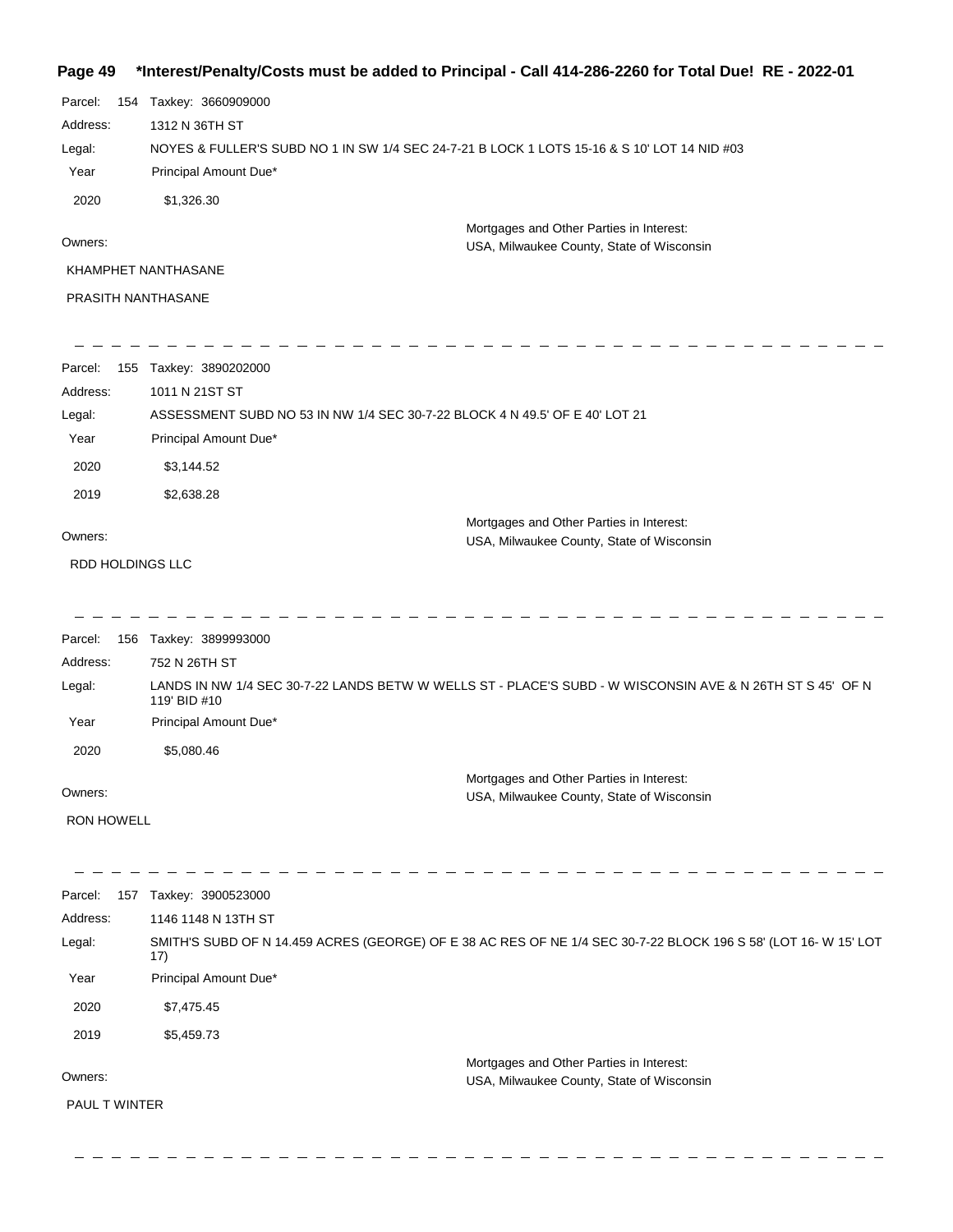## **Page 50 \*Interest/Penalty/Costs must be added to Principal - Call 414-286-2260 for Total Due! RE - 2022-01**

| Parcel:  | 158 | Taxkey: 4010006000                                                                            |                                                                                       |
|----------|-----|-----------------------------------------------------------------------------------------------|---------------------------------------------------------------------------------------|
| Address: |     | 3225 3227 W ST PAUL AV                                                                        |                                                                                       |
| Legal:   |     | CONT. OF MERRILL'S PARK BLKS 5 TO 7 IN SE1/4 OF SE C 25-7-21 LOT 7 & W 6' OF LOT 6 IN BLOCK 5 |                                                                                       |
| Year     |     | Principal Amount Due*                                                                         |                                                                                       |
| 2020     |     | \$2,654.23                                                                                    |                                                                                       |
| 2019     |     | \$6,290,35                                                                                    |                                                                                       |
| Owners:  |     |                                                                                               | Mortgages and Other Parties in Interest:<br>USA, Milwaukee County, State of Wisconsin |

YUSEF MOORE

| 159<br>Parcel:        | Taxkey: 4010127000                                                                      |                                           |
|-----------------------|-----------------------------------------------------------------------------------------|-------------------------------------------|
| Address:              | 435 437 N 30TH ST                                                                       |                                           |
| Legal:                | CONT OF MERRILL'S PARK BLKS 8 TO 12 SE 1/4 SEC 25-7-21 BLOCK 8 N 30' LOT 20             |                                           |
| Year                  | Principal Amount Due*                                                                   |                                           |
| 2020                  | \$3,448.56                                                                              |                                           |
| 2019                  | \$3,762.70                                                                              |                                           |
|                       |                                                                                         | Mortgages and Other Parties in Interest:  |
| Owners:               |                                                                                         | USA, Milwaukee County, State of Wisconsin |
| <b>QIANA CAMPBELL</b> |                                                                                         |                                           |
|                       |                                                                                         |                                           |
|                       |                                                                                         |                                           |
| Parcel:               | 160 Taxkey: 4010198000                                                                  |                                           |
| Address:              | 3411 W CLYBOURN ST                                                                      |                                           |
| Legal:                | CONT OF MERRILL'S PARK BLKS 8 TO 12 SE 1/4 SEC 25-7-21 BLOCK 12 W 15' LOT 2-E 15' LOT 3 |                                           |
| Year                  | Principal Amount Due*                                                                   |                                           |
| 2020                  | \$6,038.45                                                                              |                                           |
|                       |                                                                                         |                                           |
| 2019                  | \$4,606.13                                                                              |                                           |
| 2018                  | \$1,398.03                                                                              |                                           |
|                       |                                                                                         | Mortgages and Other Parties in Interest:  |
| Owners:               |                                                                                         | USA, Milwaukee County, State of Wisconsin |
| DARREN D. HATCHETT II |                                                                                         |                                           |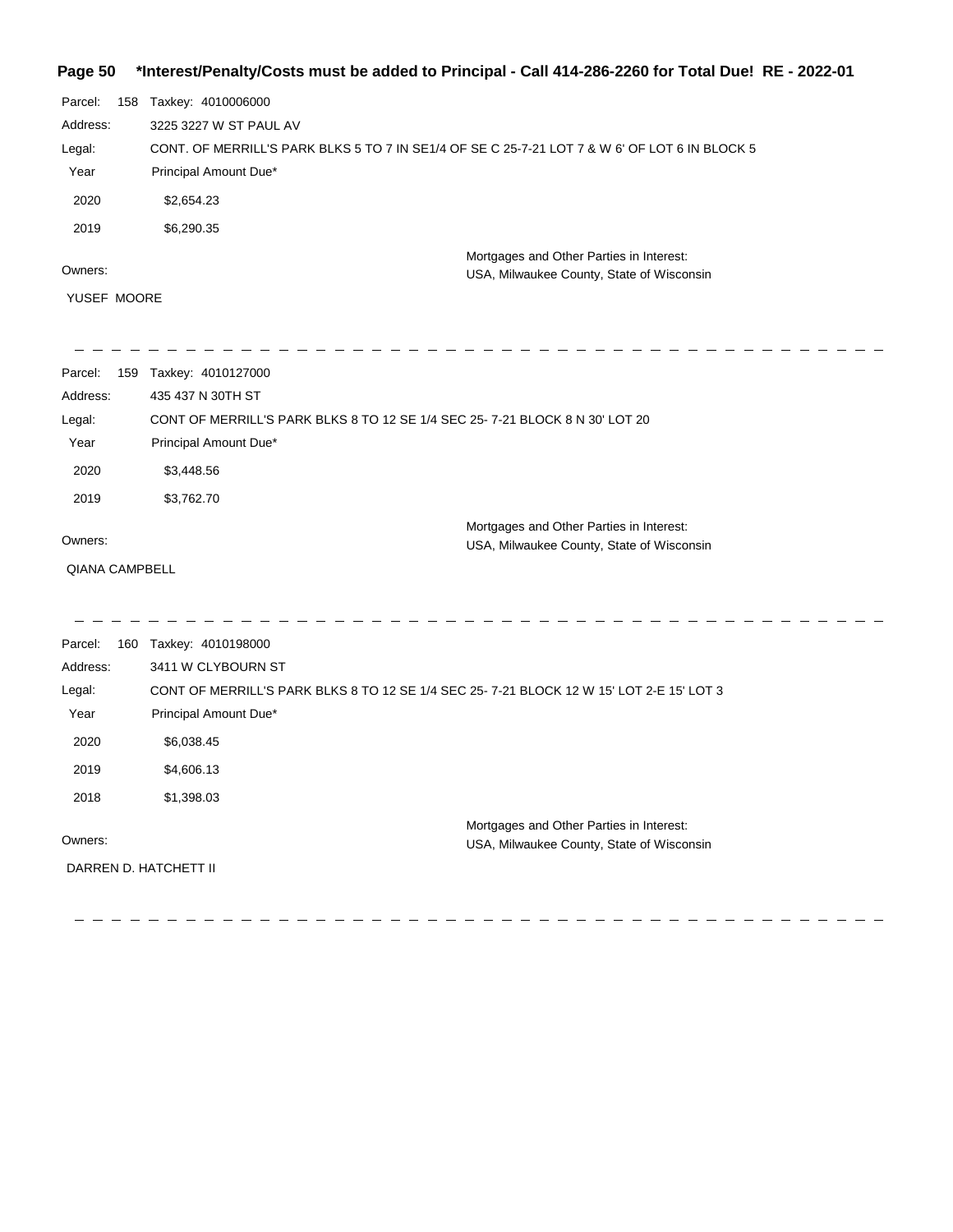# **Page 51 \*Interest/Penalty/Costs must be added to Principal - Call 414-286-2260 for Total Due! RE - 2022-01**

| \$2,717.53                                                                                                    |                                                                                                                                                                   |
|---------------------------------------------------------------------------------------------------------------|-------------------------------------------------------------------------------------------------------------------------------------------------------------------|
| 2019<br>\$2,607.80                                                                                            |                                                                                                                                                                   |
| Owners:<br>RAYMOND GAGNON                                                                                     | Mortgages and Other Parties in Interest:<br>USA, Milwaukee County, State of Wisconsin<br>CENTRAL STATES MORTGAGE CO.<br>STATE FINANCIAL BANK NATIONAL ASSOCIATION |
| 162 Taxkey: 4020516000<br>Parcel:<br>Address:<br>234 236 N 36TH ST<br>Legal:<br>Year<br>Principal Amount Due* | PARK HILL IN SW 1/4 SEC 25-7-21 BLOCK 2 W 68' LOT 19 & EASEMENT AS CONV IN DOC 2980862 V 2809 P 168                                                               |
| 2020<br>\$163.23                                                                                              |                                                                                                                                                                   |
| 2019<br>\$127.73                                                                                              |                                                                                                                                                                   |
| 2018<br>\$116.42                                                                                              |                                                                                                                                                                   |
| 2017<br>\$68.26                                                                                               |                                                                                                                                                                   |
| 2016<br>\$21.80                                                                                               |                                                                                                                                                                   |
| Owners:                                                                                                       | Mortgages and Other Parties in Interest:<br>USA, Milwaukee County, State of Wisconsin                                                                             |
| <b>GUY H CLOUGH</b>                                                                                           | CITY OF MILWAUKEE, DEPATMENT OF NEIGHBORHOOD<br><b>SERVICES</b>                                                                                                   |
|                                                                                                               | OCWEN FINANCIAL SERVICES LLC                                                                                                                                      |
|                                                                                                               | WELLS FARGO BANK N.A.                                                                                                                                             |
| 163 Taxkey: 4190043100<br>Parcel:<br>421 S 71ST ST<br>Address:                                                |                                                                                                                                                                   |
| GOLFSIDE GARDENS NO 2 IN NW 1/4 SEC 34-7-21 BLOCK 6 LOTS 9 & 10<br>Legal:                                     |                                                                                                                                                                   |
| Year<br>Principal Amount Due*                                                                                 |                                                                                                                                                                   |
| 2020<br>\$4,591.13                                                                                            |                                                                                                                                                                   |
| 2019<br>\$3,678.09                                                                                            |                                                                                                                                                                   |
| 2018<br>\$3,929.48<br>2017<br>\$3,458.92                                                                      |                                                                                                                                                                   |
| 2016                                                                                                          |                                                                                                                                                                   |
| \$3,413.22<br>Owners:<br>JUNE E ORESKOVIC                                                                     | Mortgages and Other Parties in Interest:<br>USA, Milwaukee County, State of Wisconsin                                                                             |

 $-$ 

 $\equiv$ 

---------------------------------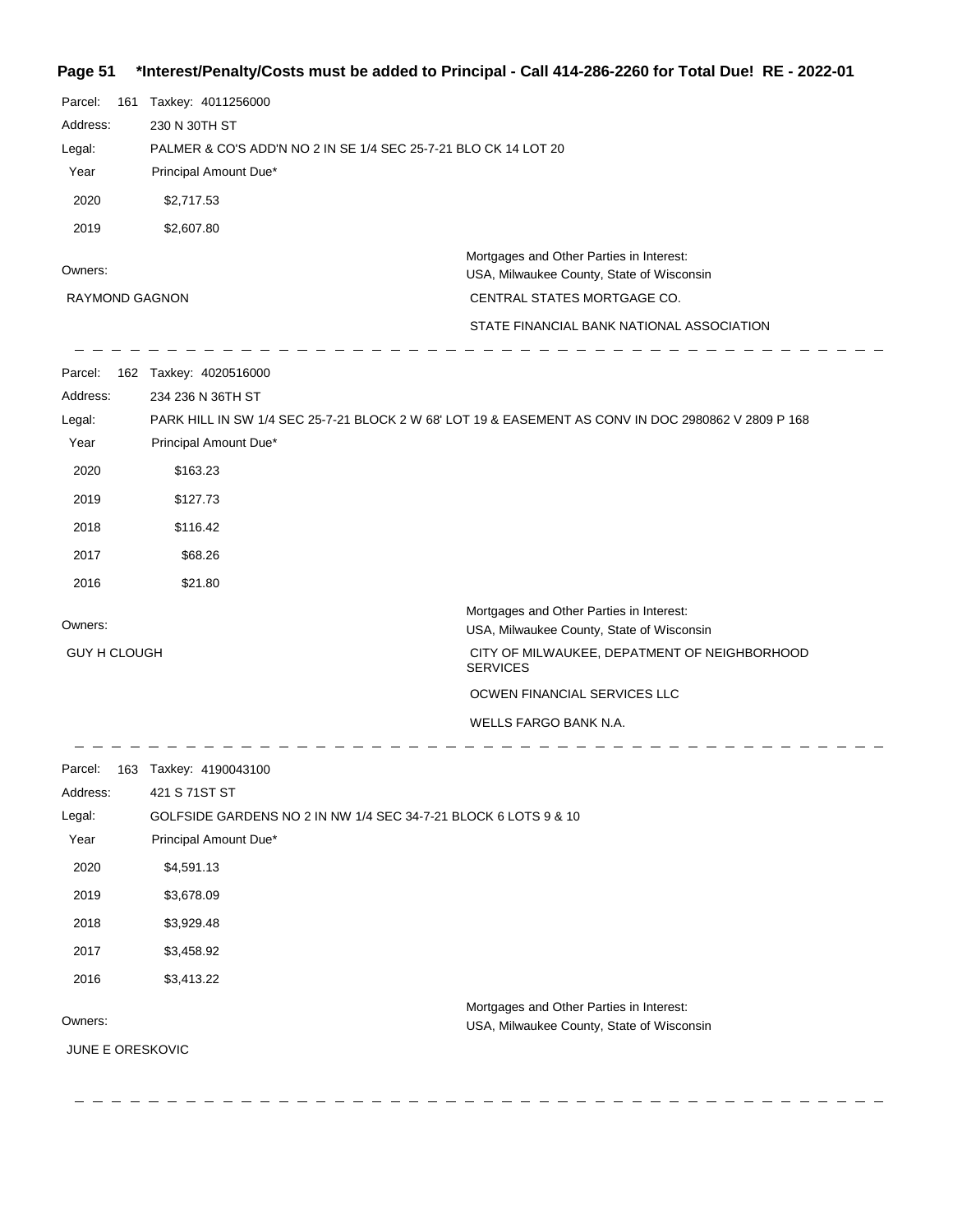## **Page 52 \*Interest/Penalty/Costs must be added to Principal - Call 414-286-2260 for Total Due! RE - 2022-01**

| Parcel:<br>164         | Taxkey: 4200392100                                                         |                                                                                       |
|------------------------|----------------------------------------------------------------------------|---------------------------------------------------------------------------------------|
| Address:               | 645 S 67TH ST                                                              |                                                                                       |
| Legal:                 | JOHNSON'S WOODS NO 1 IN NE 1/4 SEC 34-7-21 BLOCK 2 3 LOT 12 & N 10' LOT 13 |                                                                                       |
| Year                   | Principal Amount Due*                                                      |                                                                                       |
| 2020                   | \$1,936.07                                                                 |                                                                                       |
| Owners:                |                                                                            | Mortgages and Other Parties in Interest:<br>USA, Milwaukee County, State of Wisconsin |
| <b>CORPORATION</b>     | FEDERAL HOME LOAN MORTGAGE                                                 |                                                                                       |
| <b>JOSE LONA JASSO</b> |                                                                            |                                                                                       |
|                        |                                                                            |                                                                                       |
|                        |                                                                            |                                                                                       |

| Parcel:  | 165 Taxkey: 4240218000                                          |
|----------|-----------------------------------------------------------------|
| Address: | 663 S LAYTON BL                                                 |
| Legal:   | PARK FRONT ADDN IN NE & SE 1/4 SEC 36-7-21 BLOCK 2 E 65' LOT 12 |
| Year     | Principal Amount Due*                                           |
| 2020     | \$1.785.20                                                      |
|          | Mortgages and Other Parties in Interest:                        |
| Owners:  | USA, Milwaukee County, State of Wisconsin                       |

UVALDO MONREAL SALAS

| Parcel:  | 166 | Taxkey: 4240229000                                        |                                                                                       |
|----------|-----|-----------------------------------------------------------|---------------------------------------------------------------------------------------|
| Address: |     | 632 S 28TH ST                                             |                                                                                       |
| Legal:   |     | PARK FRONT ADDN IN NE & SE 1/4 SEC 36-7-21 BLOCK 2 LOT 21 |                                                                                       |
| Year     |     | Principal Amount Due*                                     |                                                                                       |
| 2020     |     | \$576.79                                                  |                                                                                       |
| 2019     |     | \$1,385.86                                                |                                                                                       |
| Owners:  |     |                                                           | Mortgages and Other Parties in Interest:<br>USA, Milwaukee County, State of Wisconsin |

LJUBOMIR STAMENKOVICH

| Parcel:<br>167        | Taxkey: 4270327000                                                                |                                           |
|-----------------------|-----------------------------------------------------------------------------------|-------------------------------------------|
| Address:              | 653 W BRUCE ST                                                                    |                                           |
| Legal:                | PHILLIP'S SUBD OF A PART OF LOT 9 IN NW 1/4 SEC 32 -7-22 BLOCK 120 W 24.75' LOT 6 |                                           |
| Year                  | Principal Amount Due*                                                             |                                           |
| 2020                  | \$1,590.40                                                                        |                                           |
|                       |                                                                                   | Mortgages and Other Parties in Interest:  |
| Owners:               |                                                                                   | USA, Milwaukee County, State of Wisconsin |
| DJT HOMES LLC         |                                                                                   | LOAN FUNDER LLC, SERIES 12156             |
| <b>JBWI HOMES LLC</b> |                                                                                   | LOAN FUNDER LLC, SERIES15158              |
|                       |                                                                                   | MOORE AND MOORE PROPERTIES LLC            |
|                       |                                                                                   |                                           |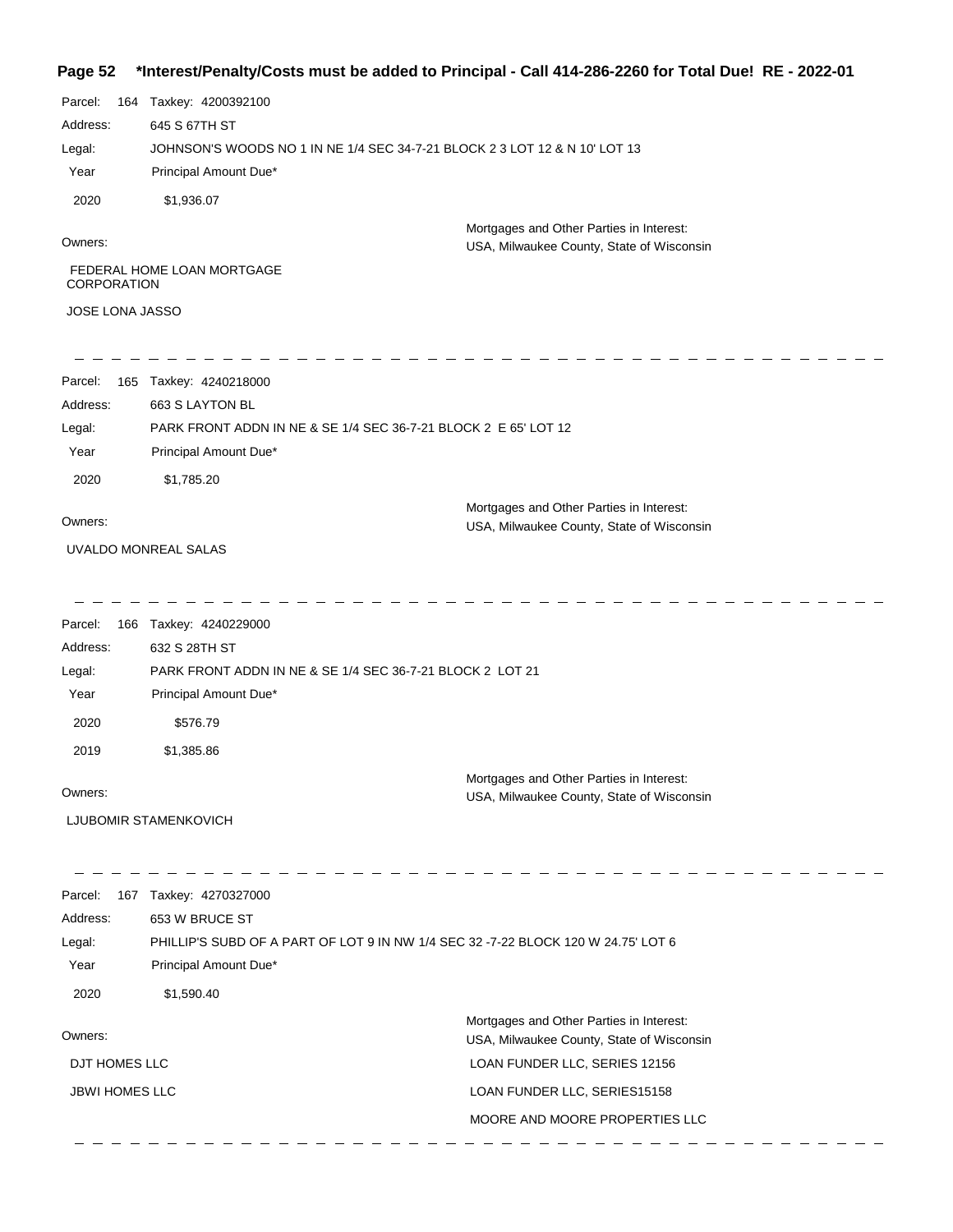#### **Page 53 \*Interest/Penalty/Costs must be added to Principal - Call 414-286-2260 for Total Due! RE - 2022-01**

| Parcel:       | 168 | Taxkey: 4320236100                                                                                                                          |                                                                                       |
|---------------|-----|---------------------------------------------------------------------------------------------------------------------------------------------|---------------------------------------------------------------------------------------|
| Address:      |     | 931 W SCOTT ST                                                                                                                              |                                                                                       |
| Legal:        |     | WALKER'S POINT ADD'N IN SW 1/4 SEC 32-7-22 BLOCK 1 1 COM NW COR LOT 4- TH E 19'- TH S 80'- TH E 7'- TH S 60'- TH<br>W 26'- TH N 140' TO BEG |                                                                                       |
| Year          |     | Principal Amount Due*                                                                                                                       |                                                                                       |
| 2020          |     | \$1,185.88                                                                                                                                  |                                                                                       |
| 2019          |     | \$1,211.96                                                                                                                                  |                                                                                       |
| 2018          |     | \$242.82                                                                                                                                    |                                                                                       |
| Owners:       |     |                                                                                                                                             | Mortgages and Other Parties in Interest:<br>USA, Milwaukee County, State of Wisconsin |
|               |     | <b>HELENA H FABICH</b>                                                                                                                      | DECISION ONE MORTGAGE COMPANY, LLC                                                    |
| Parcel:       |     | 169 Taxkey: 4320350000                                                                                                                      |                                                                                       |
| Address:      |     | 1101 S 11TH ST                                                                                                                              |                                                                                       |
| Legal:        |     | WALKER'S POINT ADD'N IN SW 1/4 SEC 32-7-22 BLOCK 1 6 E 100' OF N 24' LOT 2                                                                  |                                                                                       |
| Year          |     | Principal Amount Due*                                                                                                                       |                                                                                       |
| 2020          |     | \$1,897.28                                                                                                                                  |                                                                                       |
| 2019          |     | \$334.47                                                                                                                                    |                                                                                       |
| Owners:       |     |                                                                                                                                             | Mortgages and Other Parties in Interest:<br>USA, Milwaukee County, State of Wisconsin |
| LIDIA MACHADO |     |                                                                                                                                             |                                                                                       |
|               |     | LYDIA E MACHADO                                                                                                                             |                                                                                       |
|               |     | <b>VICTOR M MACHADO</b>                                                                                                                     |                                                                                       |
| Parcel:       |     | 170 Taxkey: 4320581000                                                                                                                      |                                                                                       |
| Address:      |     | 1010 W WASHINGTON ST                                                                                                                        |                                                                                       |
| Legal:        |     | WALKER'S POINT ADD'N IN SW 1/4 SEC 32-7-22 BLOCK 2 5 W 30' OF E 105' OF S 42.5' LOT 12                                                      |                                                                                       |
| Year          |     | Principal Amount Due*                                                                                                                       |                                                                                       |
| 2020          |     | \$683.54                                                                                                                                    |                                                                                       |

Owners:

Mortgages and Other Parties in Interest: USA, Milwaukee County, State of Wisconsin

REINALDA FIGUEROA

2019 \$519.00

SOLOMAN FIGUEROA

 $=$  = = = =  $-$  - - - - - - - - $\frac{1}{2} \frac{1}{2} \frac{1}{2} \frac{1}{2} \frac{1}{2} \frac{1}{2} \frac{1}{2} \frac{1}{2} \frac{1}{2} \frac{1}{2} \frac{1}{2} \frac{1}{2} \frac{1}{2} \frac{1}{2} \frac{1}{2} \frac{1}{2} \frac{1}{2} \frac{1}{2} \frac{1}{2} \frac{1}{2} \frac{1}{2} \frac{1}{2} \frac{1}{2} \frac{1}{2} \frac{1}{2} \frac{1}{2} \frac{1}{2} \frac{1}{2} \frac{1}{2} \frac{1}{2} \frac{1}{2} \frac{$  $\equiv$  $\equiv$  $\equiv$   $\equiv$  $\equiv$  $\equiv$  $\equiv$  $\equiv$  $\equiv$  $\equiv$   $\equiv$   $\equiv$  $\equiv$  $\frac{1}{2}$  $\equiv$   $\equiv$ ο.  $\sim$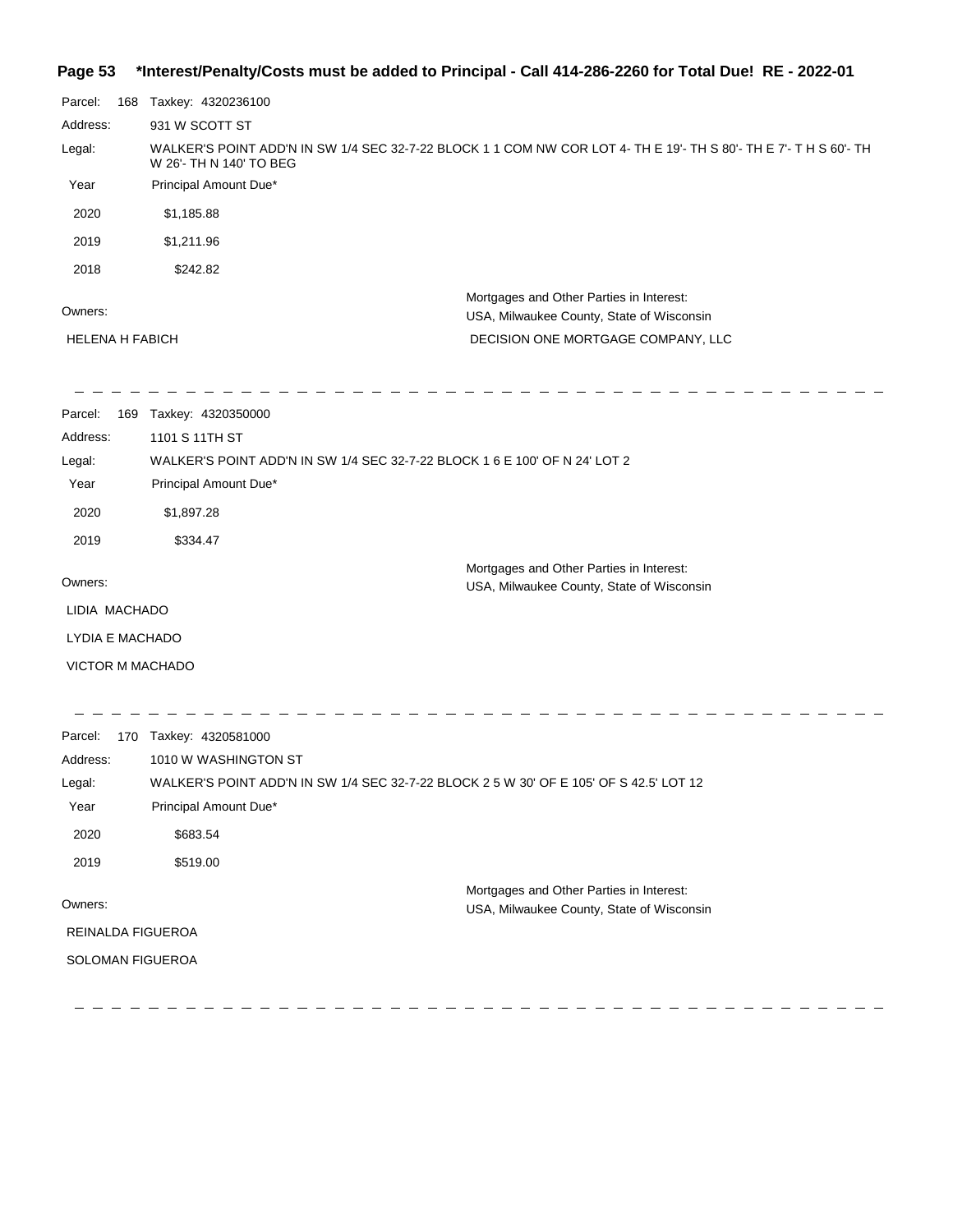## **Page 54 \*Interest/Penalty/Costs must be added to Principal - Call 414-286-2260 for Total Due! RE - 2022-01**

| Parcel:<br>Address:<br>Legal:<br>Year<br>2020 | 171 Taxkey: 4320642100<br>911 S 11TH ST<br>WALKER'S POINT ADD'N IN SW 1/4 SEC 32-7-22 BLOCK 2 9 S 25' LOT 4<br>Principal Amount Due*<br>\$1,964.24 | Mortgages and Other Parties in Interest:                                                      |
|-----------------------------------------------|----------------------------------------------------------------------------------------------------------------------------------------------------|-----------------------------------------------------------------------------------------------|
| Owners:                                       |                                                                                                                                                    | USA, Milwaukee County, State of Wisconsin                                                     |
|                                               | DANIEL HERNANDEZ CORDERO                                                                                                                           |                                                                                               |
| Parcel:                                       | 172 Taxkey: 4360254110                                                                                                                             |                                                                                               |
| Address:                                      | 3615 W NATIONAL AV                                                                                                                                 |                                                                                               |
| Legal:<br>Year                                | Principal Amount Due*                                                                                                                              | JOHNSTON PARK IN SW 1/4 SEC 36-7-21 BLOCK 2 LOTS 3 -4 & 5 & W 50' (LOTS 53-54 & N 21' LOT 52) |
| 2020                                          | \$24,921.64                                                                                                                                        |                                                                                               |
| Owners:                                       |                                                                                                                                                    | Mortgages and Other Parties in Interest:<br>USA, Milwaukee County, State of Wisconsin         |
| NANCY PETERS                                  |                                                                                                                                                    |                                                                                               |
| ROBERT PETERS                                 |                                                                                                                                                    |                                                                                               |
| Parcel:                                       | 173 Taxkey: 4590107000                                                                                                                             |                                                                                               |
| Address:                                      | 2300 W ORCHARD ST                                                                                                                                  |                                                                                               |
| Legal:                                        | FITZGERALD & BECHER'S SUBD OF LOT 2 ETC IN NW 1/4 6-6-22 BLOCK 4 S 105' LOT 11                                                                     |                                                                                               |
| Year                                          | Principal Amount Due*                                                                                                                              |                                                                                               |
| 2019                                          | \$1,240.58                                                                                                                                         |                                                                                               |
| Owners:                                       |                                                                                                                                                    | Mortgages and Other Parties in Interest:<br>USA, Milwaukee County, State of Wisconsin         |
| 2300 W ORCHARD LLC                            |                                                                                                                                                    |                                                                                               |
| ANGELA PROVO                                  |                                                                                                                                                    |                                                                                               |
|                                               | <b>THOMAS SNYDERGAARD</b>                                                                                                                          |                                                                                               |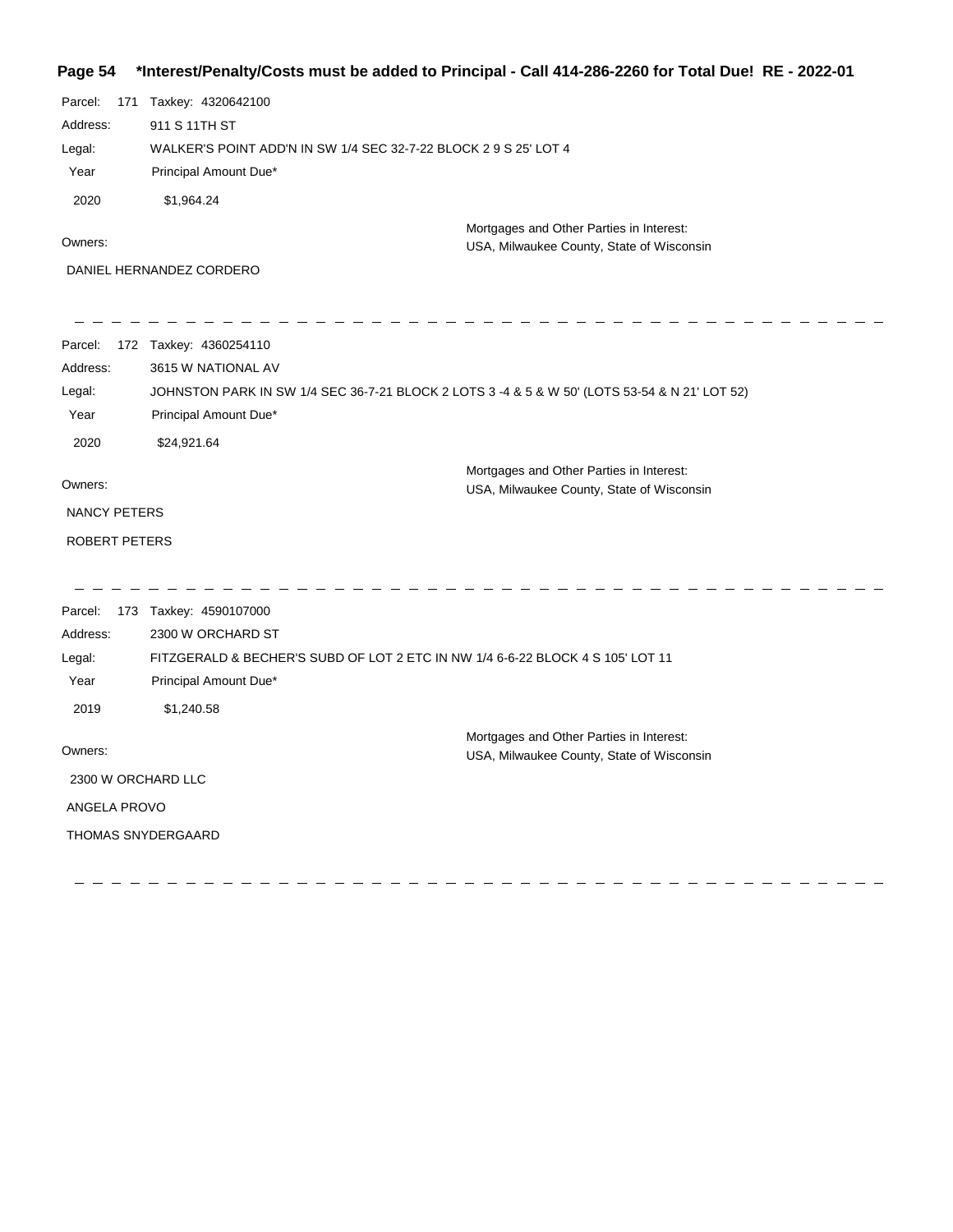# **Page 55 \*Interest/Penalty/Costs must be added to Principal - Call 414-286-2260 for Total Due! RE - 2022-01**

| Parcel:                | 174 Taxkey: 4591341000                                     |                                                                                             |
|------------------------|------------------------------------------------------------|---------------------------------------------------------------------------------------------|
| Address:               | 1556 S 25TH ST                                             |                                                                                             |
| Legal:                 |                                                            | MARK S TYSON'S SUBD NO 2 ETC IN NW 1/4 SEC 6-6-22 BLOCK 6 LOT 15                            |
| Year                   | Principal Amount Due*                                      |                                                                                             |
| 2020                   | \$2,009.86                                                 |                                                                                             |
| 2018                   | \$76.45                                                    |                                                                                             |
|                        |                                                            | Mortgages and Other Parties in Interest:                                                    |
| Owners:                |                                                            | USA, Milwaukee County, State of Wisconsin                                                   |
| HARRY WENGRZYN         |                                                            |                                                                                             |
| LUCILLE WENGRZYN       |                                                            |                                                                                             |
| 175<br>Parcel:         | Taxkey: 4591397000                                         |                                                                                             |
| Address:               | 1545 1547 S 25TH ST                                        |                                                                                             |
| Legal:                 |                                                            | MARK S TYSON'S SUBD NO 2 ETC IN NW 1/4 SEC 6-6-22 BLOCK 7 LOT 29                            |
| Year                   | Principal Amount Due*                                      |                                                                                             |
| 2020                   | \$3,596.01                                                 |                                                                                             |
| 2019                   | \$2,784.70                                                 |                                                                                             |
| Owners:                |                                                            | Mortgages and Other Parties in Interest:                                                    |
|                        | RAYADOS QUALITY PAINTING LLC                               | USA, Milwaukee County, State of Wisconsin                                                   |
|                        |                                                            |                                                                                             |
| Parcel:<br>176         | Taxkey: 4591602000                                         |                                                                                             |
| Address:               | 1761 S MUSKEGO AV                                          |                                                                                             |
| Legal:                 | CERTIFIED SURVEY MAP NO 7391 IN NW 1/4 SEC 6-6-22 PARCEL 2 |                                                                                             |
| Year                   | Principal Amount Due*                                      |                                                                                             |
| 2020                   | \$2,856.57                                                 |                                                                                             |
| Owners:                |                                                            | Mortgages and Other Parties in Interest:<br>USA, Milwaukee County, State of Wisconsin       |
| VICTOR J JR COLON      |                                                            |                                                                                             |
| <b>INES RAMOS</b>      |                                                            |                                                                                             |
| Parcel:                | 177 Taxkey: 4600129000                                     |                                                                                             |
| Address:               | 1965 S 13TH ST                                             |                                                                                             |
| Legal:                 |                                                            | BURNHAM, ROGERS & BECHER'S SUBD OF E 1/2 OF NE 1/4 & SE 1/4 SEC 6-6-22 BLOCK 4 N 1/2 LOT 10 |
| Year                   | Principal Amount Due*                                      |                                                                                             |
| 2019                   | \$365.90                                                   |                                                                                             |
|                        |                                                            | Mortgages and Other Parties in Interest:                                                    |
| Owners:                |                                                            | USA, Milwaukee County, State of Wisconsin                                                   |
| <b>ISABELLITA PENA</b> |                                                            |                                                                                             |
|                        |                                                            |                                                                                             |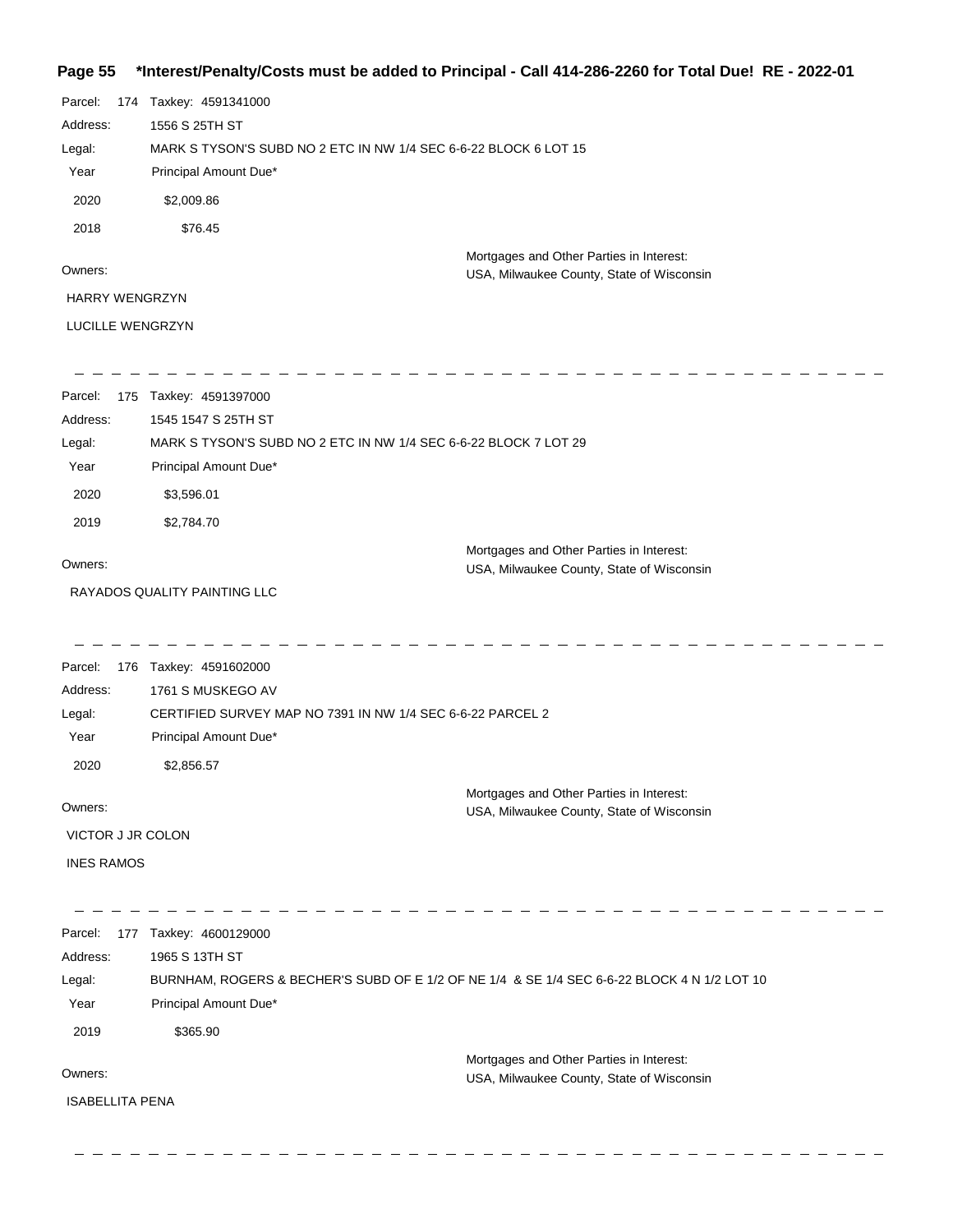## **Page 56 \*Interest/Penalty/Costs must be added to Principal - Call 414-286-2260 for Total Due! RE - 2022-01**

| Parcel:<br>Address:<br>Legal:<br>Year<br>2020<br>2019<br>2018 | 178 Taxkey: 4601714000<br>1751 S 19TH ST<br>WALKER'S POINT SOUTHERN ADD'N IN NE 1/4 SEC 6-6-22 BLOCK 152 S 1/2 OF E 120.84' LOT 12<br>Principal Amount Due*<br>\$2,647.64<br>\$1,634.84<br>\$1,232.39      |                                                                                                                                          |
|---------------------------------------------------------------|------------------------------------------------------------------------------------------------------------------------------------------------------------------------------------------------------------|------------------------------------------------------------------------------------------------------------------------------------------|
| Owners:<br>RAFAEL LOPEZ                                       |                                                                                                                                                                                                            | Mortgages and Other Parties in Interest:<br>USA, Milwaukee County, State of Wisconsin<br>DEPT OF WORKFORCE DEVELOPMENT                   |
| Parcel:<br>Address:<br>Legal:<br>Year<br>2019                 | 179 Taxkey: 4610306000<br>1431 S 9TH ST<br>G BURNHAM'S SUBD IN NW 1/4 SEC 5-6-22 BLOCK 148 LO T 6<br>Principal Amount Due*<br>\$2,548.76                                                                   |                                                                                                                                          |
| Owners:<br>SHAWN M. JASO                                      |                                                                                                                                                                                                            | Mortgages and Other Parties in Interest:<br>USA, Milwaukee County, State of Wisconsin<br>FIRST FRANKLIN A DIVISION OF NATIONAL CITY BANK |
| Parcel:<br>Address:<br>Legal:<br>Year<br>2020<br>2019<br>2018 | 180 Taxkey: 4610908000<br>1440 S 8TH ST<br>SUBD OF S 263' OF W 151' OF E 695' OF N 21 ACRES I N NW 1/4 SEC 5-6-22 LOT 9 & N 6 1/2' LOT 10<br>Principal Amount Due*<br>\$4,550.11<br>\$5,040.27<br>\$540.58 |                                                                                                                                          |
| Owners:<br>MICHELE K. NOHELTY                                 |                                                                                                                                                                                                            | Mortgages and Other Parties in Interest:<br>USA, Milwaukee County, State of Wisconsin                                                    |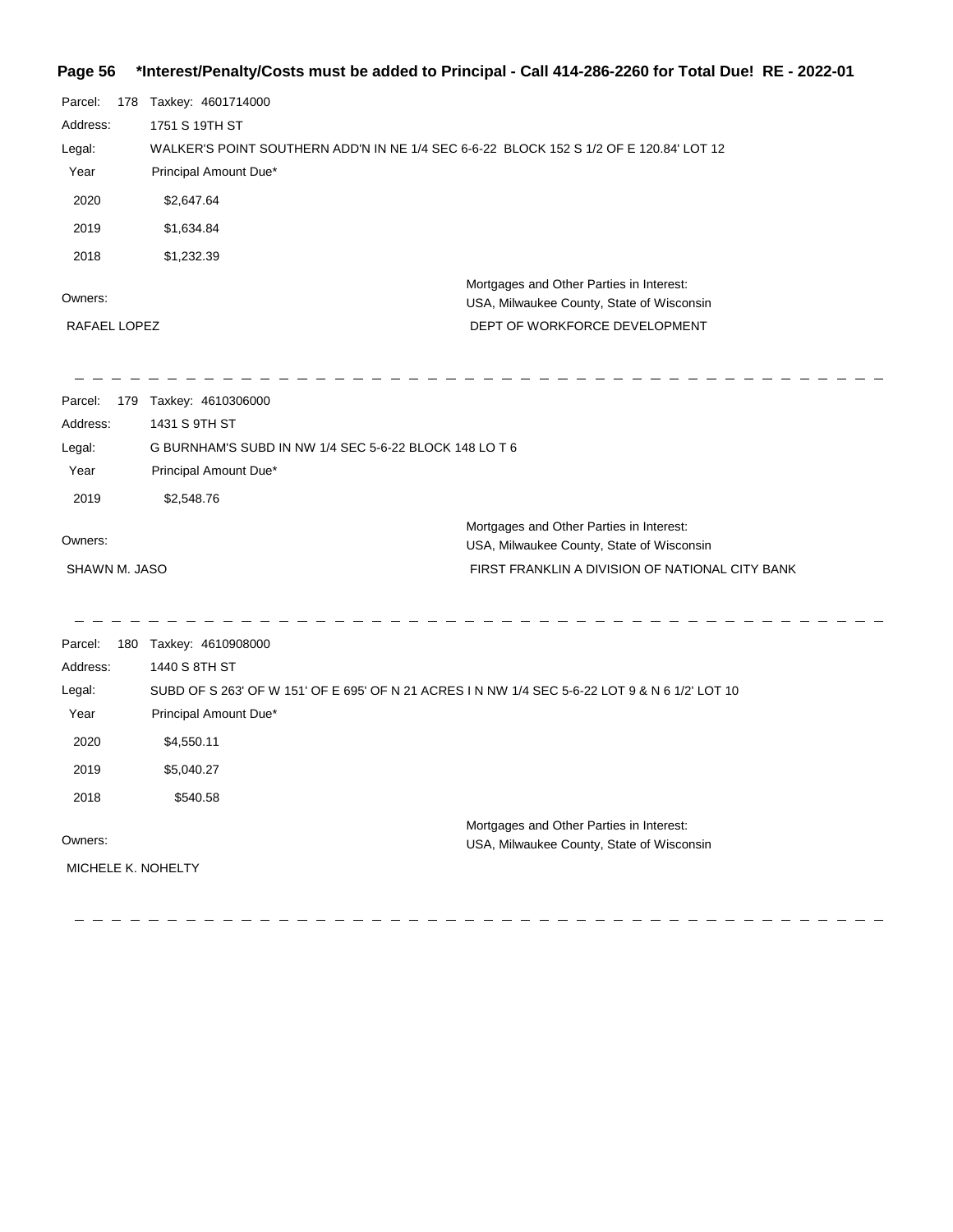## **Page 57 \*Interest/Penalty/Costs must be added to Principal - Call 414-286-2260 for Total Due! RE - 2022-01**

| Parcel:  | 181 | Taxkey: 4621110000                                                                           |                                                                                       |
|----------|-----|----------------------------------------------------------------------------------------------|---------------------------------------------------------------------------------------|
| Address: |     | 518 W LAPHAM BL                                                                              |                                                                                       |
| Legal:   |     | SUBDIVISION OF S 20 ACRES OF N 60 ACRES IN NE 1/4 SEC 5-6-22 BLOCK 125 W 1/2 EXC E 40' LOT 6 |                                                                                       |
| Year     |     | Principal Amount Due*                                                                        |                                                                                       |
| 2020     |     | \$2,994.66                                                                                   |                                                                                       |
| 2019     |     | \$3,942.12                                                                                   |                                                                                       |
| Owners:  |     |                                                                                              | Mortgages and Other Parties in Interest:<br>USA, Milwaukee County, State of Wisconsin |

ERIKA HERRERA GARCIA

| Parcel:                                          | 182 Taxkey: 4700706000                                                                                                                                    |                                                                                       |
|--------------------------------------------------|-----------------------------------------------------------------------------------------------------------------------------------------------------------|---------------------------------------------------------------------------------------|
| Address:                                         | 1947 S 20TH ST                                                                                                                                            |                                                                                       |
| Legal:                                           | CONT. OF BRAND'S SUBD IN SW 1/4 SEC 6-6-22 BLOCK 2 E 75' ON S LI LOT 3 & ALL EXC N 30' LOT 12 BLK 2 ADJ &<br>EASEMENTS AS CONV IN DOC 2912289 V 2699 P 43 |                                                                                       |
| Year                                             | Principal Amount Due*                                                                                                                                     |                                                                                       |
| 2020                                             | \$2,605.64                                                                                                                                                |                                                                                       |
| 2019                                             | \$2,431.21                                                                                                                                                |                                                                                       |
| Owners:                                          |                                                                                                                                                           | Mortgages and Other Parties in Interest:<br>USA, Milwaukee County, State of Wisconsin |
| PAULINE OEHLER                                   |                                                                                                                                                           | LINCOLN STATE BANK                                                                    |
|                                                  |                                                                                                                                                           |                                                                                       |
| Parcel:                                          | 183 Taxkey: 4961039000                                                                                                                                    |                                                                                       |
| Address:                                         | 2453 S 14TH ST                                                                                                                                            |                                                                                       |
| Legal:                                           | HOPKINS & HADLEY'S SUBD NO 3 IN NE 1/4 SEC 7-6-22 BLOCK 8 LOT 40                                                                                          |                                                                                       |
| Year                                             | Principal Amount Due*                                                                                                                                     |                                                                                       |
| 2020                                             | \$321.37                                                                                                                                                  |                                                                                       |
| Owners:                                          |                                                                                                                                                           | Mortgages and Other Parties in Interest:<br>USA, Milwaukee County, State of Wisconsin |
| MARIA ANGELICA CASTRO GOMEZ                      |                                                                                                                                                           | CITY OF MILWAUKEE, DEPATMENT OF NEIGHBORHOOD                                          |
| <b>SERVICES</b><br>JUAN MANUEL JUAREZ LANZAGORIA |                                                                                                                                                           |                                                                                       |
|                                                  |                                                                                                                                                           |                                                                                       |
|                                                  |                                                                                                                                                           |                                                                                       |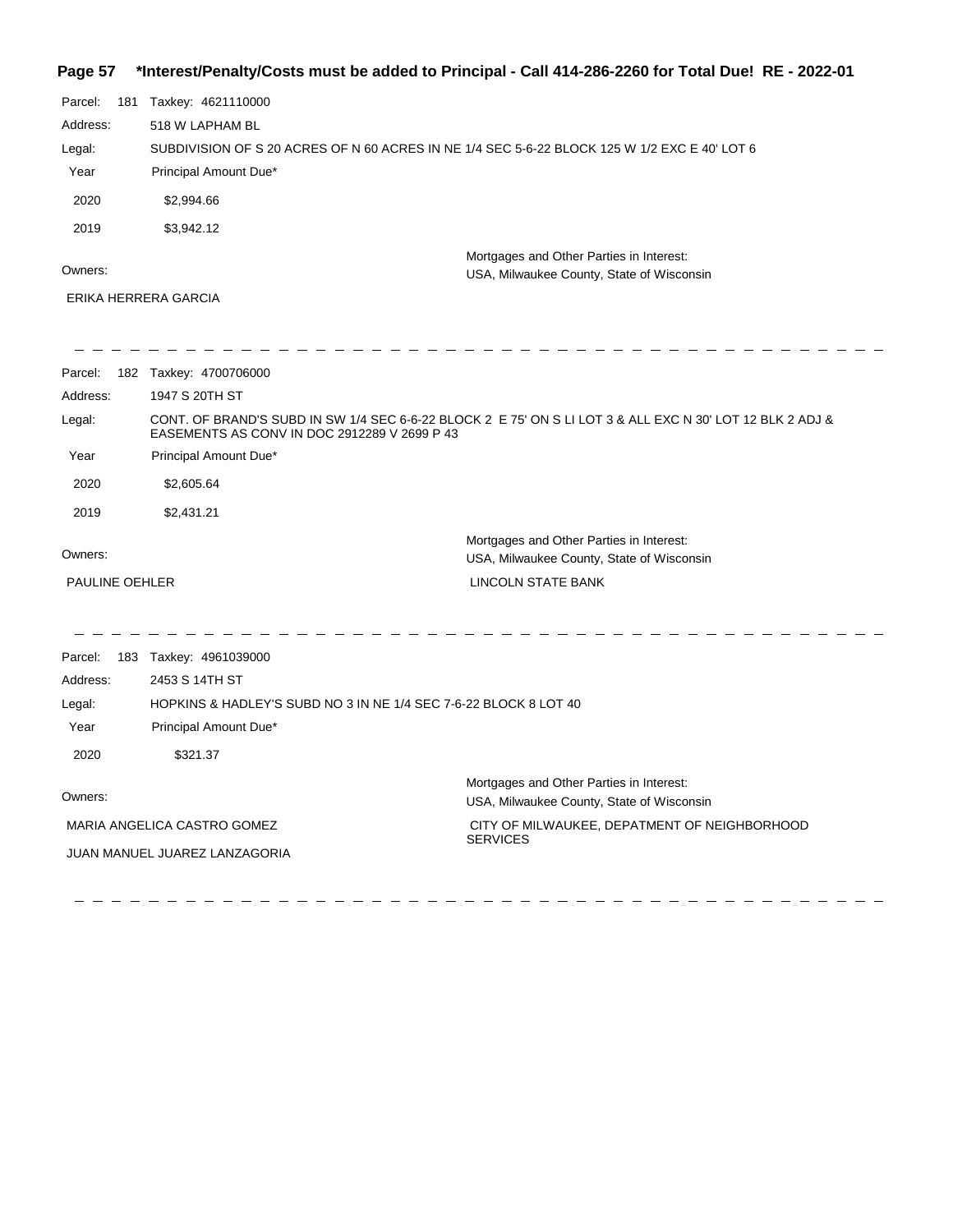### **Page 58 \*Interest/Penalty/Costs must be added to Principal - Call 414-286-2260 for Total Due! RE - 2022-01**

| Parcel:  | 184 | Taxkey: 5151740000                                    |                                                                                       |
|----------|-----|-------------------------------------------------------|---------------------------------------------------------------------------------------|
| Address: |     | 6909 W KINNICKINNIC RIVER PK                          |                                                                                       |
| Legal:   |     | TOWNE SUBD NO 11 IN SW 1/4 SEC 10-6-21 BLOCK 2 LOT 16 |                                                                                       |
| Year     |     | Principal Amount Due*                                 |                                                                                       |
| 2020     |     | \$3,878.26                                            |                                                                                       |
| 2019     |     | \$2,789.00                                            |                                                                                       |
| Owners:  |     |                                                       | Mortgages and Other Parties in Interest:<br>USA, Milwaukee County, State of Wisconsin |

JOHN DEFRANCISCO

JANE TRAINOR

| Parcel:<br>Address:<br>Legal:<br>Year | 185 Taxkey: 5290646000<br>3329 S 67TH ST<br>Principal Amount Due* | JAMES L. ROBERTS' HAWLEY FARMS NO 2 IN NE 1/4 SEC 15-6-21 BLOCK 7 LOT 4               |  |
|---------------------------------------|-------------------------------------------------------------------|---------------------------------------------------------------------------------------|--|
| 2020                                  | \$3,830.96                                                        |                                                                                       |  |
| 2019                                  | \$3,520.94                                                        |                                                                                       |  |
| 2018                                  | \$1,127.32                                                        |                                                                                       |  |
| 2017                                  | \$9.03                                                            |                                                                                       |  |
| Owners:                               |                                                                   | Mortgages and Other Parties in Interest:<br>USA, Milwaukee County, State of Wisconsin |  |
| <b>SCOTT BARTOSHAVICH</b>             |                                                                   | MUTUAL SAVINGS BANK                                                                   |  |
| Parcel:<br>Address:                   | 186 Taxkey: 5370223000<br>3445 S 1ST PL                           |                                                                                       |  |
| Legal:                                | AUSTIN PARK SUBD IN NE 1/4 SEC 17-6-22 BLOCK 10 LO T 9            |                                                                                       |  |
| Year                                  | Principal Amount Due*                                             |                                                                                       |  |
| 2020                                  | \$3,491.30                                                        |                                                                                       |  |
| 2019                                  | \$501.36                                                          |                                                                                       |  |
| Owners:                               |                                                                   | Mortgages and Other Parties in Interest:<br>USA, Milwaukee County, State of Wisconsin |  |
| <b>LINDA KONTER</b>                   |                                                                   | CHASE MANHATTAN MORTGAGE CORP.                                                        |  |
| <b>MICHAEL KONTER</b>                 |                                                                   |                                                                                       |  |
|                                       |                                                                   |                                                                                       |  |